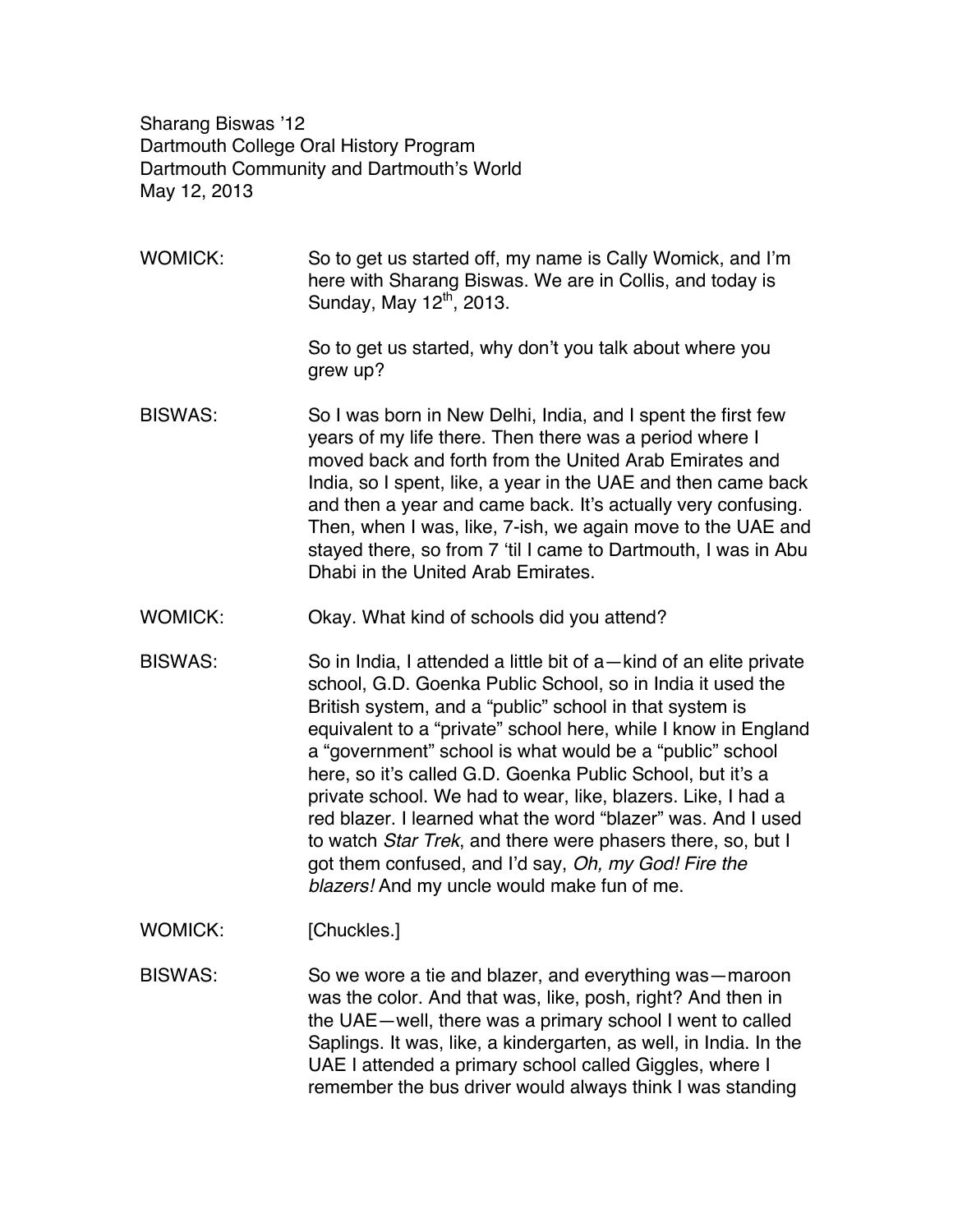in the bus because I was taller than everyone else, so he'd come and be like, "Why are you standing?" I'm like, "I'm not standing. And he'd look at me, he's like, "Oh, okay."

# WOMICK: [Laughs.]

BISWAS: And then I went to a pri-—so in the UAE, you don-—all the public schools are—now I'm talking about the American [chuckles] sense public school. All the government public schools are Arabic medium, and so—and there's also a thing where–so, the UAE is a very expat-driven nation; it's only expats. Like, 10 to 20 percent of the population is actually Emirati. So private schools are really, really big. Like, everyone goes to private school. It's not like in America, where private school has a specific connotation.

> And so I went to—I did go to an elite private school, though. It was called the International School of Choueifat [pronounced shoy-FAT], which is a network of schools across the world, mainly concentrated in the Middle East, but across the world. There are even some in the U.S., because they follow their own curriculum called the SABIS System. It's named after the founders, Saad and Bistany. And that's a mixture of, like, American system and Brit system and the Arabic system. It's all kind of mixed and special.

> And so I went to that from third grade up to twelfth grade. My plan was [chuckles] if I didn't get into any of the colleges that I wanted to, I'd stay for the thirteenth grade because the Brit system has thirteenth, so our school had the option of thirteenth. And I did that for—and so I was in the same school from third grade to twelfth grade.

WOMICK: Wow. That's a long time.

BISWAS: Yeah. A lot of people find that unusual. So, you know when a lot of people tell me, "Oh, yeah, I was so sad leaving my high school friends," I think, *I was so sad leaving my, like, all-life friends*, because we'd gone to school for a *long time* together. We'd, like, grown up together and changed together and stuff, so—yeah.

> And it was a very different system education wise than I've experienced and noticed in America.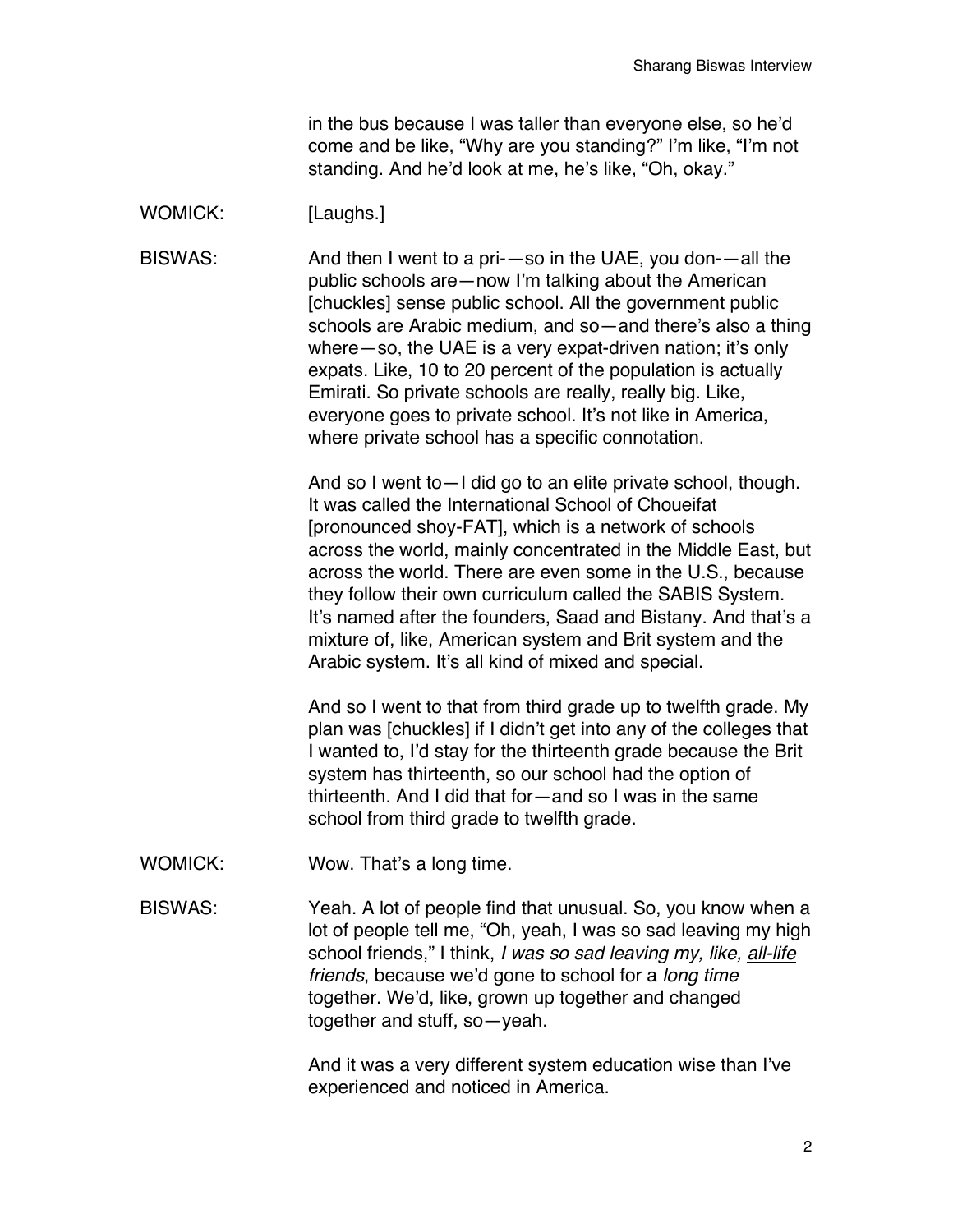WOMICK: Mm-hm. What were some of the differences?

BISWAS: So, first, I don't have a lot of experience first hand, but I've taught. I've been in the other end of the education system in America. Like, I've done, like, Tucker stuff and through the education department I taught at, like, Hanover High and stuff, so I only know that side.

> So firstly, our curriculum. Teachers didn't design the curriculum for their class. The curriculum was centrally designed by the mother school in Lebanon. And it was distributed—like, distributed to the schools around the world. And obviously there were, like, special changes made for, like, in America they'd teach, like, American history; in Pakistan they teach, like, Pakistan history, things like that. So there were some changes, but in general it was centrally designed, so teachers just interpreted the material.

> Every single week, we had a multiple choice quiz on every subject or the major subjects we took, and I like that idea a lot. So it was very simple. It wasn't, like, complicated. They asked us basically, like, basic application of a concept. So if the previous week we'd learned, I don't know, past tense of the verb "to be," in the multiple choice there was, like, "I ." It would be, like, "was" or "were" or "will be," "is" $$ you know? And you just pick that. Or, like, if we'd learned how to do square roots, they'd ask us, "What is the square root of 36?" And you'd pick 4, 5, 6 or 7, you know? And that way, they tested very basically if you had any fundamental

gaps in your understanding of any concept, and when the grades came out, you'd see exactly—you'd see, *Oh, I have a mistake in finding square roots of simple numbers.* And you'd be like, *Oh, I should check why I did that wrong.* And the teacher would get that as well. They'd look at that, and they'd address that. That was one thing.

Second thing: There was a lot of peer learning involved. So in the classrooms, groups of four students sitting together were called groups, and one of them was picked by the administration at the start of the school year to be the group leader, and in class the way the stuff was taught—like, let's say the teacher teaches a math concept, and then he'd give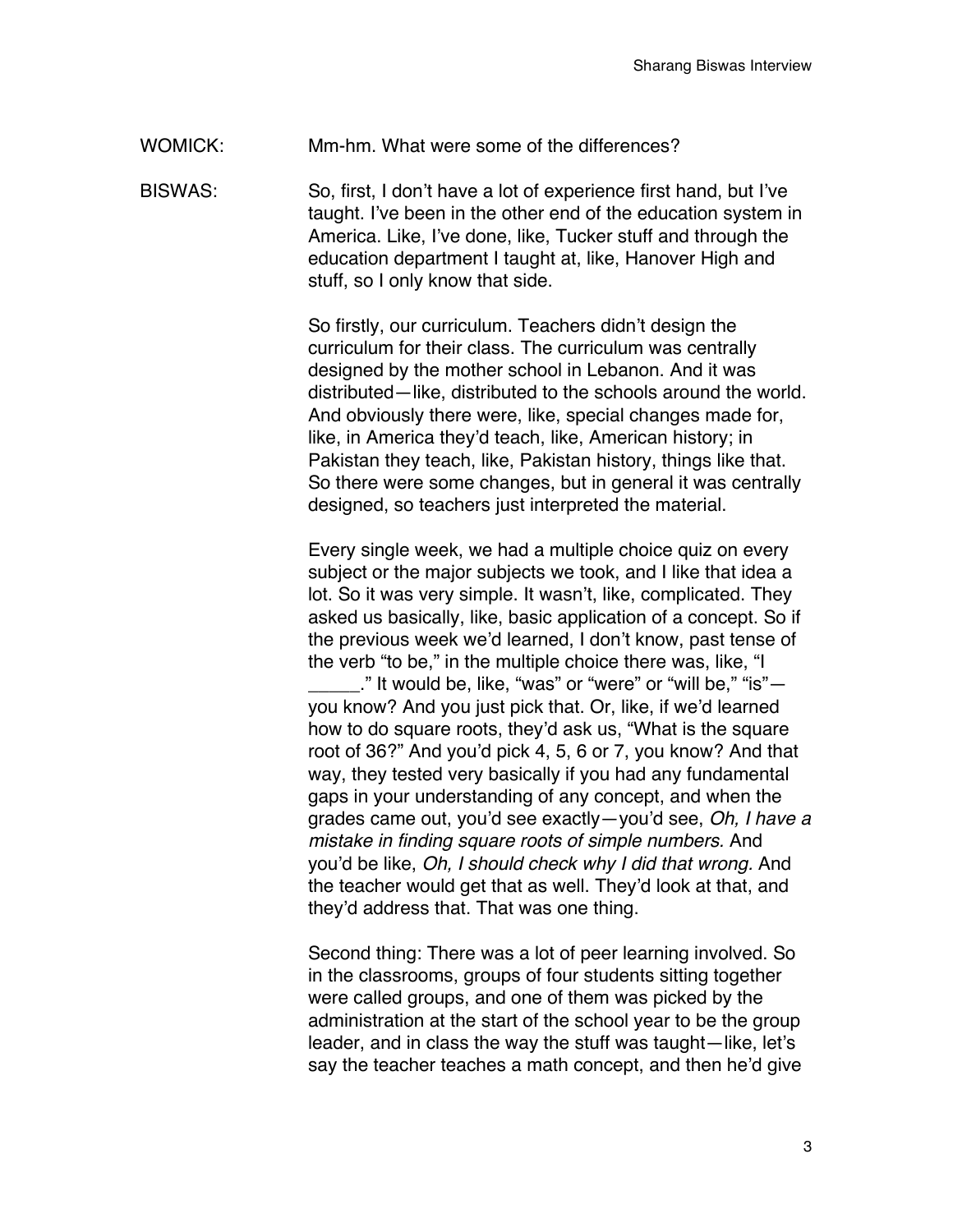us an exercise, and you'd work in your groups, and the group leader would, like, lead that.

And if there was—I was the head of the academics department in our student government. Our student government was called the Student Life Office. I became the head of the Student Life Office my senior year, but before that I was head of the academics department. And what we did, we organized peer tutoring. So if people needed help in subjects, we would have, like, a legion of, like, peer tutors to, like, tap into. If you didn't do well in those weekly quizzes, you would be forced to attend peer tutoring sessions and then repeat the exam. They were very short. They were, like, a half an hour long, each of them. To make sure that those fundamental gaps were filled. So that was the *good* side of the education system. That was really good.

And so the *bad* side was that our school focused very much on, like, science and math, and…we did really well. I think when I came to Dartmouth I was very well equipped in science and math, much more than many—not everyone, obviously, but many of my peers when we were starting introductory physics—so after introductory level, whatever but, like, introductory level, I was much better equipped.

But we didn't give *any* emphasis on the humanities and the arts and even the social sciences or—economics a little bit, but apart from economics, not really at all. And that was really terrible. As in, like, we—it used to be that, for example, we'd have, like, actual books to read in an English class. Like, I remember sixth grade was supposed to be *[The] Magician's Nephew,* and when I was in sixth grade—when I had just joined sixth grade, I was super excited to read *The Magician's Nephew* because, you know, it's fantasy and I like fantasy. But that year, they changed the entire curriculum, where even the text—the English books were written *by* the central school, so they were really badly written, and they were, like, terrible.

And then tenth grade, we actually had to do actual books because we had external exams, O-levels and things, GCSEs and stuff. And so we did *Macbeth* and *Lord of the Flies*, so a) only two books in the entire year. Which was good except they were taught really badly, and only the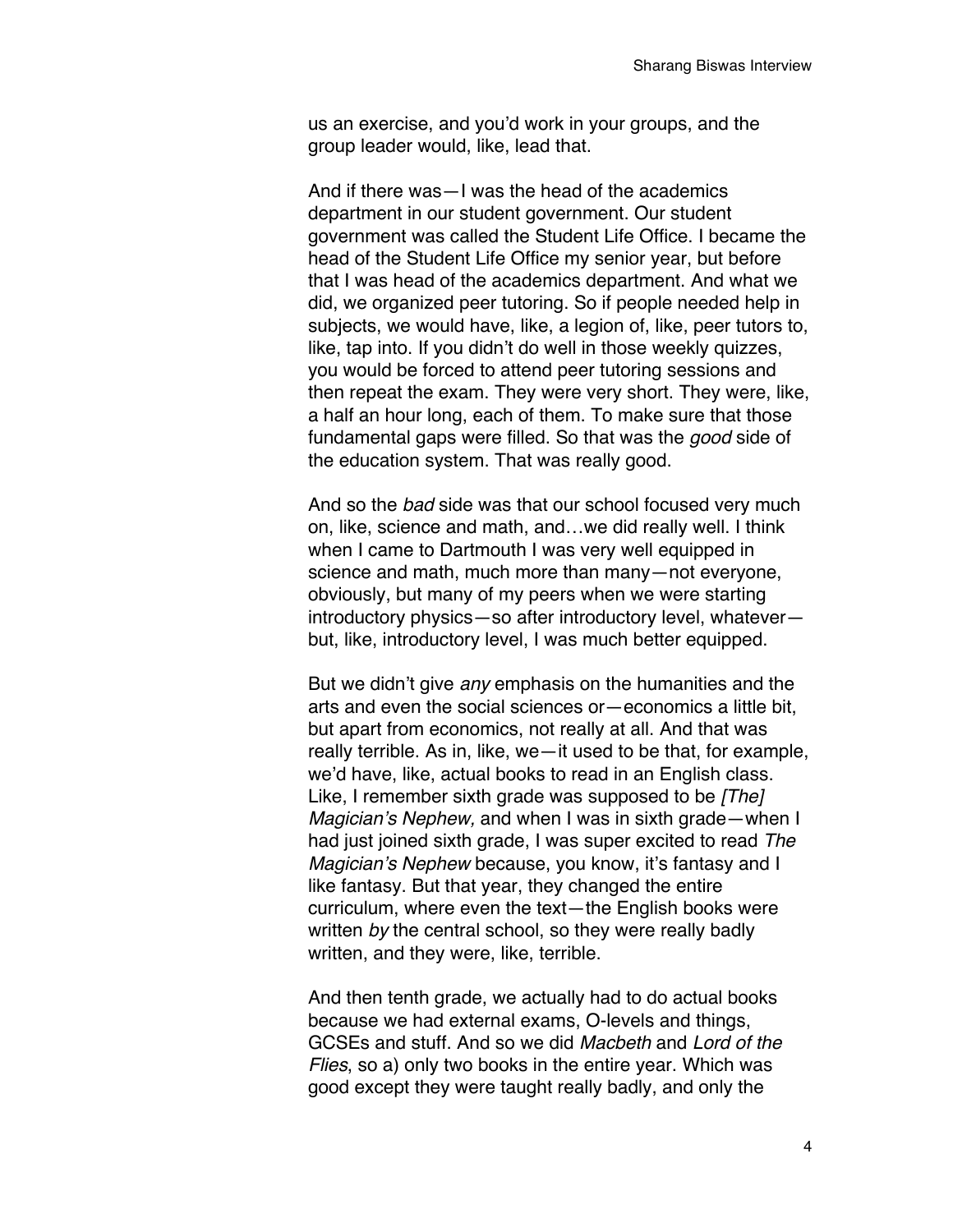people who were motivated enough to read would actually, like, do it properly.

But then the eleventh grade, when there no external exam anymore, literally they taught us out of a book to, like, the Barron's SAT prep book. And then a worse one, the TOEFL book, which is Test of English as a Foreign Language, so, we were like, "Wait wait wait wait wait wait wait. We were learning *Macbeth* last year, and now we're learning out of this Test of English as a Foreign Language?" It was, like, "Recognizing indefinite articles," and I was like, "Really?" so they didn't really care.

And then it was, like, the way English was taught was terrible. I never did a research paper in my life until I came to Dartmouth. I got into my freshman seminar, and I went to Karen Gocsik. I'm, like, "Can I do Writing 5 instead?" And she was, like, "No." [Chuckles.] Because, you know, space allocation. I'm not blaming them. But I'm, like, "No, I really need Writing 5." But it turned out that I did well in my seminar and stuff. But, like, my school—I don't think that was because of my high school prep; that was because I worked hard at that kind of work.

So humanities and art stuff was, like, negligible except French, but that's because the central school didn't do French. The central school in the Middle East did French. Lebanon didn't entirely fall in the Middle East category; it was kind of special. And they had a different head of the French, and she was much more sensible, so she actually put effort into the French curriculum.

But, yeah, so when I came to Dartmouth—like, for example, when I was picking schools, I was looking at the Ivy schools I wanted to apply to. I didn't want to apply to all of them; I wanted to apply to a couple of them. I was looking at Columbia. And you know how Columbia has the core where you have to take Lit Hum, Art Hum, Music Hum. I'm, like, *This is so scary. I'm not gonna apply here,* because I had never encountered the arts or literature properly, or music or anything in high school.

I liked Dartmouth because the distrib curriculum let you choose whatever. But it was only at Dartmouth *because* the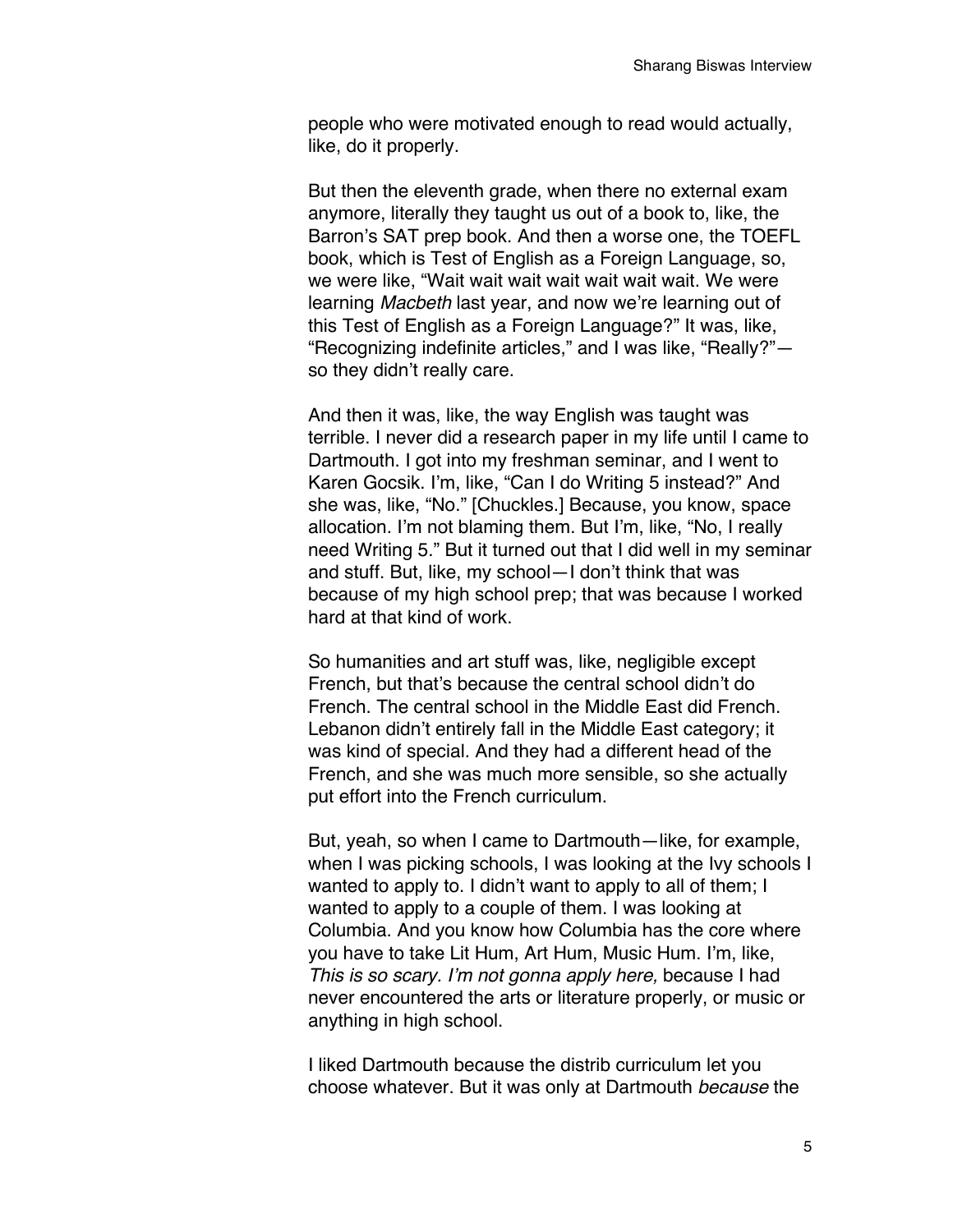distribs that I realized that I *liked* other kinds of things, that I *wasn't* terrible necessarily. Like, I went to France. I did art history there. It was wonderful. Things like that.

I ended up getting two of my ci-—three of my citations are in English classes. So I'm, like, *Oh, okay. That's interesting.* One of them is a literature class. Two of them are creative writing, but one of them was literature, so that was interesting. And I decided to go to Tisch School of Arts for grad school based on exploring other fields at Dartmouth.

And so that I think was the fundamental problem at my high school, and I went back—so I was very popular in my high school both—this is a self call—both with the students and with the admin. When I went back, I was talking to the director of the school about improving the English curriculum, and he basically blew it aside. He's, like, "No. Not important." And I'm, like, "Well, okay. Sure," even though I know other alums would come back to school and be, like, "Oh, my God, you need to—everyone," to the students, because, oh, yeah, our advising system for college was terrible. We didn't have one. Our advising system was basically other students. That's what I did. I talked to other students. I was lucky to have other students who I could ask, right?

But, so she—a lot of our alums would come back, and we'd chat with people. And one of my friends particularly was, like, "Yeah, you guys need to, like, be better at English because on my first English paper I got a C because I didn't know how to write," 'cause our school didn't teach us how to write, while my physics I'm acing.

Sorry. Am I just talking about random things too much?

- WOMICK: No, it's great.
- BISWAS: Okay. I do that, you notice.

WOMICK: [Chuckles.]

So did Dartmouth's location play any role in your choosing to come here?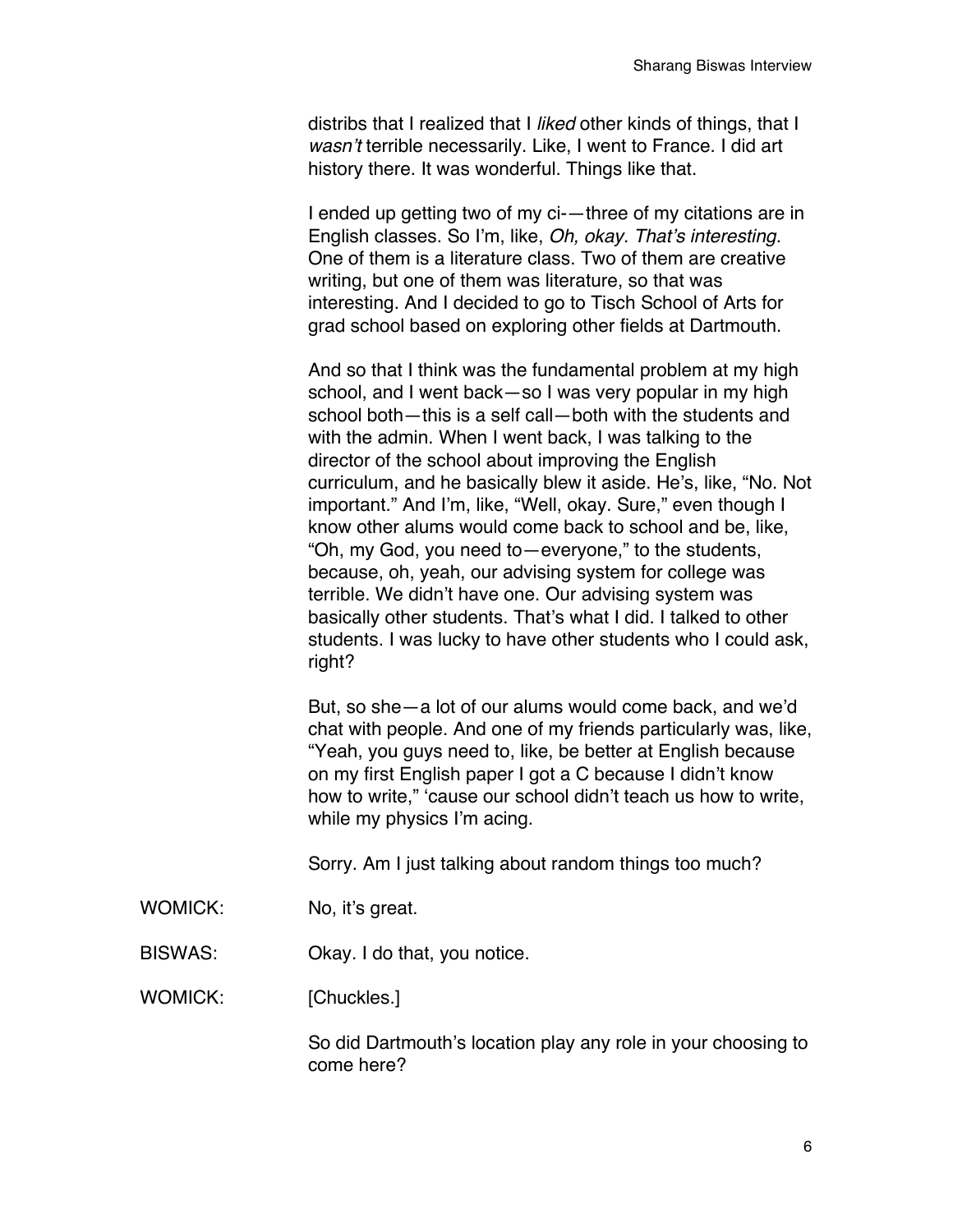BISWAS: Not at all. So none of my—so the schools—I only applied to schools in the U.S. and Canada, mainly because I know that universities in any other part of the world doesn't have don't have as much freedom as in the East—as in North America. In North America you can change major and things like that. You can't anywhere else. And while I came in being like, *Oh, I want to do biomedical engineering*, there was also the idea of, *Maybe I don't like*—at that point, I thought I would only do engineering or science, so, but, you know, I came in being like, *Maybe I don't want to do bioengineering. Maybe I wanted to do chemical, or maybe I wanted to do biology.* And the U.S. and Canada have that. That's why I picked these two countries.

> And *after* that, basically I picked—I applied to schools kind of based on prestige. That's really big in the Asian community, especially in the South Asian community, and then based on, like, specifics in the curriculum. So, like, I didn't apply to a school that didn't have a bioengineering program. I applied to Dartmouth—a) prestige—like, definitely. Like, I looked at all the schools in the Ivy League; and b) because I'm, like, *Oh, wow! So their engineering curriculum is, like, multidisciplinary, so it's even more open curriculum and stuff, and you get to do other courses*.

> While I was scared of doing humanities and arts and stuff, it still inter-—I was still, like, *I might want to do other courses*, you know? It *could* have also been in the sciences, other courses, but not necessarily. Like, that was that feeling that, *I want to explore other things.*

> So that's why I picked Dartmouth. Because I had never visited the States. I'd visited Canada briefly. So like—and I'd lived in a desert, so any location [chuckles] I picked would be different. You know, I lived in Abu Dhabi.

> In the end, when I decided on Dartmouth, you know, then I got deeper and I'm like, *Oh, yeah, it is in a rural location. That might be interesting.* And my dad was, like, "Yeah, it might help you, like, focus on your academics more." And I'm like, "Umkay, sure." I didn't really care about that as much. Some people were like, "Oh, it's very cold." I'm, like, "Whatever. I can deal with that. I prefer cold to heat." Some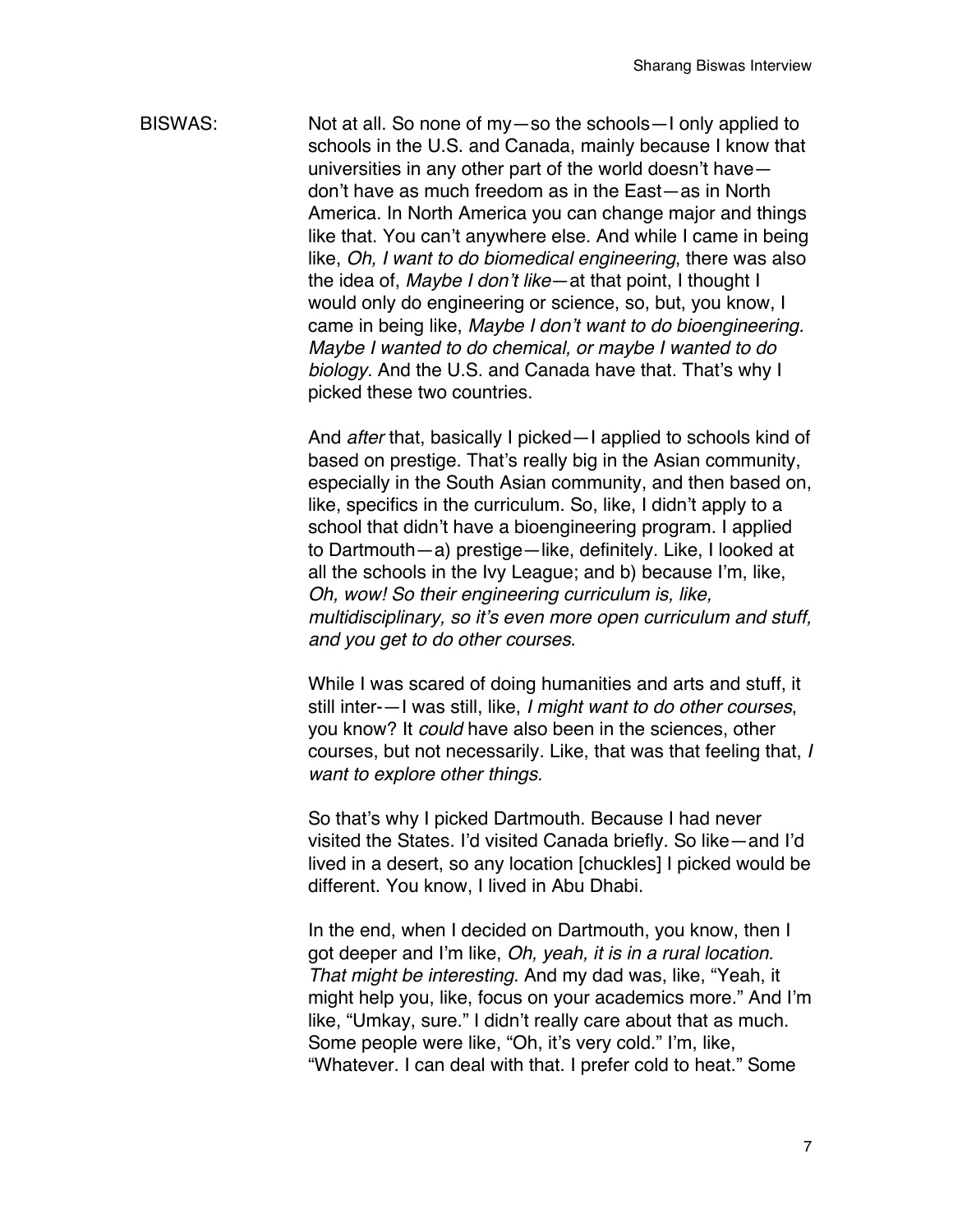people were, like, "Oh, there's nothing to do." And I'm like, "It's a college. There'll be stuff to do."

So, yeah, otherwise, like, no other factor came into play. I didn't look at, like,—because all schools' websites say, like, "We have amazing academics," "We have amazing extracurricular." They all say the same thing. And then—so, there was very little—and I—obviously I looked at the *U.S. News* ranking thing, which now that I know more about the education systems and things, I'm like, *That's kind of stupid.*

WOMICK: [Chuckles.]

BISWAS: But at that point, I'm like, *Oh, U.S. News ranking*! *Oh, Dartmouth is, like, really highly ranked and Ivy League,* and stuff like that. So that's why I picked Dartmouth.

- WOMICK: Okay.
- BISWAS: Sorry.

WOMICK: Did you have a chance to visit Dartmouth?

BISWAS: No. Never. I didn't visit any of the schools I applied to. I came to Dartmouth, like, the day before Trips started. And I was supposed to not be allowed or something,—or two days before or something; I think it was two days. I was supposed to not, but because I was international I called the international adviser. And I'm, like, "Yeah, I'm arrived early." And they were like, "Oh, you can move in early." I'm like, "Awesome. Great."

> And I was met by the international coordinator/mentor person, who only later I found out was a horrible, horrible, horrible human being. Do you know him?

WOMICK: No.

BISWAS: But anyway—so, but at that time I'm like, "Hey! Thank you for helping me!" and stuff. And he was very nice to me. But, you know, and—so I arrived at Dartmouth. It was really rainy that night, that afternoon. It was like gray and rainy, but I was super excited. I was like, "Oh my god! Oh my god!" And here was a half-marathon going on, so there were all these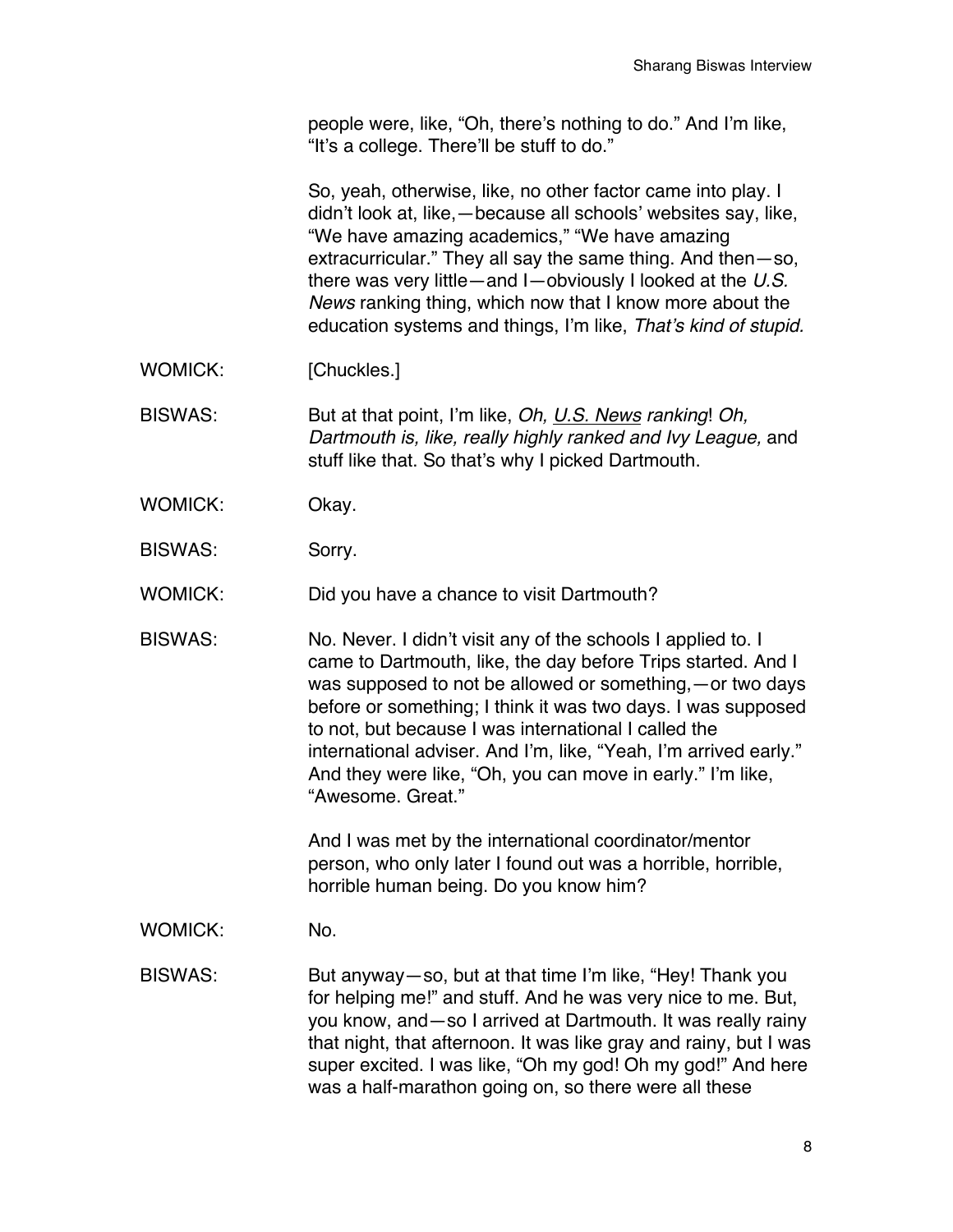people everywhere. And I was, like, "Ahh! What's happening?! Ahhh!"

And I moved in. My whole *khandaan* came, basically. My parents were here, and my aunt and uncle from DC were here, and they, like, set up my room for me and helped me move in to East Wheelock. I called Aryeh [Drager]. I'm like, "Hey, I've moved in early, so I'll be here when you arrive." (Aryeh was my roommate. He's still around. He's awesome.) And he's, like, "Oh, awesome. Okay, I'll arrive on this date, and you'll meet my parents," whatever, whatever.

And I remember the next morning—so I'd made a pact to exercise more. So I did karate back in high school, but I didn't have it here, so I was like, *I should go*—. So in the morning I remember I went for, like, a jog or, like a fake jog, just like randomly running about.

I saw H-croo on the Green. And if you don't know, this was the year when H-croo was at it's height of craziness. With your year and following that they toned down a bit. But that year they were, like, *full*, okay? And I remember seeing them and listening to the really inane jokes that they were making when the buses were coming back or leaving. And I remember I just wanted to hang out, so I just ran up and down the paths of the Green [laughs] rather than anywhere—I just like, kept running [chuckles] here and there because I wanted to see what H-croo was doing—

- WOMICK: [Laughs.]
- BISWAS: —and stuff. Yeah. That was cool. Sorry. I keep going off on tangents. Is that a bad thing?
- WOMICK: No, it's okay. What was your trip like?
- BISWAS: I really liked my trip. So I did organic farming, so I'm not outdoorsy at all, so I wanted to pick one of the easier trips. I did organic farming, and then I led organic farming as well for the '13's year. I led a bunch of things after that, but I really liked it. I liked to tell people that organic farming combines everything 'cause you have a canoe trip to the farm. So that's the water part. Then you have farming. Then you can go on, like, mini hikes around the farm. They're mini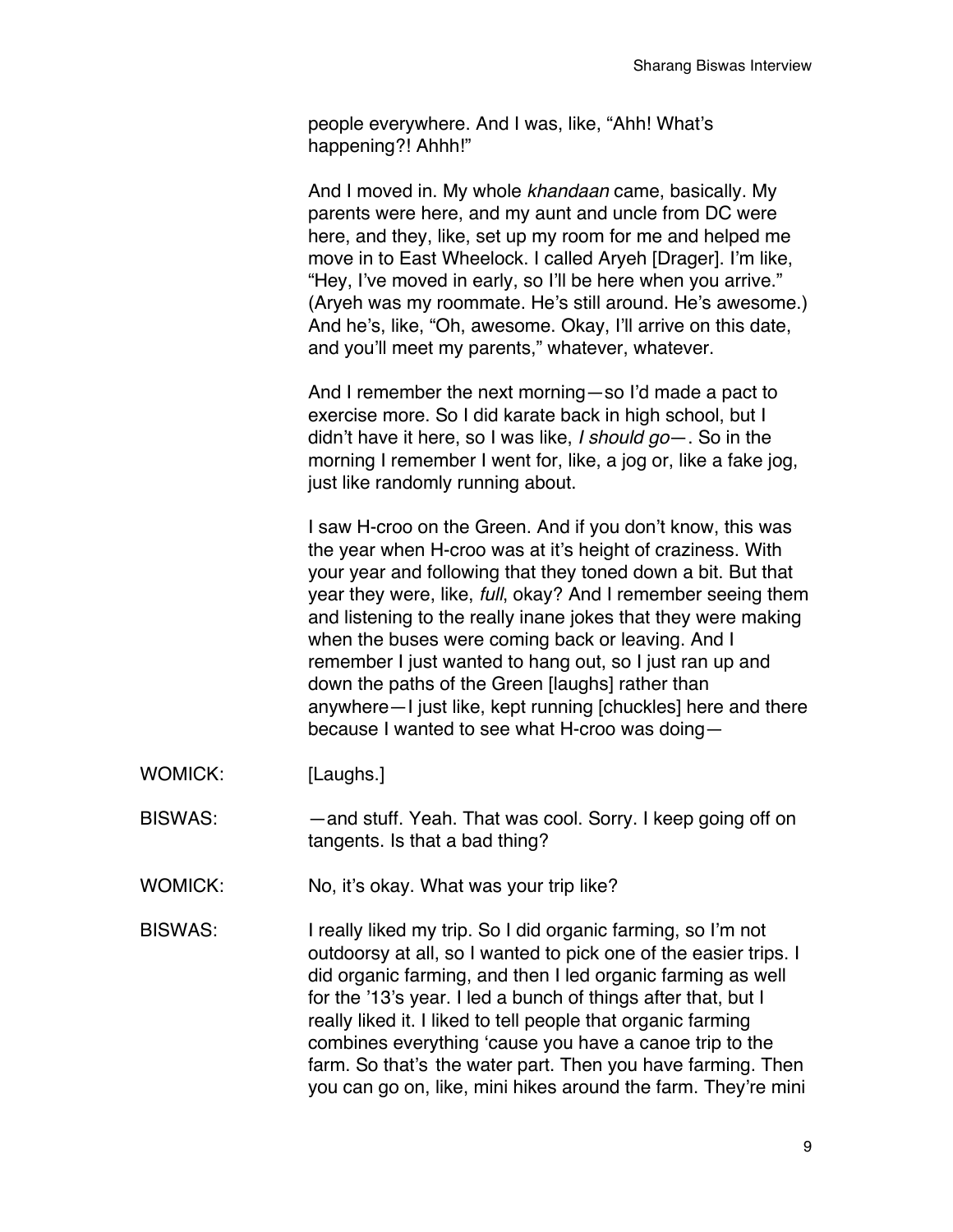trails, so obviously it won't be like mountain hiking, but I tell people, "Yeah, it has hiking and farming and water, all of it in one trip." So that was really good.

The Safety Talk—when the Safety Talk happened—so, our year, the Safety Talk, they started out really funnily. So the first song they did was that one that was—I don't know the name of the song, but it was, like, [sings], "Somebody call 9- 1-1." So they were doing the thing, and the Safety Dork, who I had a huge crush on, but anyway he was—I was really excited to learn about First Aid because I've always wanted to. So he started talking about how to like fish something out of someone's throat if they're choking. And, *Oh, this is so exciting. I'm gonna listen.*

- WOMICK: [Laughs.]
- BISWAS: And then a phone started ringing, and I'm, like, *Hughh! Who is this person with a phone, interrupting? What is this?* I didn't say that, obviously; but that's what I felt. And the Safety Dork was, like, "Hey, guys, could you turn your phone off please?" And that year an S&S officer had come and said, "Hey, everyone, please listen. This is very important." And another phone started, and I'm, like, *What is this annoying person with the phone? How disrespectful!*

And then they, like, burst out jumping and singing, and I'm, like, [Makes face of shocked, wide-eyed glee.]

- WOMICK: [Laughs.]
- BISWAS: And so at that moment I was, like, *I am so happy I'm at Dartmouth.* That was, like, a moment where I remember that clearly. Because I didn't do Dimensions and all that. I had no idea what Dimensions was until the *following* Dimensions, when I'm, like, *Oh, this is what Dimensions is.* Your—you guys' Dimensions, yeah.

And so that was great. And the trip itself was really cool. The farm is wonderful. We had a pizza oven. [Chuckles]. What more could you want? We had running water, a Porta-Potty, and a pizza oven. Wonderful! [Chuckles.]

WOMICK: [Laughs.]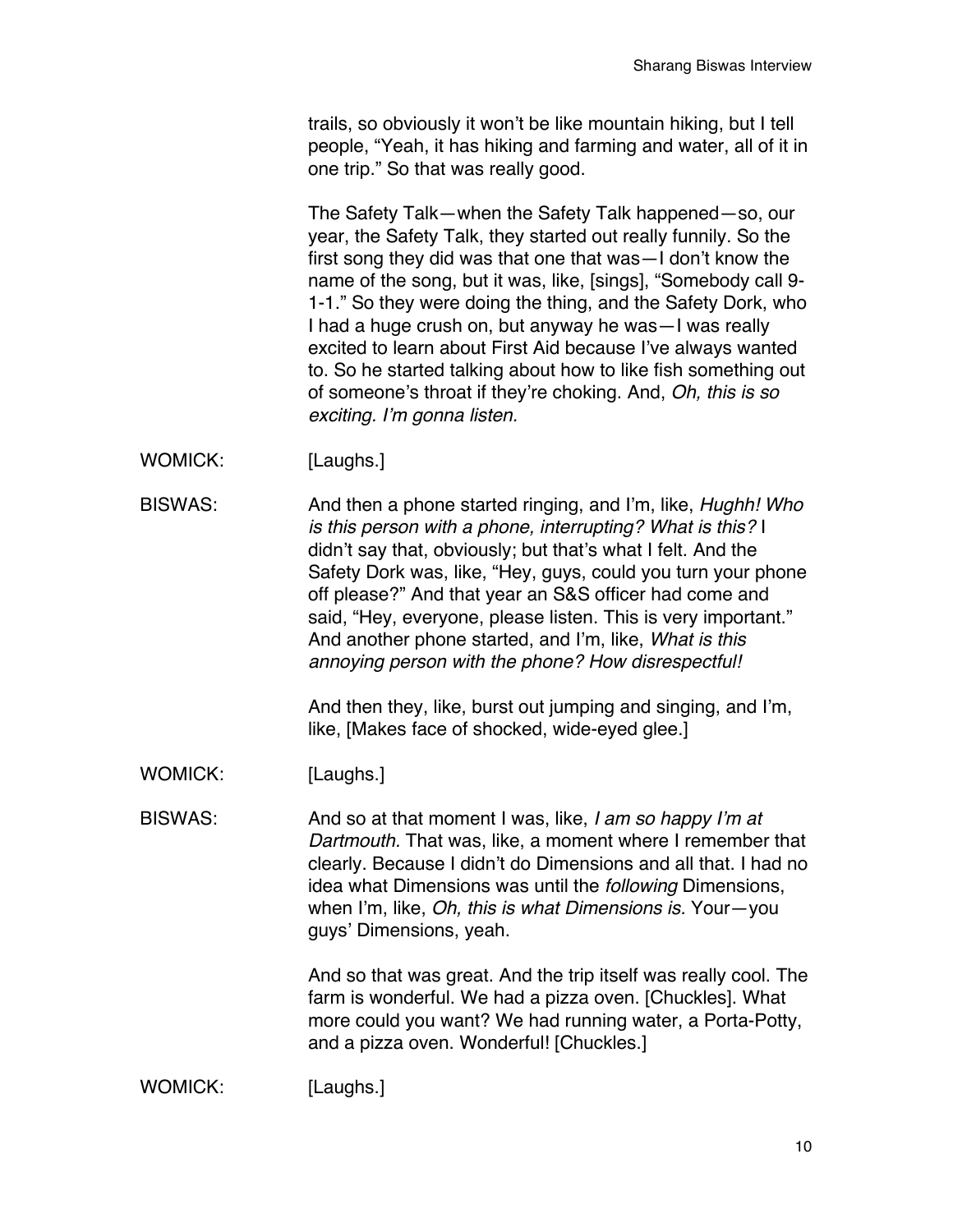BISWAS: But it was really cool. We decided we're not going to sleep in the barn. We're like, "No! We're gonna sleep outdoors 'cause we're on DOC trips." We slept on the lawn by the river. I tried the rope swing. And I'm not a terrible swimmer or anything, but it terrified me for some reason. I just was so scared. And I got a gash on my toe [chuckles], and one of the leaders was so excited. She's like, "Oh, my God, I get to use the First Aid knowledge!" We just cleaned the wound and put a bandage, but it was really fun.

> One thing I only realized later that I didn't like, 'cause at that time I was so naïve and starry-eyed, was one of our leaders was telling us, like, stereotypes of all the different frats and what it means here, a different frat, which I'll talk about later, when I did trip leading. I was like, *Yeah, that wasn't a good thing. Like, I don't want to do that, ever.*

And the Lodge was wonderful. I—so, you know, the Lodge has the Lodge—so, in addition to the song they have, like, a skit kind of thing, or a sketch show kind of thing. And they tended to—they didn't do this—every year, but, like, some years they did it differently, but they tended to at that time pick a trippy in the group to be part of it, and so my co-leader was like, "Okay! When they start singing, just put your hand up. Just raise your hand." I'm, like, "What am I signing up for?" They're like, "Don't—trust us, Sharang." And I trusted them. My trip leaders were great. So, I'm, like, "Sure." And like I raised my hand, and they picked me, and it was Lodge's Next Top Model, was the skit. And, like, two of the Lodge Croo had to, like, walk up and down, and then I was one of the judges, and there were two other judges. And it was cool. So we each had to give comments. And I was very saucy in mine because, like, whoa! I was a saucy freshman!

'Cause the one before me had said, "Oh, you I'd like to invite back to my studio because you're awesome. I want to hire you." And I liked the other one better (because he was cuter), but anyway—[Chuckles.] I'm, like, "Oh, I actually want to give *you* the job. You're good, and I won't invite you to my studio, but I will invite you to my apartment." And like the whole Lodge was like, [screams] "Ohhh!" I'm, like, *Oh, God, what did I just say*?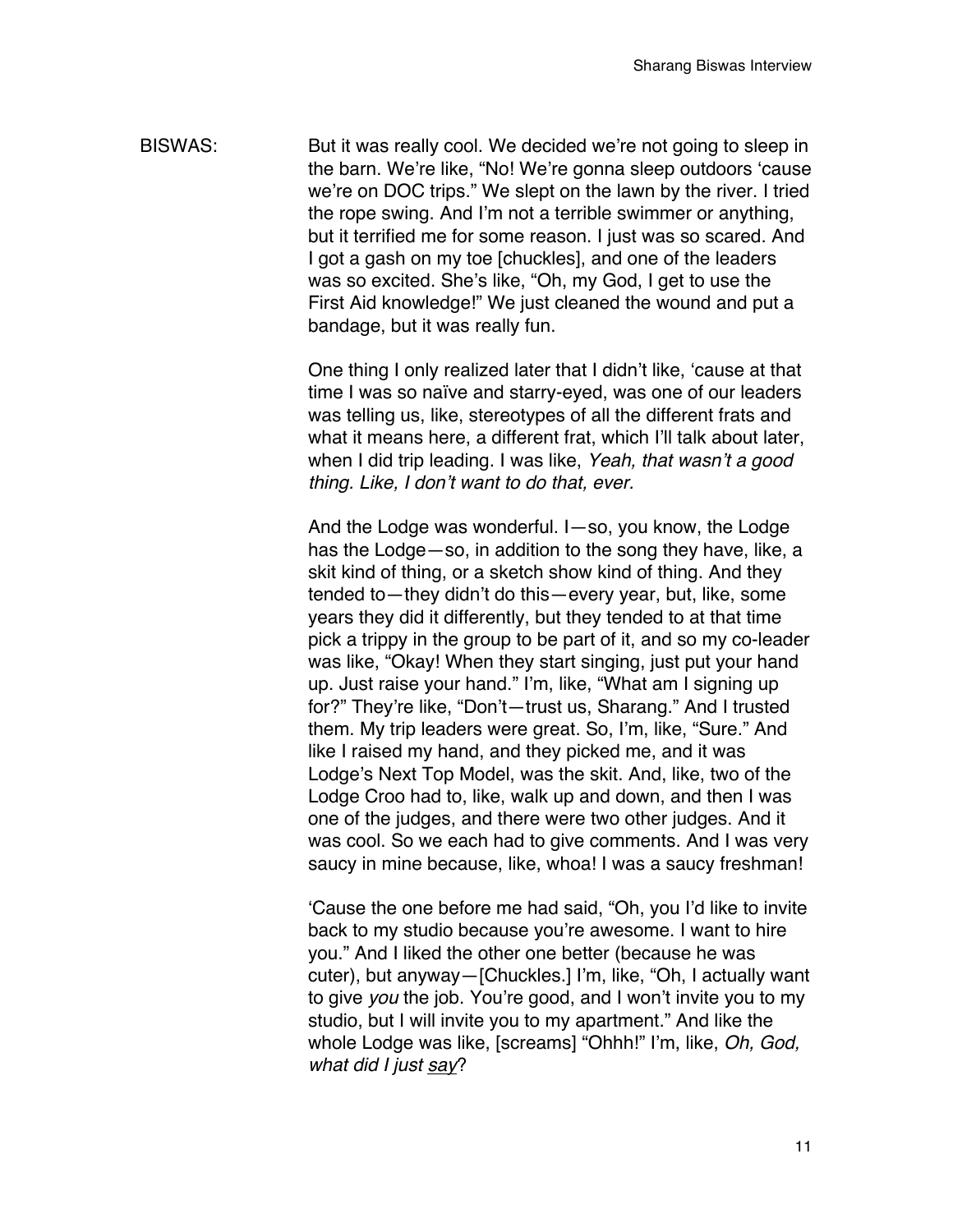And that year, one of the croolings—their mum was the vice president of PepsiCo or something, so she was in the audience. So I sat down. And she comes up to me, and she's, like, "Oh, you were really good," And I'm, like, "Oh, thanks." She's like, "Yeah. I'm the vice president of PepsiCo." I'm, like, "Oh! That's cool!" And then she said the weirdest thing. She's, like, "Yeah, the CEO," or some—one of the higher-up persons, "is Indian, you know?" And I'm, like, "…okay?"

WOMICK: [Laughs.]

BISWAS: "*Sure. Yay!"* [Laughs.] But—yeah. And that was also—it was really cool because the Sense of Place talk at the Lodge was given by the croo chief, the Lodge croo chief, Peter Rothbard, and he was gay, right? And it was really—'cause I'd been in the States for a little bit before Dartmouth. Like, right before Dartmouth I did this leadership camp thing, like, for a week, the week before Dartmouth or the two weeks before Dartmouth, in DC. And it was all, like, high school kids from all over the world doing this thing. But this was the first time I had met—one of my trip leaders was gay as well, right? But he didn't' talk about that on the trip and stuff, at all. I only found out later. Well, I kind of guessed, but I actually found out later.

> But Peter Rothbard talked about, like, being gay and being pre-med and being at Dartmouth and stuff, and that was really cool for me. I was like, *Wow, gay people are here*, because I remember *my* parents had—my mom had told me, like, "Don't ever tell anyone you're gay," like, whatever, no. Well, first they denied it was true, but then, like, "Don't mention it to anyone because the university will hate you and they won't accept you as students." And I remember my mom didn't want me to apply to Yale, which was one of the Ivies I was thinking of applying to, because it's known as the Gay Ivy, and she was like…

But when I came, I listened to Peter Rothbard. I'm, like, *Yeah, that's—I mean, you know, that's not that freaky, and he's talking about it*. And I was really—that was really cool. And then I came back from Trips, foreign, right? So we stayed back in our dorms. We didn't go back home or anything. I'm not gonna fly home.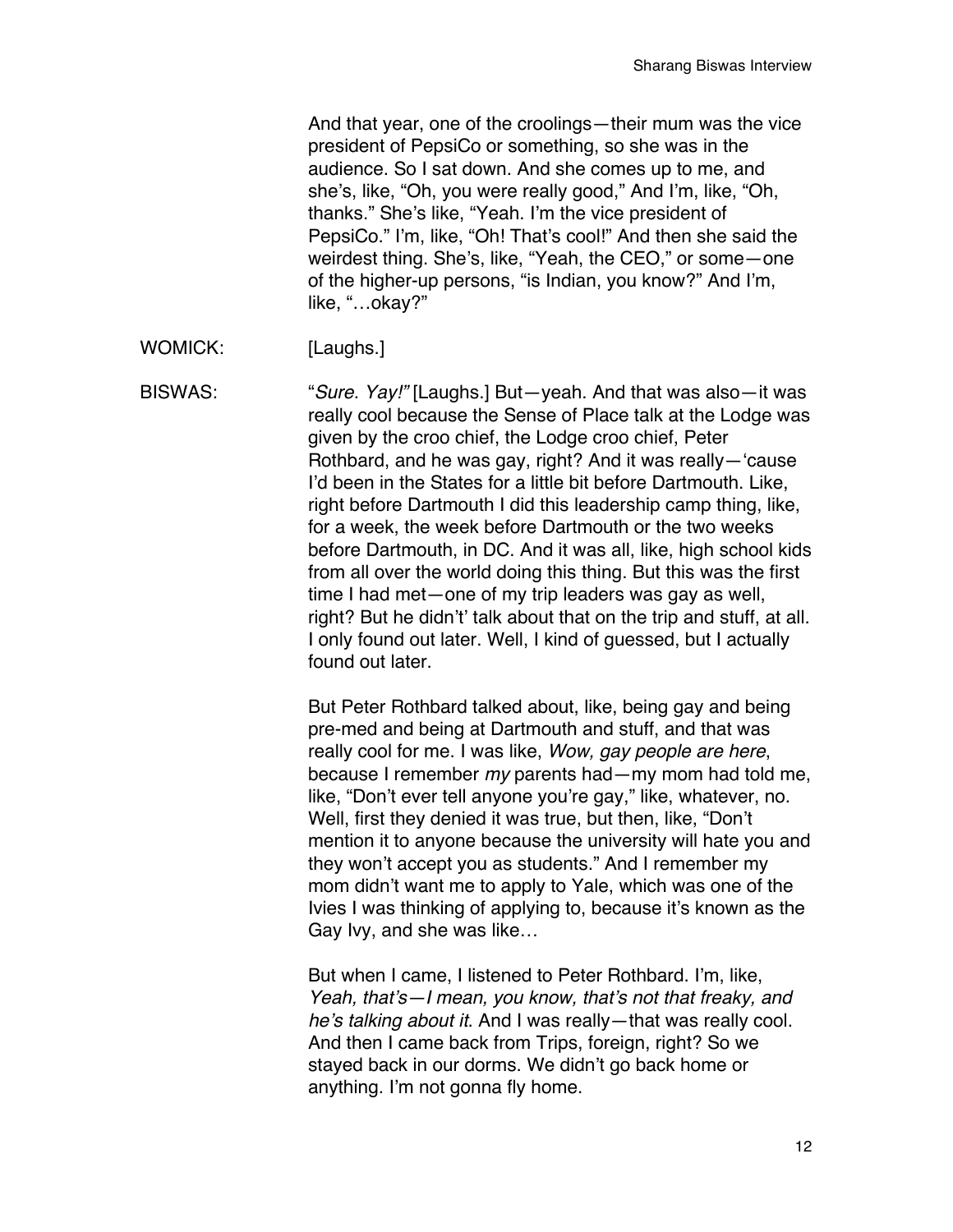# WOMICK: [Chuckles.]

BISWAS: And I was super excited. Trips was wonderful. I was super excited.

> The other international—there was one other girl from the UAE who I knew 'cause I'd met her before, and she was around. We hung out a lot. I met Nick Knezek. You know Nick Knezek. So I met Nick Knezek. He was one of my first friends at Dartmouth. We became close. I met Jenn Freise, and we, like—pre-/post-Trips trips. We were—it was just really nice.

And my trips—which I know are not true for everyone; a friend of mine, for example, did not like her trip. She was miserable. But my trip was really, really good. And I like to think that every trip I've led, except for the '15s trip, which was a disaster—the '14s, '13s and '16s—I like to think that they enjoyed their trip, too. The '16s actually—we've had six trip reunions so far with a maximum of one person missing at any of the trip reunions. And that is, like, unheard of. The '16 trippies—we like see each other—

My co-leader yesterday was telling me, "Yeah, one of our—I met one of them on the street, and they're like, 'We have to have another reunion at the end of the year because you guys are both leaving.'" And I'm, like, *Whoa!* So—I'm trying to have a trippee reunion with the '13s because I'm still here. It's rare for the trip leader to still be here for the thirtee-—for any trip in their senior years. I'm going to try doing that.

But, yeah, Trips—I really, really liked my trip, and it was—I think it was a big part of making me feel so comfortable at Dartmouth.

WOMICK: What about moving into orientation? What was that like?

BISWAS: It was [chuckles] annoying because we had international orientation, so when people were doing, like, "Capture the Melon," I was in "The United States Tax System." I was literally—that was a lecture. We sat there. U.S. Tax System. I'm like, *Oh, my god!* And everyone's, like, "Oh my god! Come to the melon!" I'm, like, *You guys suck*. 'Cause I made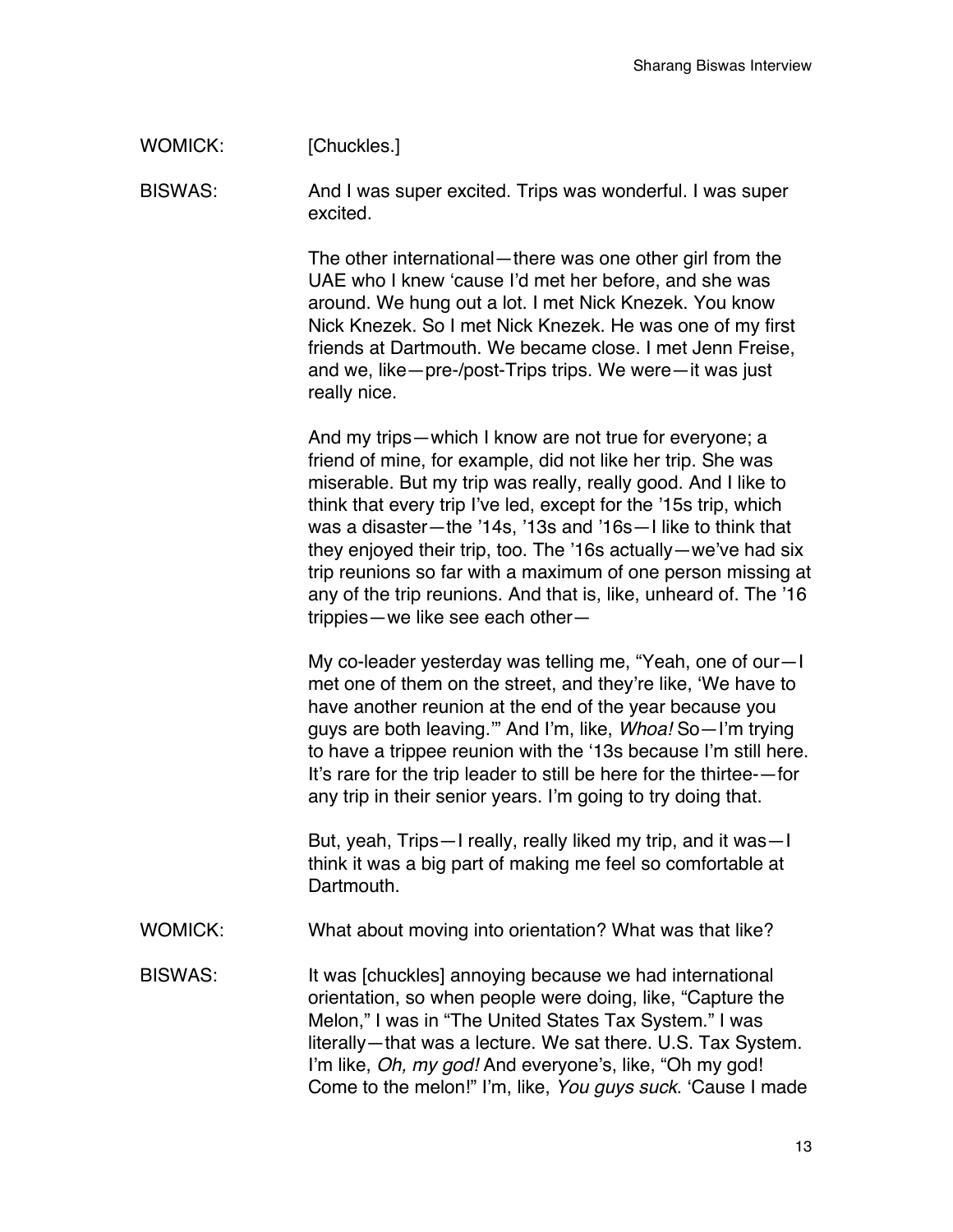more friends among the non-international students, and so [chuckles] they're all, like, "Ahh!" And I'm, like, [Makes a grumpy, unhappy face.]

But really, it was fun. I remember picking—I had to decide, *Should I take honors physics? Should I take honors chemistry?* You know, all those things you could take. And I realized physics—I wouldn't be able to. I'm like, *Chemistry, maybe*, but I decided not to. I'm, like, *You know what? I don't want to. I'll just do normal stuff. It'll be great.*

Maybe that was the start of my decline, 'cause I felt—you know, in high school, I was valedictorian in high school, so I had felt, *Oh my god! I'm awesome. I'm super smart*. And then Dartmouth. I was, like, *Eh.* [Chuckles.] I got cum laude, I was glad, you know? Which, you know, it's a good thing to be glad about. That was pretentious. But, like, I didn't have the, like, *I need to be valedictorian.* My mum did. She's like, "You're gonna be valedictorian." I'm, like, "[Laughs.] At Dartmouth? Are you crazy?" But I didn't have that "oh my god" drive that all I need to do is academics, which I actually think is good. And I think Dartmouth encourages that. Like, yeah, I want to do well in my classes, but it's not the only thing.

But orientation. I remember going to—I was very excited about classes, though, and I remember going to different open houses. And it wasn't just science. I went to biology and engineering, but I wanted to go to the film department one because I wanted to take filmmaking. I'd done some filmmaking in high school with my friends. They were, like, shitty, but, you know. We'd done some. I ended up taking the class senior year. I went to the French open house, which was awesome because I spoke to Lynn Higgins, the head of the department, and learned that, *Oh, I don't need to take any French classes to get into the LSA+*, because I chatted with her and she was like, "Yeah, your French is actually really good, and I'll look your name up. I think you get credit for French 3 because of your AP. So you can just go on the LSA+." So, I learned that at the open house, and that was cool.

The lobster dinner was nice, kind of a rip-off because they actually charged us for it, if you'd remember. If you looked at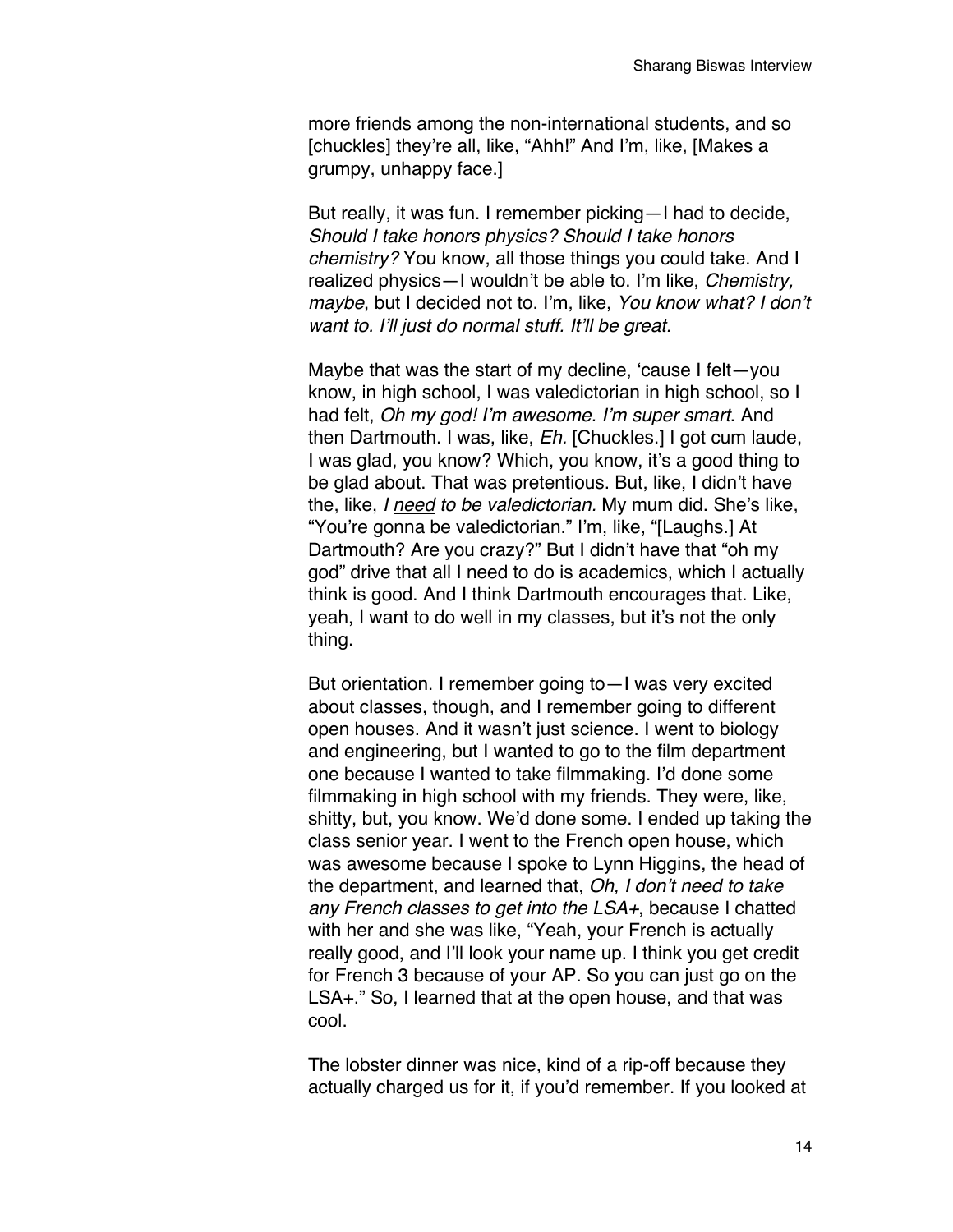your account, it says "\$50 — Lobster Dinner," and I'm, like, *What?* [Laughs.]

And then the president's lawn barbecue—it was so funny. [Chuckles.] I read the invitation badly. It said, "Formal attire not required." I read it as, "Formal attire required." So I wore my full suit and tie and everything, and went on the president's lawn, and everyone's like, "Hey!," and I'm like, [choked] "..ey." [Laughter.] [Slaps table.] I met my floor, and they're, like, "Hey, Sharang." [Chuckles.] I'm, like, "Okay, I read the invitation wrong, guys." [Laughs.] But it was hilarious. [Laughs.] Oh, wow!

The lobster dinner was fun. I met one of my closest friends at Dartmouth at lobster dinner, Mike D'Andrea, who lived in East Wheelock as well. You know Mike D'Andrea. Well, he's a '12. He's one of my close friends. I still Skype with him a lot. I went to visit him winter break in DC. He wanted me to go to NYU rather than Tufts because Tufts is a human factors program, and he's doing human factors. He's, like, "No, Sharang. I want that to be unique to me out of the friends circle." And I'm, like, [Makes a face.] [Laughter.] That was really funny. But I met him at the lobster dinner, so that was really nice.

So I actually met a lot of my really good friends at orientation. Andrew Ceballos—you know Andrew Ceballos, right? Yeah, you've met him. He's another one of my close friends at Dartmouth. I met him at the "talk with your academic adviser." There were, like, five of us. Three of them were named Andrew. One of them is Drew Wong. One of them was Andrew Ceballos and some other Andrew. I can't remember who it was. But that's how I met Andrew.

And then I find out he lived in East Wheelock. I kind of became friends with him, but I wasn't really friends with him until—so we took physics together. And he sat next to me. He's like, "Hey, I can sit next to you" because he knew me. And then the following term, we started working on—in Physics 14—we started working together in Physics 14. That's when we became actual friends.

But, yeah, so orientation was good. I met one of my good friends there. Yeah, I can't remember much more. I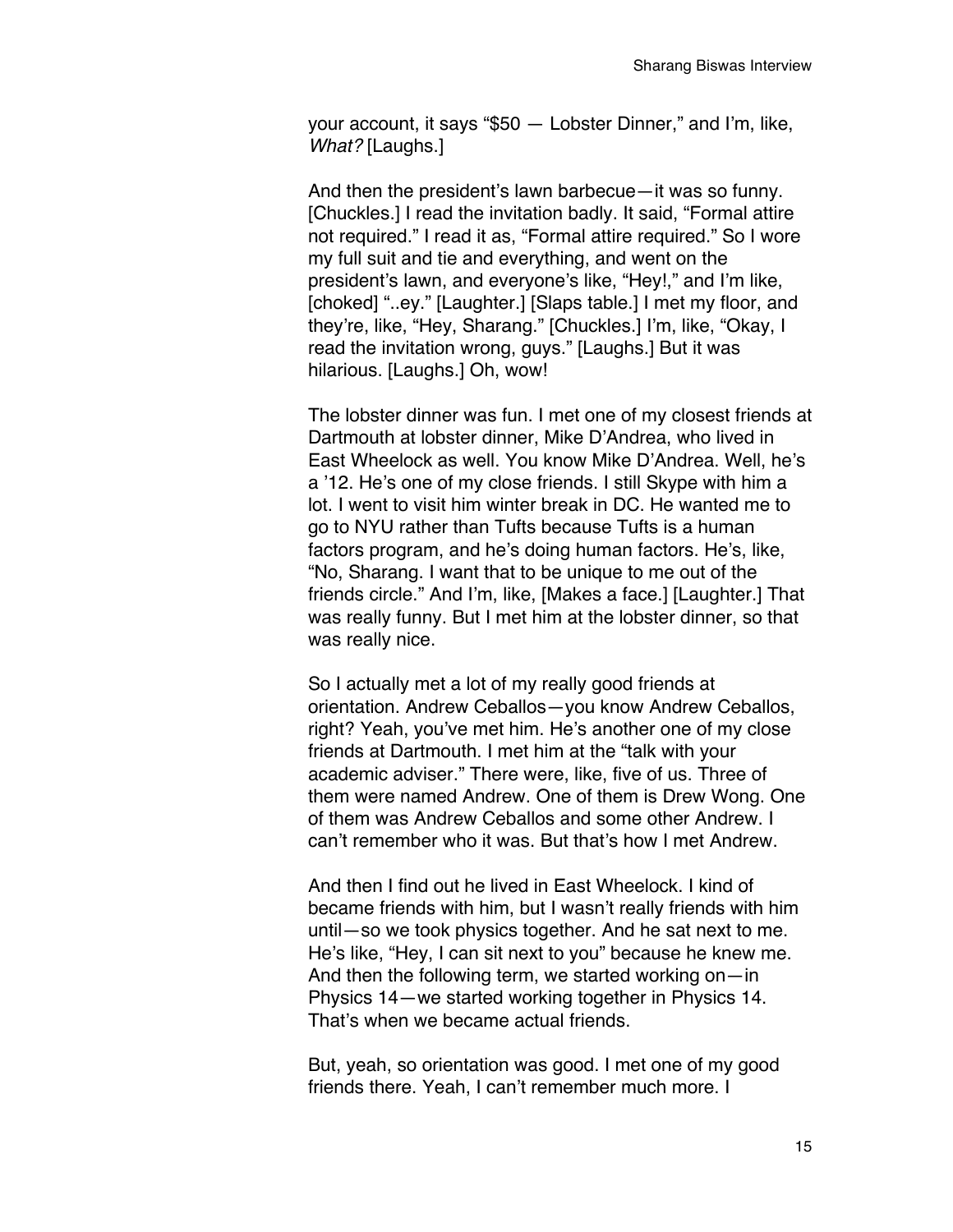remember feeling really bad about the fact that all blonde women looked the same to me, 'cause [chuckles] I wasn't used to seeing blonde white women. And then I remember feeling bad about how I remembered the names of men more than women [chuckles] and especially good-looking men, which I felt really guilty about. I was like, *Oh, my God.*  So I talked to Nick about it, and Nick was, like, "Oh, don't worry. Like, I mean, it's natural." And I'm, like, "Okay."

WOMICK: [Laughs.]

BISWAS: And Nick Knezek likes to remind me a lot—we were having— one night, a bunch of East Wheelock people were sitting around, just getting to know each other at orientation. And we were doing the name—you know, go around and give a name and a fun fact. Like, "What should the fun fact be?" And I'm, like, *Oh, oh, why can't it be 'What one article of clothing do you want your sex partner to wear?'* [Laughs.] I was super saucy. I didn't realize. And everyone's like, *Okay*.

> And I remember Nick Knezek picked glass slippers, and I made a comment, I was like, "Wait, wouldn't that break in them?" And Nick was, like, "What am I doing with a glass slipper? Why would it break inside them?" I was, like, "No, no, no. I mean, like, break and then go inside them" or something. It was really awkward and funny [chuckles] and hilarious.

And I remember Jenn Freise—'cause I met Jenn Freise at the film department open house, and she's, like, "Oh, yeah, you were so gentlemanly and proper then. And now you're not." And I'm like, "What do you mean I'm not?" She's like, "Well, you know, when you talk with professors you're much more proper. And so since I saw you in that regard first, I thought you were very, like, dignified and, like, upright." And I'm, like, "Oh..." And she's like, "You're not really like that." I'm, like, "Okay…"

- WOMICK: [Laughs.]
- BISWAS: It was nice. It was fun.
- WOMICK: Yeah.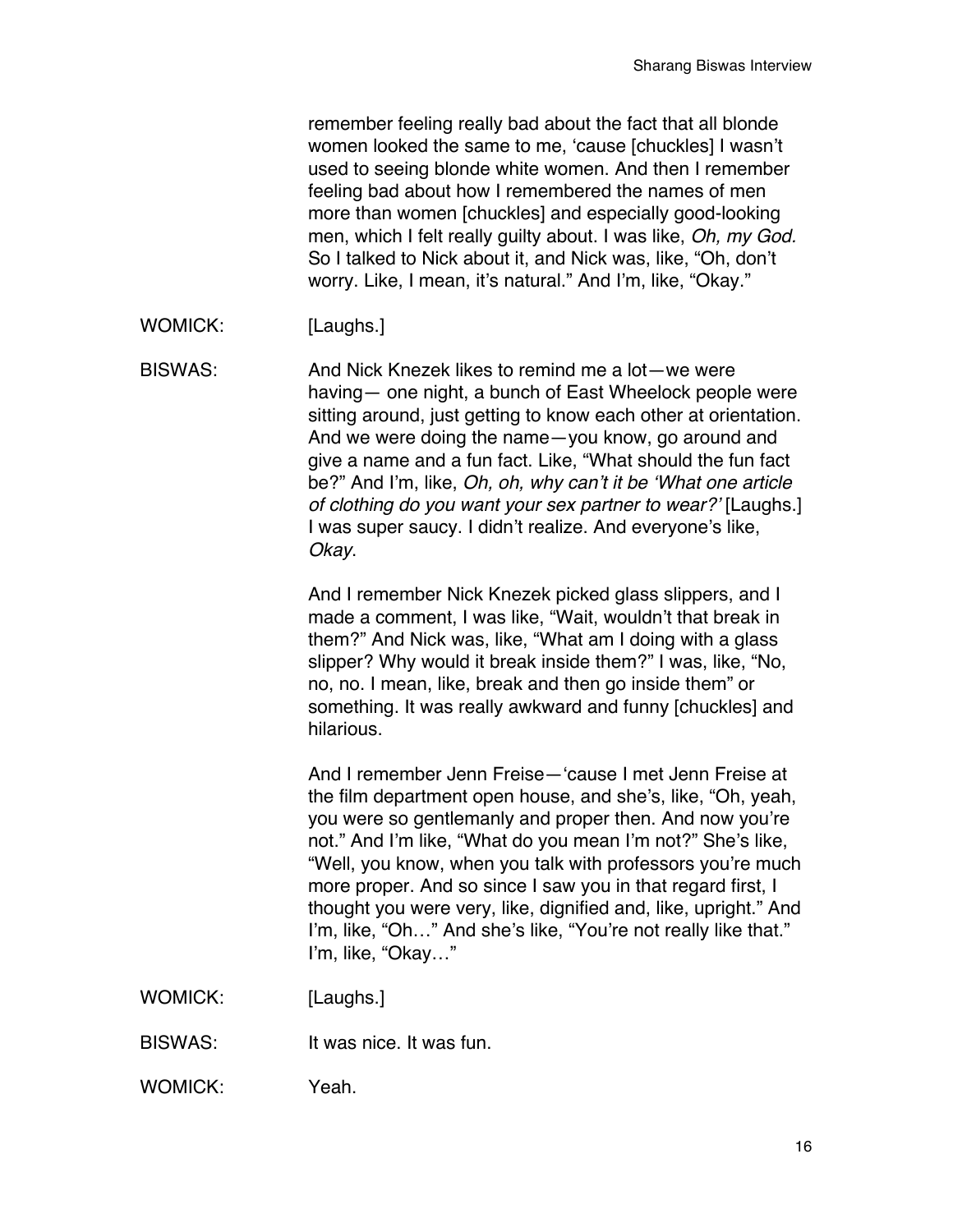BISWAS: It was good, orientation.

WOMICK: So what about freshman year?

BISWAS: So freshman year, I was cool. So I wanted to—mmm. So every term, I knew—I was taking two classes towards the major and one class not, so I took physics and math, then physics and math, then engines and chemistry my freshman year. But freshman fall I took my seminar in philosophy and arguably—I mean, not arguably. What's the right word? Admittedly, I didn't pick philos-—I wasn't planning on picking the philosophy seminar. I'd gone to Gocsik, and I'm, like, "Can I take Writing 5?" And she's, like, "I'm sorry." You know, "It's full" and stuff. She was, like, "However, I can recommend some good seminar professors who really help with writing." And so she said, "Take Jeff Crocker's Existence of God class." Why am I saying Jeff Crocker? It's not Jeff Crocker; it's Larry Crocker. Sorry. That was really stupid.

> So I'm, like, "You sure?" She's like, "Yeah, he's a very good professor." So I did, because I would not have taken philosophy. That was something I'd be scared of taking. But I really liked the class. He was a great lecturer. I learned a lot of interesting stuff. It was really cool. I also realized I didn't want to do any more philosophy, but that class was good, and I'm really into religion and stuff like that. That was really funny. I was the one in the class who was, like, "Wait. What is that?" Like, in every, like, biblical reference—'cause everyone else knew them. I was, like, "I don't know what that is," Like, "What does that mean?" It was very funny.

Also Ken Lai—that's how I met Ken Lai, who ended up joining Phi Tau with me. And I'm, like, "Oh, my God! I met you there!" And Matt Stone and a lot of people. Natalie Burkhard as well, yeah. We read each other's papers.

Oh, I'm feeling nostalgic! [Laughs.]

But [chuckles], so that was interesting. And then I was determined to make my third class—I was trying to not take only science classes. Again, I was scared of certain things, but I knew I had to take 'em for distribs. But, for example, I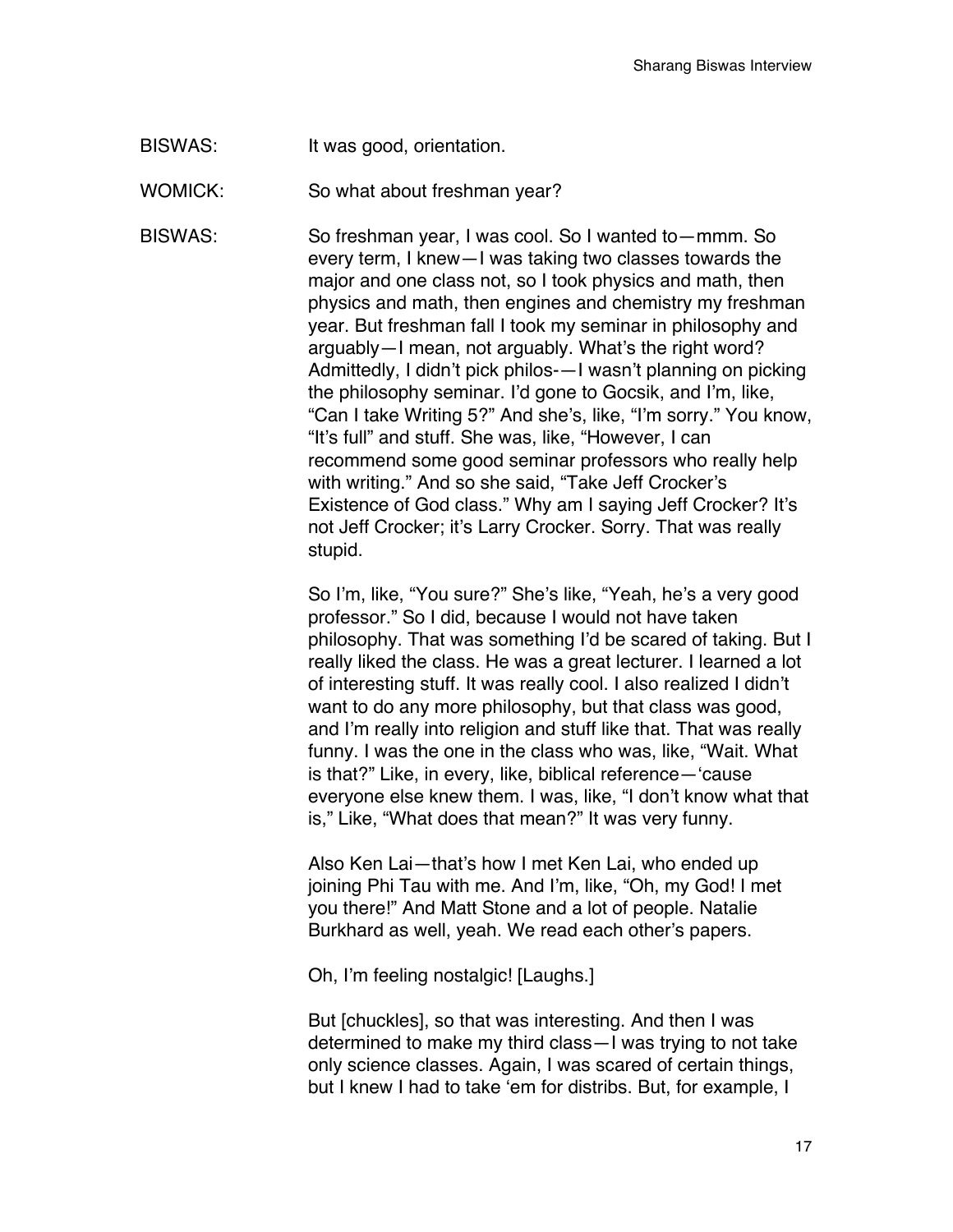was relieved that my literature distrib would be taken through my French class, which I also got a citation in, so I have four literature citations, actually. But anyway—because I would be in France.

But I'm, like, *Okay, but I still want to explore.* So I took anthropology; I took Aztecs. *Really* fun class. I *really* enjoyed my Aztecs class. And that influenced—I got the first year summer research grant, which stopped existing with your year. 'Cause, remember, the first-year office was dissolved at the end of my freshman year? So that didn't exist for you anymore. But it used to be \$1,000 you could get to do research as a freshman, in summer. And that was with my anthro professor, 'cause I really liked that idea. At the time, I was thinking, *Maybe I want to major in bioanthropology or something.* I didn't.

Then spring I took game design, which was also really good, with Mary Flanagan. And so I liked that a lot. I did well. My freshman fall, I got a citation in my math class. I liked my professor a lot, Vince Vatter. He was really cool. And I became friends with him, and I would go to see him and say "Hey" every once in a while to him, and then he moved because he was just a post-doc fellow.

So I liked freshman year. I remember freshman winter I was kind of freaking out—no. End of freshman fall I was kind of freaking out about my physics class, and I was, like, *Oh, my God, I suck at everything, and I hate everything, and I'm really bad at everything.* I remember Joey Anthony was, like, helping me. And he was, like, "Sharang, I'm not going to help you if you're going to be so negative." And I'm, like, "Okay." That was really good, I think.

And so that happened. But then, I don't think I was—I had depressive spells. That happens to me sometimes. It happens less now, actually, but it happens to me sometimes. I just—one day I don't feel like doing anything. It happened, surprisingly, many of the big weekends. I also had a huge crush on a friend of mine. You know, he was identified as straight and everything, and everything—that didn't work very well. He knew. I'm really good friends with him, so. But, you know, that was unfortunate.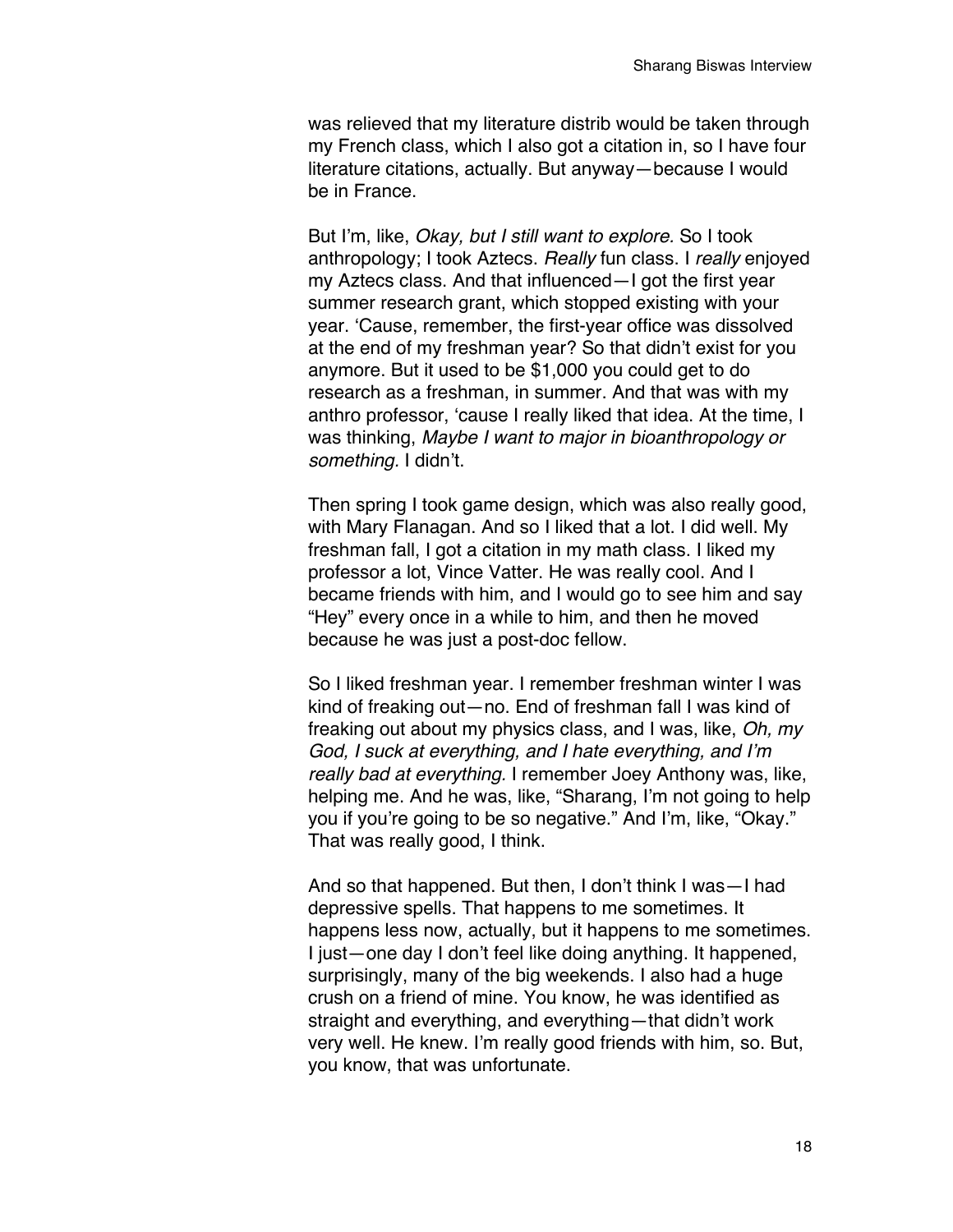But I think on the whole, freshman year was pretty good. I remember in freshman spring, at the end, we all had Champagne together in a room right at the end to be, like, *Aww,* celebrating the end of freshman year. Aww.

I also joined GSX and started getting involved with queer stuff, which was cool, like I said, for me, because growing up in the UAE, like, that did not exist.

There are people I met freshman year who I became good friends with, and I don't know if—you've probably experienced it, but that kind of petered out; you're no longer as good friends with them. It's not like you hate them or some-, but you just, like, diverge. That happened a lot. It made me sad because some people I'd really like to be more friends with 'cause I thought they were really cool. But that happened later on, I mean even out of the close friends circle.

But then, again, some people stay—talking about Andrew Ceballos. I Skyped with him two days ago, you know? Just chatting about random stuff. If I ever go to the West Coast or California, I'm gonna go visit him at Stanford. There's no question about that.

I also did really well academically freshman year. Like, really my best year. I got third-division honors my freshman year. No, *second*-division honors freshman year, yeah. I got third next year and then never got it again because I started taking hard engineering classes, which I figured out only later that I didn't like. But, yeah, academically it was good. Extracurriculars—I went to a couple of queer conferences. Pam [Misner] had, like, the Translating Identity conference we went to in Vermont. That was, like, kind of opened my eyes. I was like, *Wait, Transgender? What does that mean? Oh.*

I went to DPP, my DPP. And that was really cool. I liked that a lot.

I was in Transform for Pride Week. I remember being so excited about that. But that was spring, as well, so I was much less starry-eyed. But, yeah, I started hanging out in Phi Tau winter or something. Initially, I was frightened of the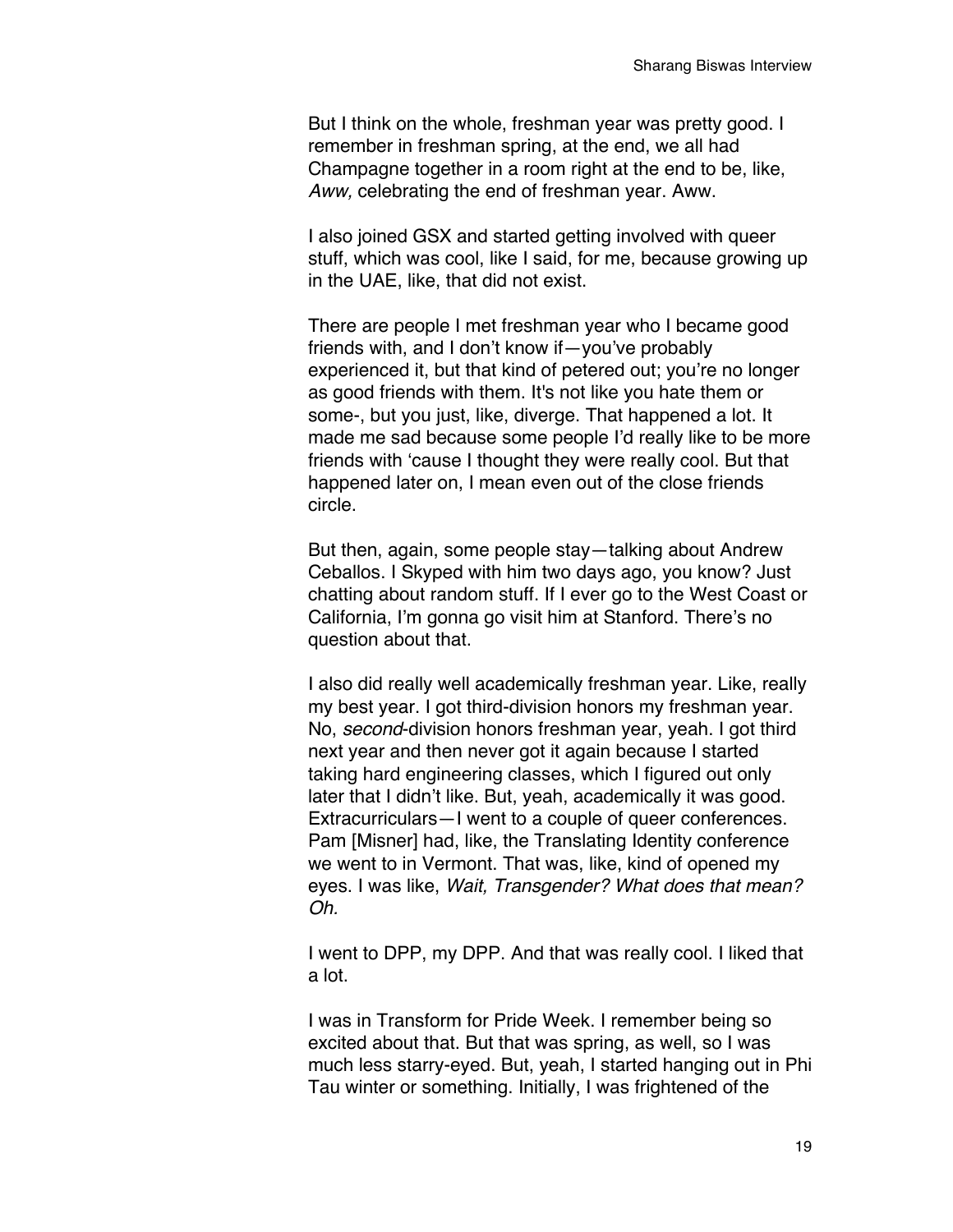Greek system. I was like, *What is this Greek system?* I remember over orientation they had a Milque and Cookies, and I went in. I was like, *Oh, my God, I'm in a frat. This is scary*. And I just left.

But—yeah. Yeah.

WOMICK: So that summer?

BISWAS: That summer. So that summer, I went home for a month and came back, and I was doing a couple of things. I was trip leading, so that was—I was training for trip leader. I was teaching in the ALPS program, which was the Accelerated Lang-—no, that wasn't that—no, I think it was that year. Yeah, it was that year. I did it for two years, two different years. The Accelerated Language Program the Rassias department has. So I was one of the French drill instructors for the advanced—no, I did all three. I did beginners, intermediate, and advanced.

> My advanced group was awesome. They were so nice. They have to do a skit in the end, in French, and they wanted me to be in the skit. [Laughs.] It was funny. It was like the Olympic games, and each of us are athletes of different countries. It was, like, hilarious. It was, like, really weird. And funny. We had this cute 70-year-old prison warden woman. She was, like, wonderful. No, no, she was a prison counselor, not prison warden. Different. But she was like this prison person and it was like, "Woah. You're like this tall [Gestures indicating small stature] and, like, 70." And she was, like, "Yeah. It's awesome."

WOMICK: [Laughs.]

BISWAS: It was awesome.

And I was doing—I got the National Institute of Environmental Health Science—I got a Superfund research grant from them, so I was working in the trace elements analysis core, doing arsenic analysis on human toenail. It was really fun to tell people that, like, my day job—like, "Oh, yeah, I'm smashing apart human toenail. Have to do it under the fume cover, otherwise I'll breathe it in." It was all pregnant woman toenail as well, 'cause the professor who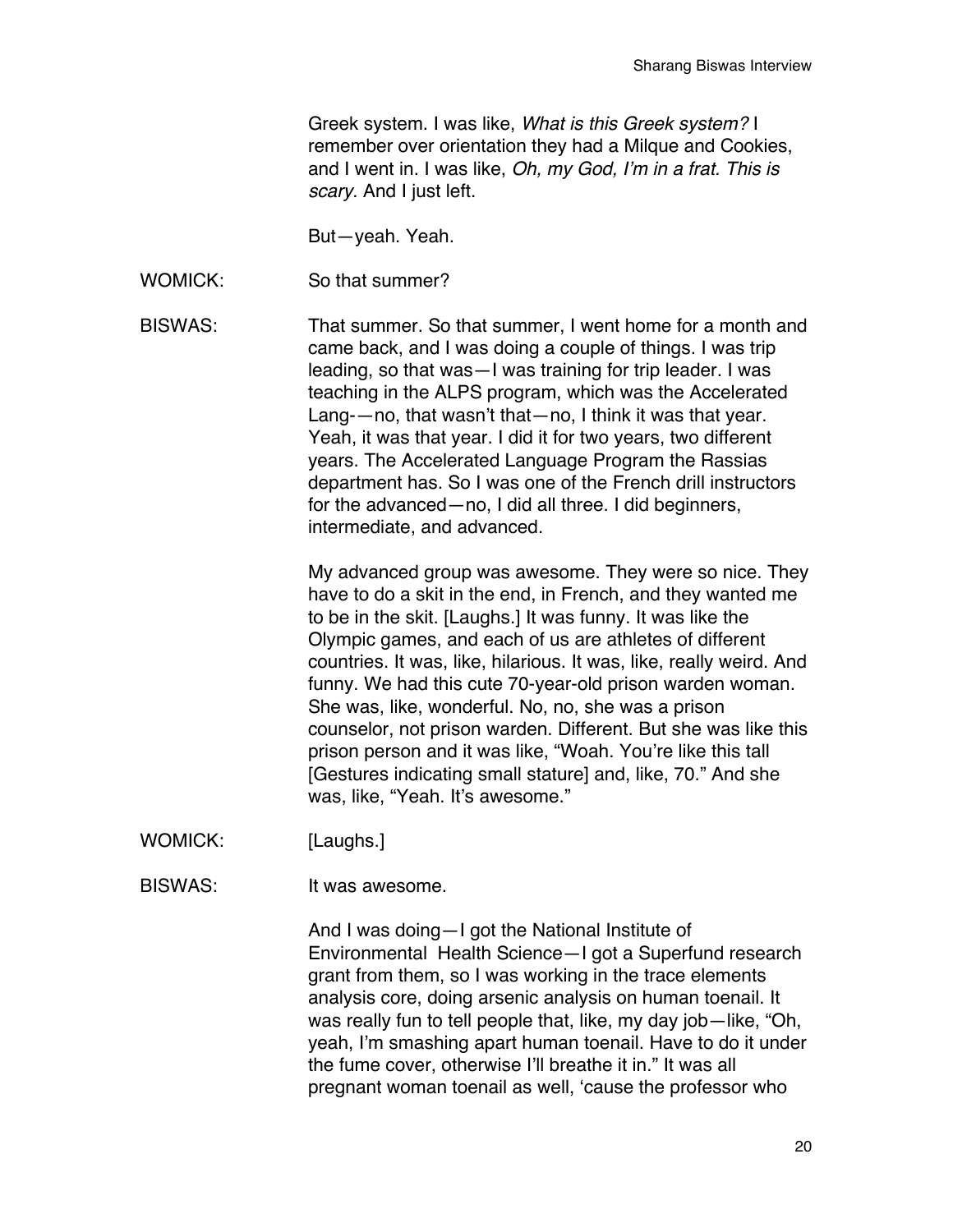was sponsoring that thing—they were, like, looking at arsenic affect on pregnancy and natal development, and the way—the best way to get heavy metals—they collect in the hair and nails a lot, and so we'd be analyzing how much arsenic is in them.

And then I was doing my first-year summer research program, which was Exchange in Formative Period Mexico, looking at pottery shards. I don't think I did a very good job. But that was freshman summer. And so I don't think she expected me to do a very good job, but I don't think I did a very good job. I'm, like, "Awww," you know. Again, I'd had very little experience doing research and things. I remember designing the poster, and I remember it was terrible, but whatever. So that was that.

And then I was doing that. I was doing that. Yeah, I think that was the two main things. It was a fun summer because, like, I wasn't taking classes. But I knew '11s and stuff who were around. There were a bunch of other '12s around, as well, so I hung out with them. I knew some '11s. It was a really nice summer.

I remember the foam party being awesome. I remember going—Natalie Burkhard and I went to the foam party together. And also because her boyfriend at the time didn't like dancing or something, so we just went together. And I remember it was really funny because, like, we were dancing, and we had this thing where if any guy tried to, like, be fresh with her, I'd, like, grab her really tightly or something, and they'd think *I* was with her, so they wouldn't—[Laughs.]

And then at one point we were going out to wash because the foam was, you know, getting everywhere. And then this one guy I kind of knew tapped me on the shoulder, and he, like, winked at me surreptitiously. He's, like, "Well, have a good night." And I'm, like, "You're weird." [Chuckles.] It was a fun party, I remember.

And it was a good—my freshman summer was—it was fun. Like, I did all these research things, which was interesting. In two different fields: environmental chemistry and anthropology—archaeology. I did trip leading, which was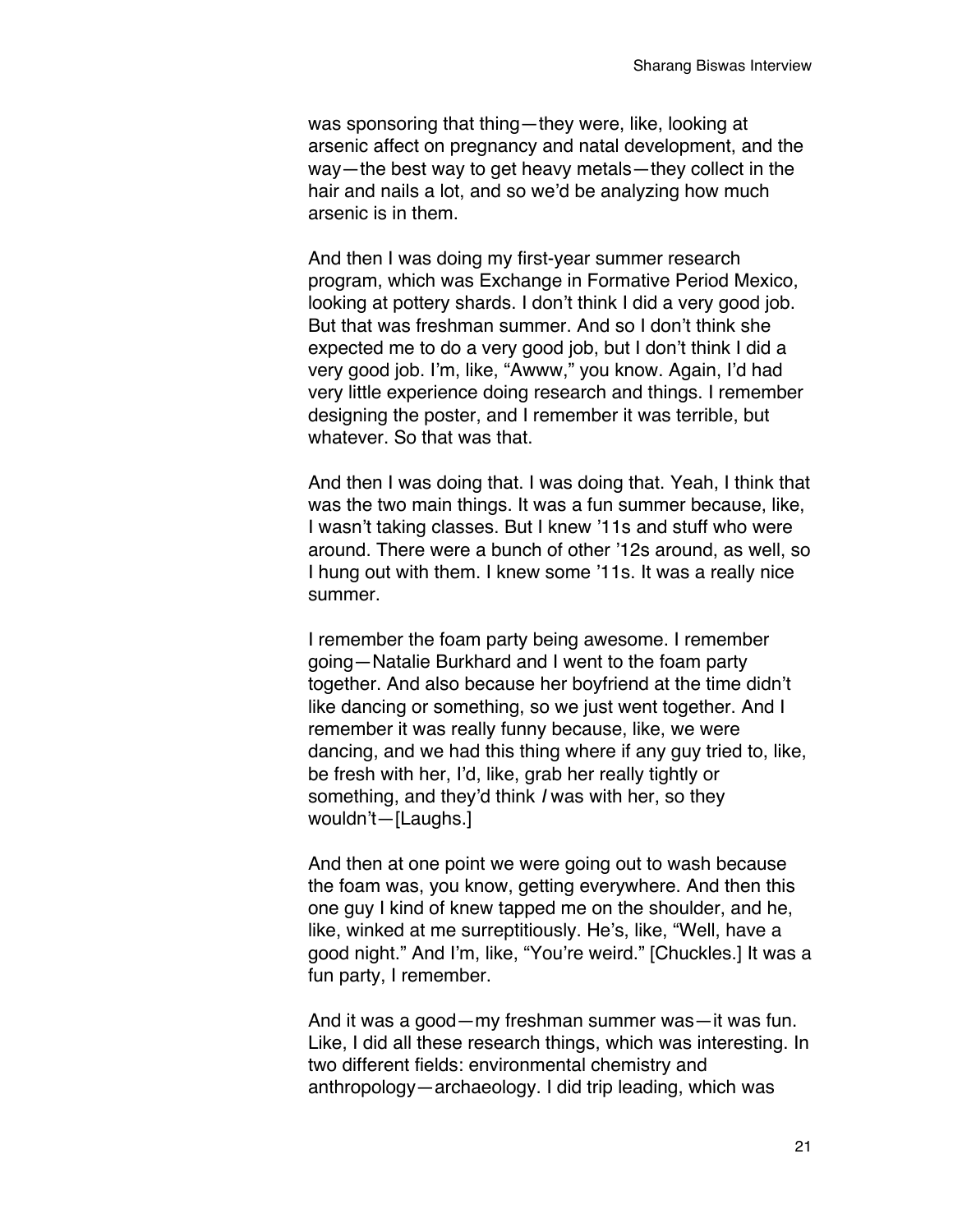awesome. My first time trip leading—I'd say out of all my trips, even the '16s, which I great, I've only made friends, proper friends out of the '13 trip. Like, I'm actually friends with some of them. Not just, like, "friends." You know what I mean? Like, close friends. Like, Shivani [Bhatia] and I are still good friends. But all the other trips are people I'm friendly with; that's about it. Which is sad, but—oh, yeah, the trip was great.

My co-leader…who was my co-leader the '13 year? Kelly Bogaert was my co-leader. She was nice. I haven't kept in touch with her, really. But she was cool. And it was nice being part of trips. It was orgasmic farming again, so I knew the farm better than anyone else, even Kelly. That was nice. Oh, sorry, we called it orgasmic farming because we liked it so much it was orgasmic.

- WOMICK: [Laughs.]
- BISWAS: Also there were, like, three Indian people on my trip, and I was, like, *Hmm,*—*suspicious*. And then those three people also living in East Wheelock that year, one of them on my previous floor, and I'm, like, *Suspicious. Hmm.* [Chuckles.] It was funny. Yeah, it was a good summer. I also didn't realize how hot Dartmouth can get in the summer. I was like, *Oh, my god! It is so warm!*

WOMICK: [Laughs.] But you grew up in a desert.

BISWAS: Yeah, but people are like, "You grew up in the desert, so you're really used to heat." I'm, like, "No, no, no, no. I'm really used to intensely disliking the heat. I have had lots of practice in that," [chuckles] so—

- WOMICK: [Laughs.]
- BISWAS: Yeah.
- WOMICK: Okay.
- BISWAS: [Chuckles.] That was summer.
- WOMICK: What about sophomore year?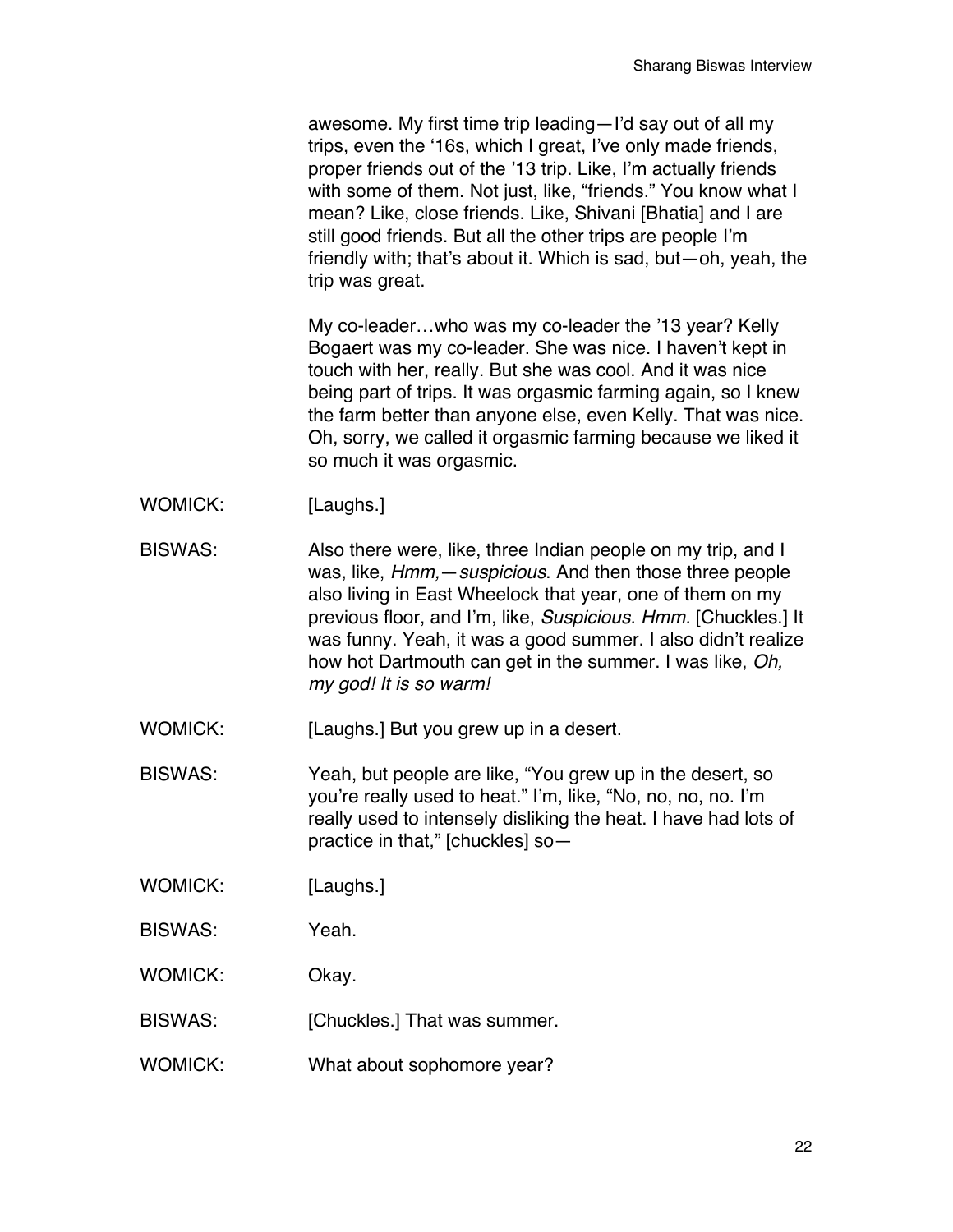BISWAS: Sophomore year. Okay. So, I remember—freshman spring Andrew had a change of heart. He'd gone from being chemical engineering to electrical engineering, and so we were all thinking about what we want to major in*.* I remember the biomedical engineering major had just emerged. I said, *Okay, I'm wanna do that.* I changed mine to engineering science later because it turned out that biomedical engineering major was intended for people who were doing pre-med, and you have to take both Orgo Chem classes, and I'm like, *Well, I'm not—*I took one. And I liked it, but, like, it's a lot of effort, and Orgo Chem 2—I even talked to J. Wu, my professor. I was like, "Do I need Orgo Chem 2? I'm doing bioengineering." And he's, like, "Probably not." And I'm like, "Pssh, fine. I'm not taking this." And I didn't take the bi-—I took the engineering science major with just a focus in bio.

Sophomore year…was cool.

Oh, I forgot to mention: I started doing theater freshman year, freshman winter. So that was a thing. Sophomore year, I took my acting class, I think. I took Acting 1 sophomore year. I can't remember. I took Ling 1 sophomore year. That was amazing. I really liked Ling 1, with Tim Pulju. Such a good class. I took it with Mike. That was really nice. I liked being in class with my friends.

I did Sexperts training sophomore fall, and that was because I didn't know about it freshman year that you could do training, and it was, like, I wasn't on the blitz list, which was really annoying. That was great. I met Mayuka [Kowaguchi], one of my other really good friends. She's an '11. I Skype with her. She's actually coming up, maybe, from Japan next week, 'cause she works at a big consulting firm, so like she has a thing here. But she's also visiting her sister, who goes to BU or BC, and coming up to Hanover.

And I met Mayuka. Andrew and I did Sexperts training together. It was really funny because at that point *every single person* thought Andrew and I were dating. Because Andrew and I are really good friends, and we hung out together a lot, and *I* was gay, and not—it wasn't, like, hidden. Like, people *knew* I was gay. And Andrew had a longdistance relationship, so people didn't see him interact sexually with anyone. I mean, he was with *me* all the time,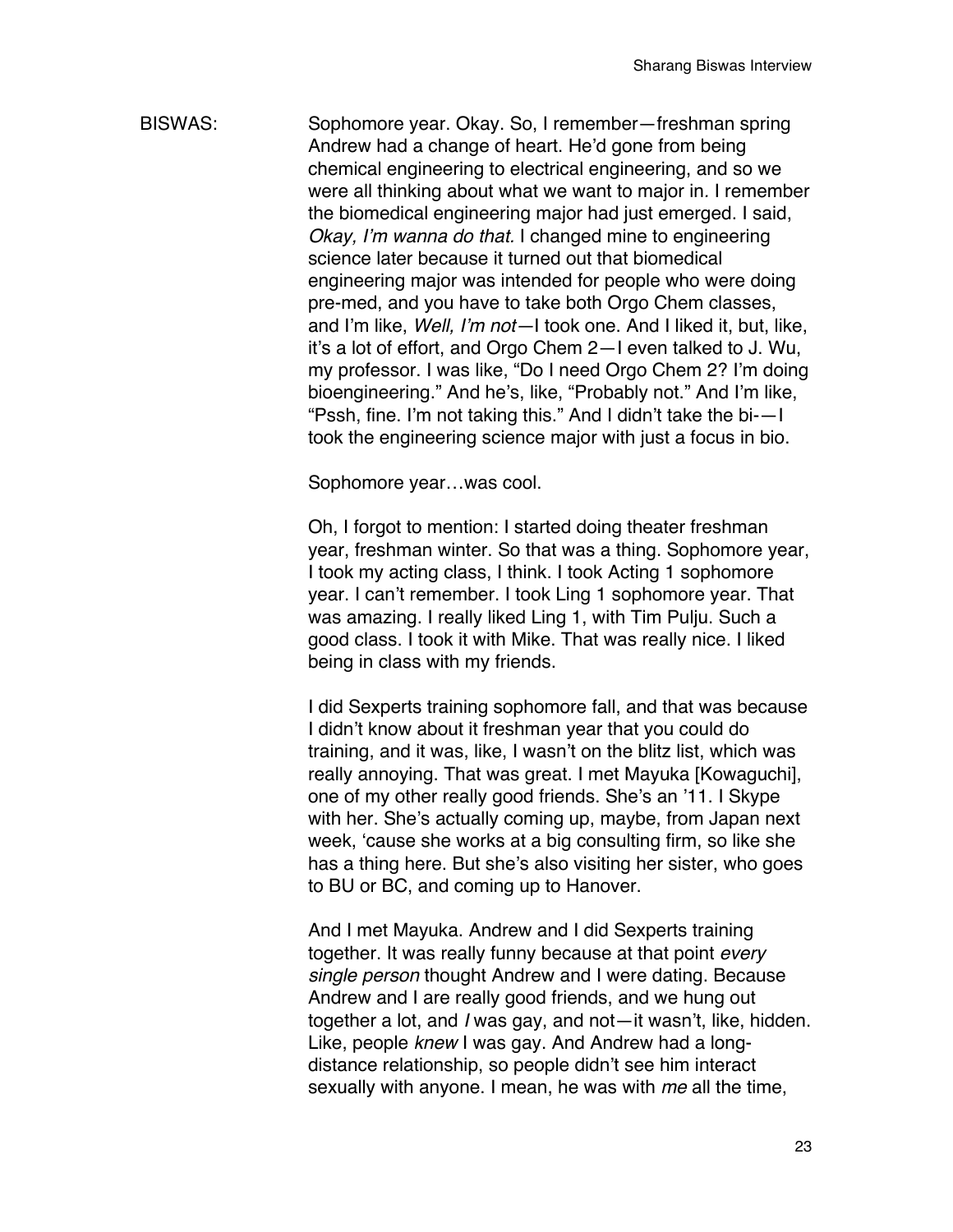and he was kind of silent and quiet. And he was very nice, and apparently being a nice guy makes you gay.

#### WOMICK: [Snorts.]

BISWAS: Whatever. And so everyone thought we were dating. And in Sexperts, *everyone* thought we were dating. [Chuckles.] 'Cause we'd, like, walk in together and sit together and then we'd walk away together and stuff. Kari Jo [Grant] thought we were dating. When we had our one-on-one interview Kari Jo was like, "Wait, you're not dating Andrew?" I'm like, "*Noo.* [Chuckles.] Andrew has a girlfriend! Not saying I wouldn't *want* to date Andrew. He's awesome, but, no, he has a girlfriend." Which, again, doesn't exclude him from dating me. I shouldn't say that. At *that* time I said that because later I realized that polyamory was a thing. [Chuckles.] But, "No, I'm not dating Andrew." But Sexperts was really cool. I became heavily involved in Sexperts after that. I helped in all the events. I became a Sexperts intern senior year. But that was sophomore—

> Sophomore year I took acting. I took—I don't remember what I took in order. Like, I know all the classes I've taken if I liked them. I took—no, I took the film class junior year. Sophomore spring was France, so I'll talk about that in a bit. Sophomore winter I did the polar bear swim the first time, because freshman winter I think I was depressed on that day. I had one of my down days.

> Oh, also freshman winter I did skiing for the first time. I took the cross-country skiing course. I decided, *I want to do skiing but not downhill. I don't want to break my neck,* so I'm like, *I'll take cross-country skiing*. That was great. I also took freshman year I took my first PE course in fall, was ballroom and swing. I finished my PE credits freshman year, but I wanted to take more because they were fun. Expensive but fun. [Chuckles.] My dad was, like, "I'll pay for them. You know, you're getting an education and not just class education, PE education as well, right?"

So sophomore winter I didn't take a PE class. I don't know why. I don't know. Sophomore fall I took Engines 21. That was a—a lot of work. You know Engines 21, right? The project class. That was a lot of work, and I remember. And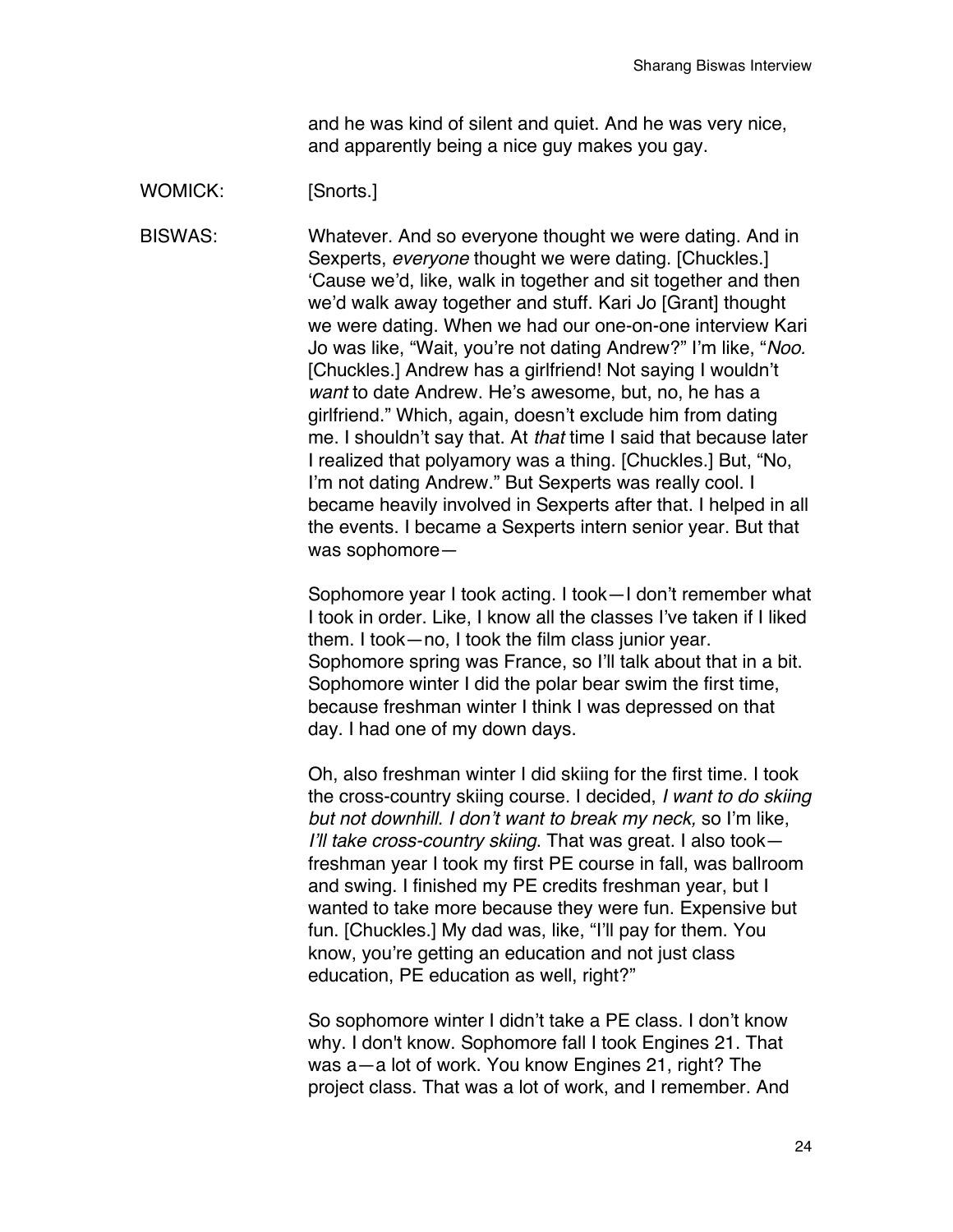then sophomore fall. And winter I remember was—Andrew was pledging Zete, and that did not make me happy. I was kind of upset with him for that because I was like—I didn't like the male—I joined Phi Tau, but I didn't like the male fraternity system, and I really feel that Andrew and my relationship changed after he joined Zete. I'm glad he was happy, but I didn't like the fact that he joined Zete. And that, like, strained—we had, like, fights and stuff.

But I joined Phi Tau sophomore winter. I got a bid sophomore fall. Joined sophomore winter. That was nice. We don't have a pledge term or anything, so, like, it was nothing like, "Oh, pledge term was so—," it was like whatever. It was a term. When I was in Phi Tau. And that was nice.

I remember running for the Co-ed Council VP position and got it. I got it for two years in a row. And I did a—self call—I did a good job. I always ran lots of events for the Co-ed Council. The Council, otherwise, the year before didn't do anything. Elise would tell me, like, "By the way, you're doing a really good job because you're doing *something*, so whatever you do [claps hands] would be a good job because the year before, nothing happened." And I'm, like, "Oh. Thanks." [Chuckles.]

Spring was France. Wonderful. I'd never been to Europe before. I spoke French—self call—much better than anyone else on the trip. I'm, like,—I was near fluent when I was going, and so my first—I remember that first night, I was having dinner with my family, and we were talking about American politics, in French, and my host dad was like, "Oh, I'm glad you can do that because most students will not be able to do this on the first day." I'm, like, "Oh."

I felt in the language part I was little overqualified for the LSA+. But I didn't want to do the FSP because I needed to take two extra classes in French before the FSP, while the LSA+ I could just take. And I had—I wanted to plan my courses really well at Dartmouth. I did plan my courses really well, so I could take engineering and as many other classes as I want. It didn't want to take *so* many French classes. I wanted to explore many different departments.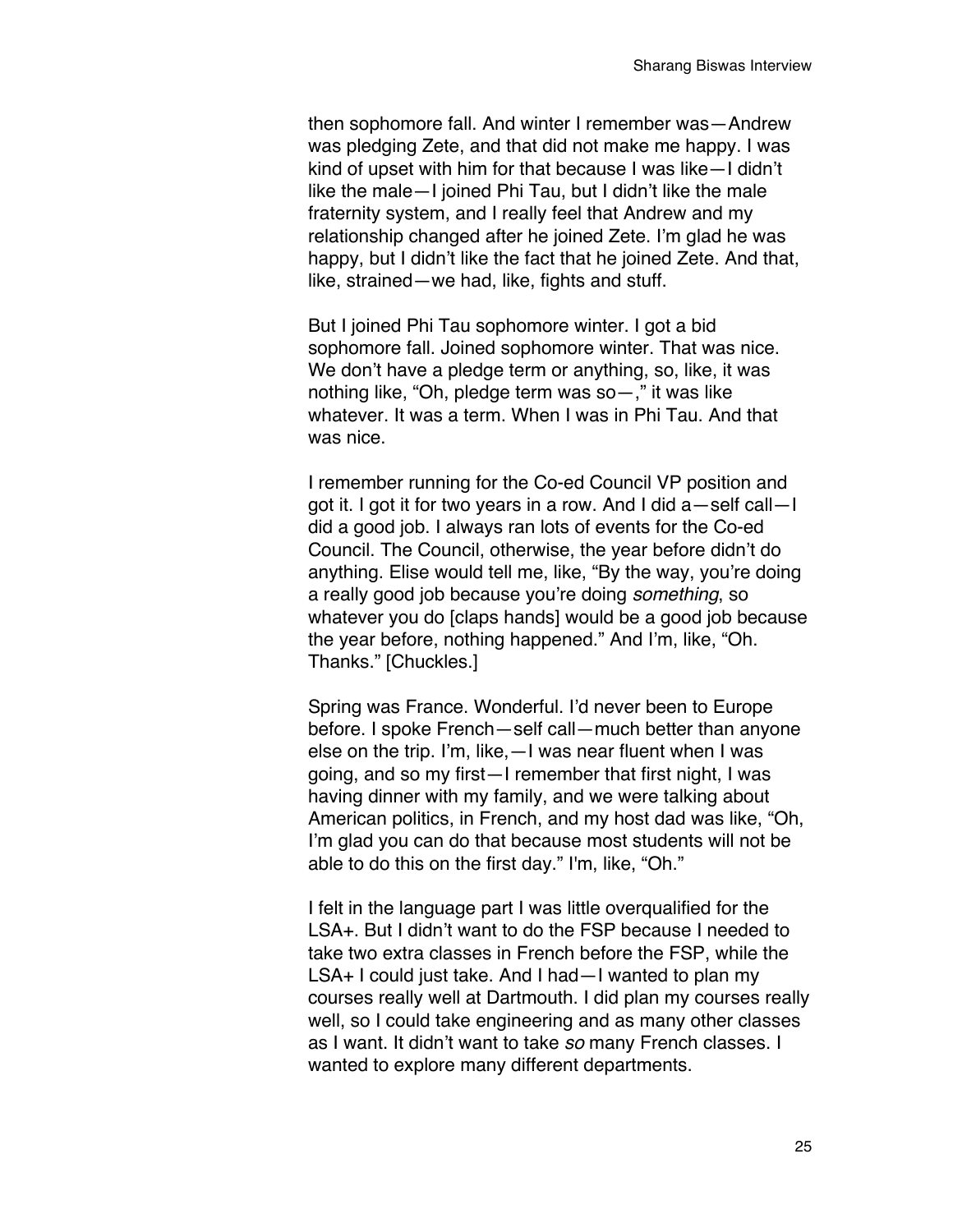So that's why I went on the LSA+. And I was a little overqualified language-wise, but not the otherwise. We had, like, literature and art history, and I didn't know any of it, right? So I feel like I did learn a lot. And even in language class, our professor was great. I learned a lot of neat stuff.

France was really nice. I felt for the first time I was becoming more independent, I felt, because, like, for example, the one experience I talk about a lot is I've gone to Rome for the holiday that we have on the LSA+. And I was staying with Mike, 'cause Mike was on the Italian LSA. So that was really nice.

One day he had to—so they still had class. Our holidays didn't align. So he went to class, and he sent me out into the city with a map. I would *never* have done that before, go into a city whose language I don't know and everything? I'd be frightened. A few years ago, I would have just sat in the room and been, like, "Nope, I will wait for Mike to come back. I have the Internet. I will just do bum stuff."

But I went into the city on my own. I got *lost*! I really got *lost*. I had to find someone with a phone to call Mike and be like, [in a high-pitched, frantic voice]: "Mike! [Makes sobbing sounds.] I'm lost!"

WOMICK: [Laughs.]

BISWAS: [Chuckles.] But I did it! And it was a big experience for me. I'm, like, *Oh, my God! I survived and—ah, wow!* I felt a lot more comfortable about being in the city because cities scare me. One of my biggest fears is being lost. It's a very frightening idea to me.

> So France was great. I learned a lot of really neat stuff. I also got depressed sometimes because, like, when I was at home—I get depressed when I don't have people. [Chuckles.] And, yeah, my host family was great, but they weren't always in. And, like, even when they were in, I couldn't always talk to them, and so I felt kind of like—like, some evenings I'd feel sad and I'd Skype. And Andrew'd broken up with his girlfriend, so he Skyped me. He was like, "Oh, I'm sad." And I'm, like, "Oh, Andrew, don't be sad."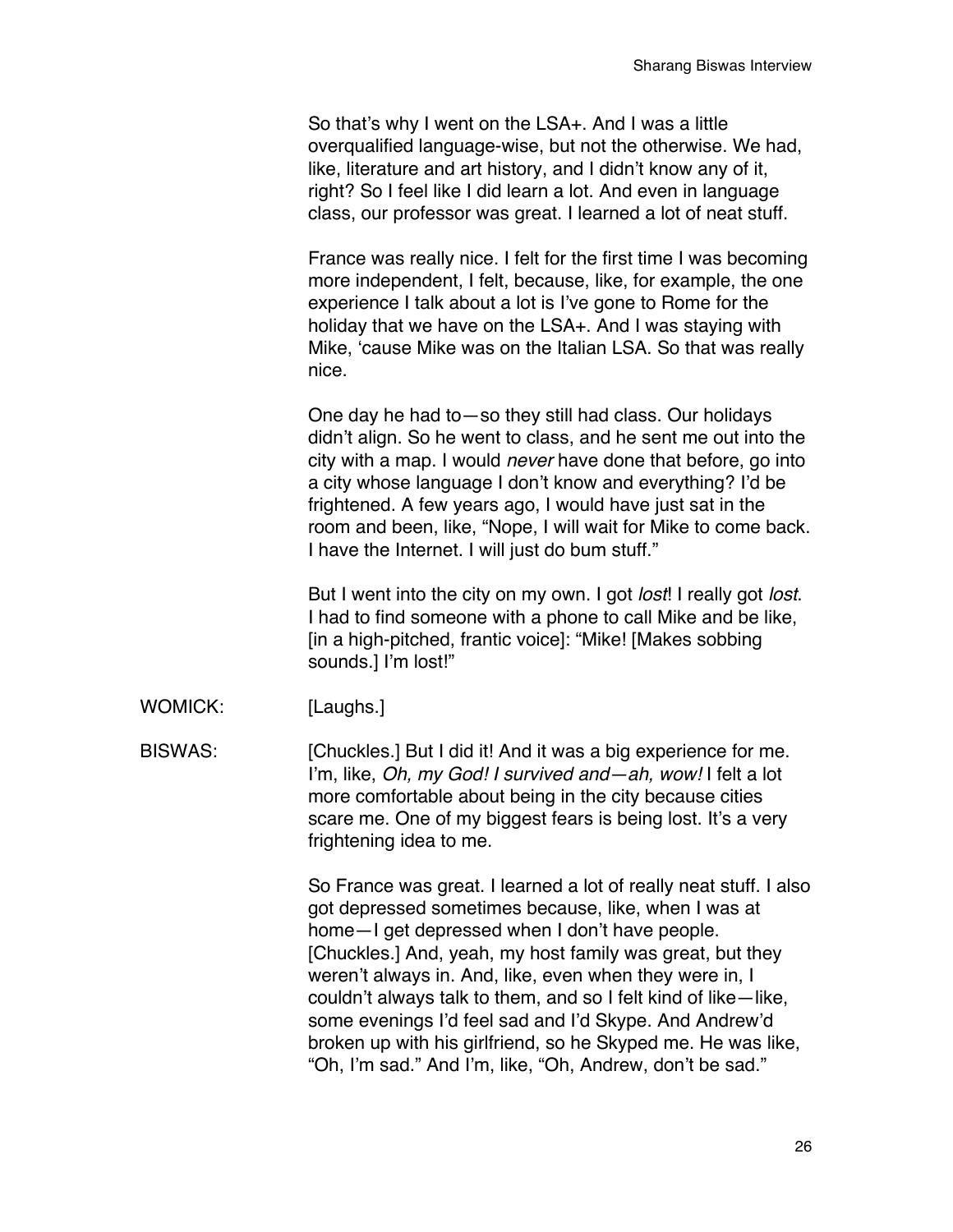And Shaun [Akhtar] had started fancying me in winter, so he would Skype with me and blitz me. I didn't know he fancied me. Really. Kind of.

### WOMICK: [Chuckles.]

BISWAS: And that started when I was in France. And my friend and I were still fighting. We had a tumultuous relationship freshman/sophomore year because, you know, I fancied him and he knew that, and it was weird.

> Oh! I didn't mention: My freshman summer, I went to see my first Broadway musical. All of us—like, me, Mike, Andrew, Nick, Edie [Wu]—we went to New York, stayed in New Jersey at Andrew's house, in his basement and went to watch *Wicked* together—oh, and Aviel [Worrede-Mahdi]. And that was ho-—it was great, but it was horrible because I had a depressive spell the *entire* period. Like, I was not talking. I was, like, [Glowers.] Kind of awful. But, you know, it was good.

> And I remember someone told us—it was awful—but I remember we met some alums. We met some '11s in the city, who knew Nick from X.ado. And they told us, "Aw, that's so cute, all you freshman friends together. That's not gonna last. Your friendship is not gonna last." And it's kind of true. One of them doesn't like me. But anyway—

> But, yeah, so anyway, back to freshman spring. France was awesome. The problem was, I only started really feeling at home at the end of the trip, you know? Because then I'd be used to buying bread and just going and doing stuff in France. I also found this really cool, nerdy, like, gaming store, like, two blocks from my house. The day I was leaving.

WOMICK: [Sharp intake of breath.]

BISWAS: I was so pissed. *I was like, If I'd found this before I'd, like, go here all the time.* A great way to learn French—you know, gaming with people as well. But I was so pissed!

> I also ate so much exotic food it was not even funny. I went to a lot of movies, both with and without the others. France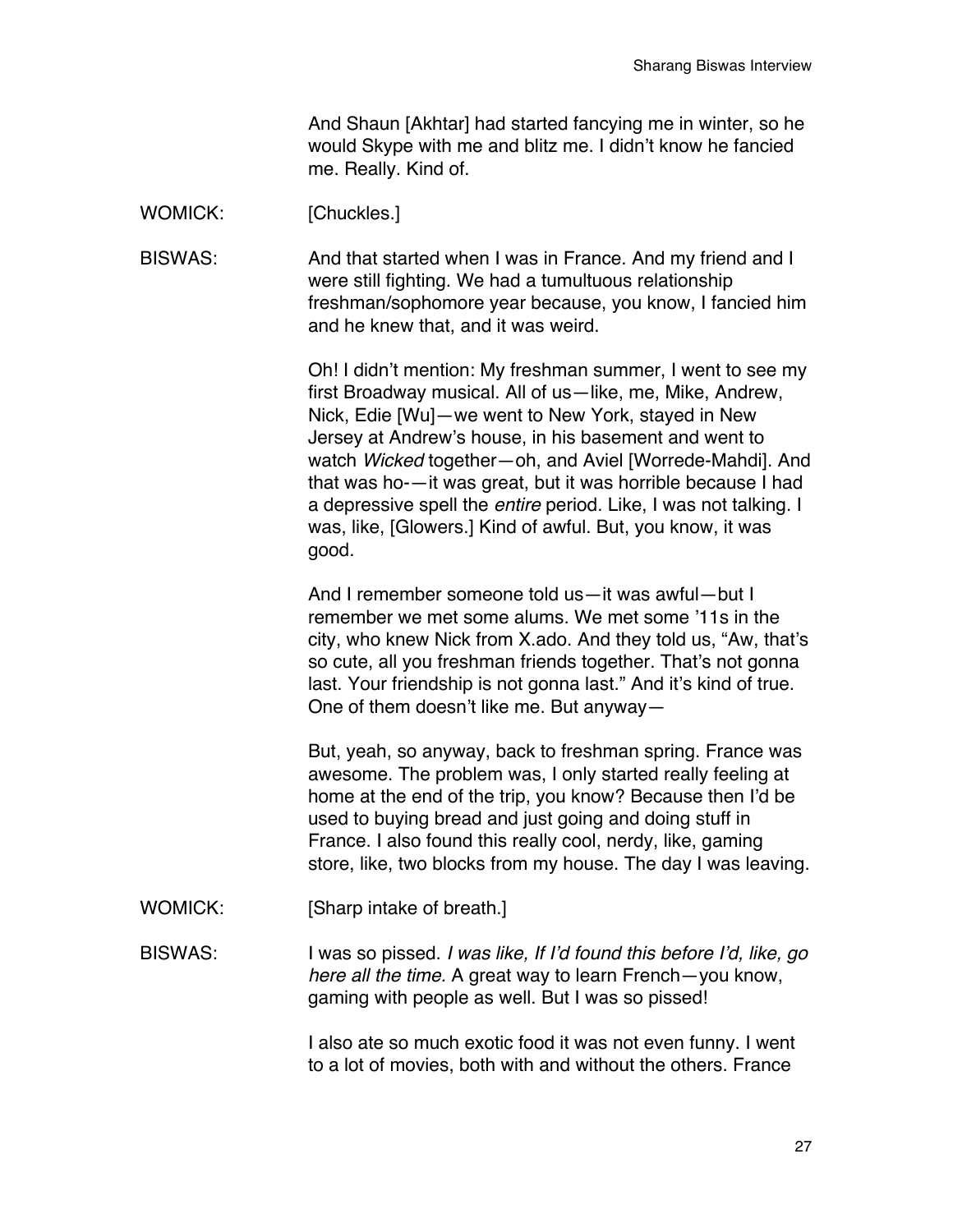was great. I really enjoyed my French off term. Oh, sorry. LSA.

WOMICK: [Laughs.]

BISWAS: LSA. It was really fun. And when I came back—so now I really wanted to do sophomore summer, even though international students—you have to do a lot of juggling to do sophomore summer because of the American government has annoying stipulations. So sophomore summer I managed to do some juggling, managed to stay. Boring term, honestly. Everyone's like, "Sophomore summer's going to be amazing, amazing." I took Engineering 24, Thermodynamics—25, sorry. Worst professor I've had, one of the worst professors I've had. Not the worst, one of the worst.

> Then I took Genetics. Amazing class, but very challenging. And then Geopolitics. Really fun class. I really liked Geopolitics. Also I decided I wanted to take it because I wanted to take—the leadership camp I'd been to right before Dartmouth was very, like, U.N. focused on international relations stuff, and I wanted to revisit that. I'm, like, *You know what? I liked that so much, the leadership camp thing. I want to take a class about that. And I've heard Gov 5 and Gov 6 are really annoying to take, so I want to take a different one.* So I looked in the geography department and I found this class, Geopolitics and Third World Development. So I'm, like, *This is great.*

> I took it. It was very challenging. Sorry. It was not *very* challenging, but it was like any other term; it wasn't like what everyone would say, "Oh, sophomore summer is super easy." Might've been because of the courses I took, but I had to take courses that would fulfill my major, and so I didn't take easy courses and stuff. So it was a normal term.

> Strips was great, on the other hand. I remember going to Strips and feeling really rejuvenated. One of the Brit—Oxford exchange kids on my trip—and he was really cool. He was [imitates accent] Northern Irish. (I can do it really badly. Whatever.) And he'd be, like, [imitating accent], "I'm gonna take a wee leak." And we were like, "What does that mean?" [Laughter.] He was fun.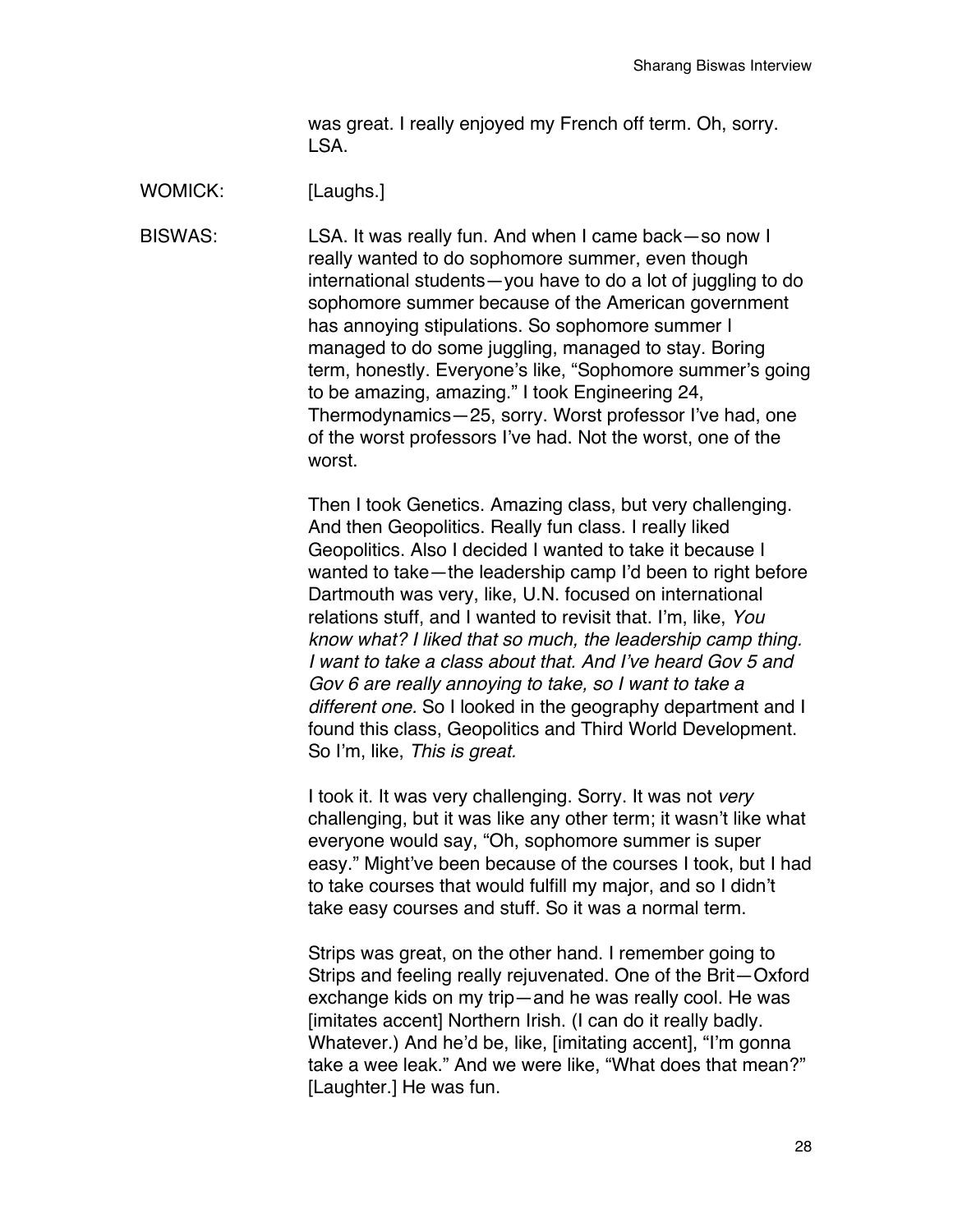And Strips was great. Maryam [Zafer] was on my Strip. I like Maryam. Yeah, sophomore summer was nice. It wasn't bad, of course, but it was normal. I think that's also when I started Presidential sch-—yeah, I did Howard Hughes Fellowship sophomore year, working with Solomon Diamond on multimodal neuroimaging. I did really badly in that, I feel.

And then sophomore summer I started doing my Presidential scholarship, which was Lee Lynd doing biomass conversion to ethanol. I did that that summer and then winter, not fall, 'cause in fall I was taking Orgo, and I told them, "I don't want to take—junior fall I was taking Orgo."

So I started that in summer, and I think that was better as a research experience. I kept trying to find engineering research experiences, you know? Because I'm like, *I am an engineer. I have to do this.* But, yeah.

So that was my sophomore—sophomore year I started fancying another friend instead of the one I've been talking about; another, like, big thing. I remember telling—this is the story you heard. Like, I'm, like, "If I ever fancy you, can you just punch me because that's so stupid?" And he's, like, "Don't be silly, Sharang. Sure. Whatever." But I started fancying him—

WOMICK: [Chuckles.]

BISWAS: — — sophomore year, which was sucky. Yeah, sophomore summer, though I lived in Phi Tau, and I started to fancy well, I didn't start fancying Shaun until *after* we were sleeping together, actually. We started sleeping together. And I liked him, obviously. But I started fancying him after that. Then we kind of started dating.

> They do say, right, like, "You'll meet sophomore summer the people that hook up and, like, get together." That actually happened! [Laughs.] That's really funny that that actually happened to me. [Laughs.] Because, you know, most of the things I never—you know, Dartmouth X and all those things, I don't experience. But this one, I did. So, yeah, that was sophomore summer.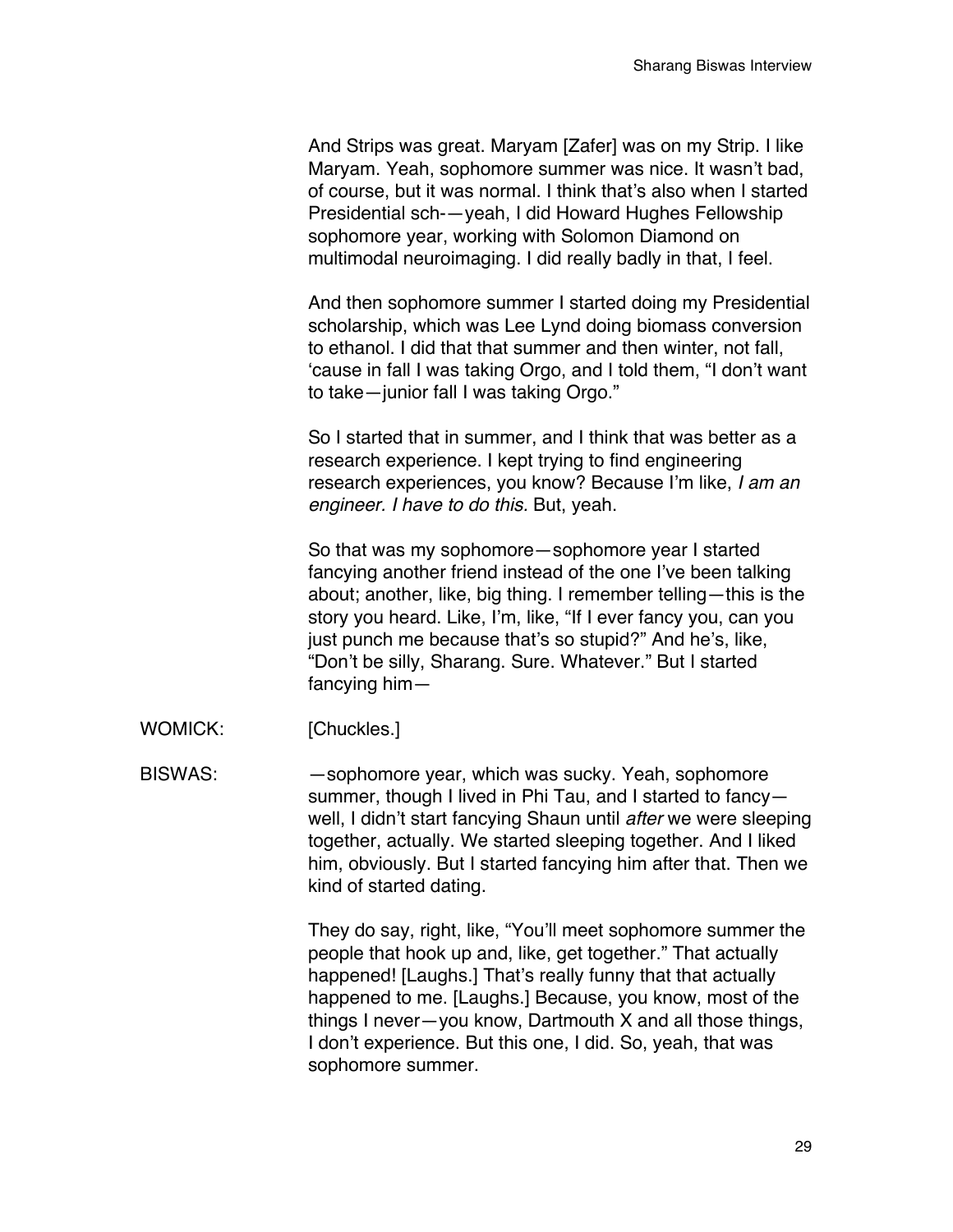# WOMICK: And then junior year.

BISWAS: Junior year, I took Orgo my fall. I really enjoyed it. I really enjoyed Orgo. J. [Jimmy] Wu was an awesome professor. I wrote his tenure rec. I hope he got tenure. I actually don't even know. I should find out. 'Cause he was really good. He was also really young looking. [Laughs.] So the first lab—so I wasn't used to him yet, so I didn't actually remember what exactly he looked like. He comes up behind me. He's like, "Hey, Sharang, how's the lab going?" [Laughs.] I turned around, I'm like, *Who's this random kid asking me that? I don't know who this is!* And then, I'm, like, "It's great." And it dawned on me, *Shit, this is my professor!* [Laughs.] And I was, like, "Oh, it's great, Professor Wu." [Laughter.] I'm like, *Who's this rando?*

> He was really fun, J. Wu. He was a good professor, and he was very engaging in lecture. And I didn't do—I did—I mean, I was very happy with what—I got a  $B+$  in Orgo, which I was very happy with because I recognize it was a very challenging class. I didn't do—I know I didn't put work into it as much as other students did. Like, they'd do book problems. I did book problems for one week, and then I stopped. I just stopped doing them. I was like, *Ugh, I don't want to do them*. And I still did well, so I'm, like,—that was—

After France was when I feel my work ethic has started to decline, maybe because—maybe because, like, in France I was not doing any engineering or science, and then I came back and was doing again lots of engineering and science, and I didn't want to. I don't know. [Sighs] I don't know.

Junior fall I took Orgo. Remember what else I took… I'll have to think back. I'll have to, like, look at it. I have a record of all the classes I take 'cause I like my classes and stuff. Winter I did—I changed major from the bioengineering to the engineering sciences major; I didn't have to do the second term of Orgo.

Oh, yeah, sophomore summer—Genetics. One of the best classes I took at Dartmouth. Really good class. Patrick Dolph. So fun. My lab partner was also super hot, which was kind of fun. And my lab TA was amazing. She was so cool. Her name's Archana. She's Indian. She was just, like,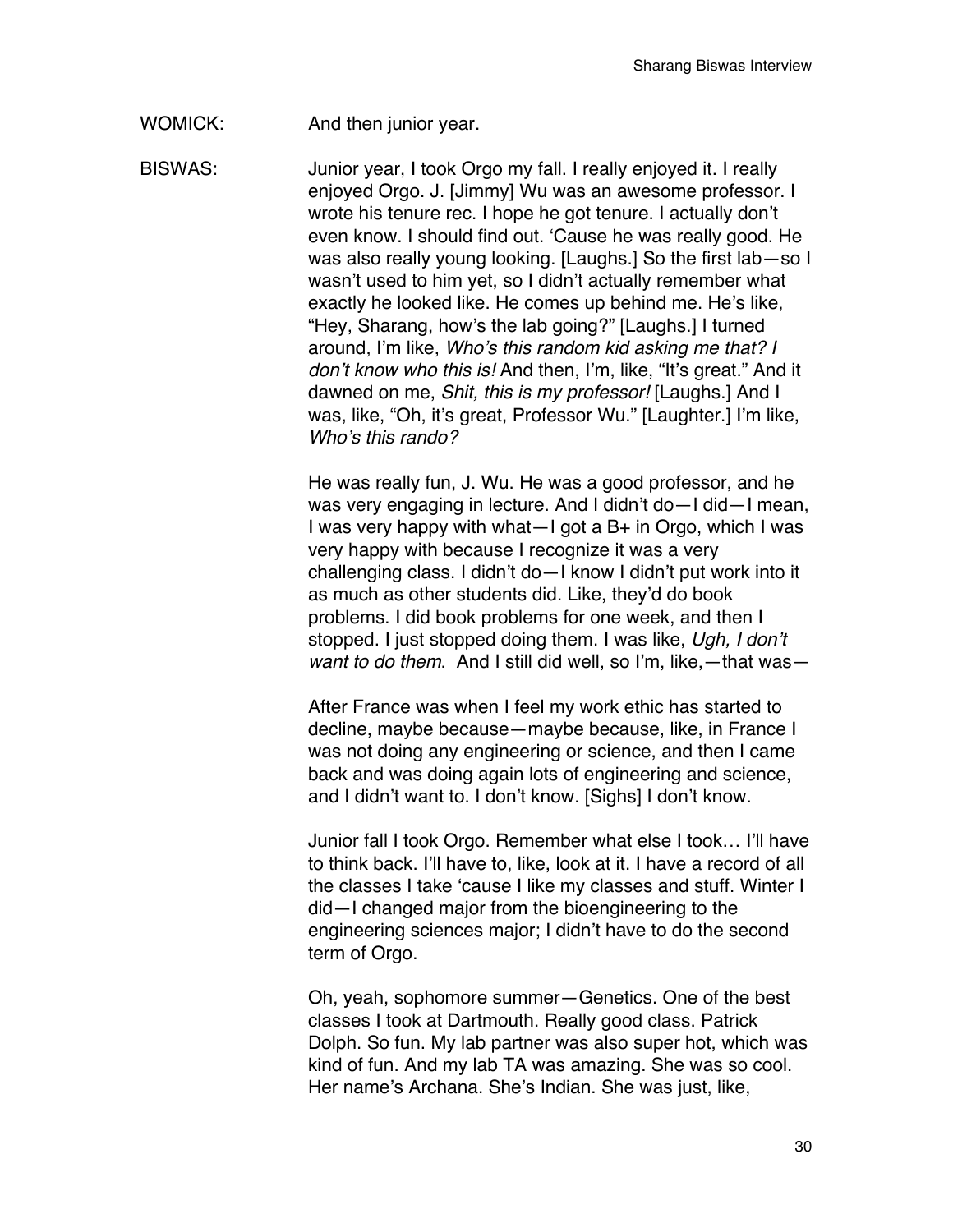amazing. I invited her to FaculTea 'cause she was so cool. Anyway—

Junior year I took—I think I did Acting for Musical Theater my junior year, which I didn't think was a very valuable course. I liked Acting 1. Acting Musical Theater I don't think was a good choice, taking it.

I took Movement Fundamentals. Sorry, I took Movement Fundamentals my sophomore year, sophomore winter. It changed the term I took it, and I hated it. I didn't think I learned anything from it, while I'd been looking forward to it. Everyone told me it was an amazing class; you learn so much. But the term I took it, they changed it, so I didn't learn anything. But anyway.

I took [Michael] Bronski's film class, which was great. I took Sociolinguistics with [James] Stanford. That was great. I really enjoyed Sociolinguistics. Also, junior year I lived in Hitchcock, the French affinity housing, and that was really fun, and I became really good friends with Clément, actually, the French exchange student. He was really cool. I really liked Clément. We even joked that, oh, if he ever needed a guy for a threesome, he'd call me. [Chuckles.] We spoke we hung out a lot.

I didn't say this: Sophomore year was when I went to Ivy Q for the first time at Penn! *That* was really cool. That was, like,—I remember being—I was, like, *Wow! There are so many really cool queer people!* (Well, I said "gay" then, but I would say "queer" now.) Because at Dartmouth we had a very small queer population, out queer population. But at Ivy Q at Penn, I was like, *Oh, my God!* Also my really good family-friend went to Penn, and so I declined housing at Penn from Ivy Q people and I stayed with him.

That was really nice. I remember we skipped one Ivy Q event to go walking in the city together and catch up, and we went to the science museum, which was ridiculously silly for us, but was fun because he was my friend, you know? He's one year older than me. He works for—he's, like, the one person I'm, like, really jeal-—no, not the *one* person. He's, like, one person who I am, like, insanely jealous of because he's so smart, so cool. He's, like, athletic. He is, like, cute.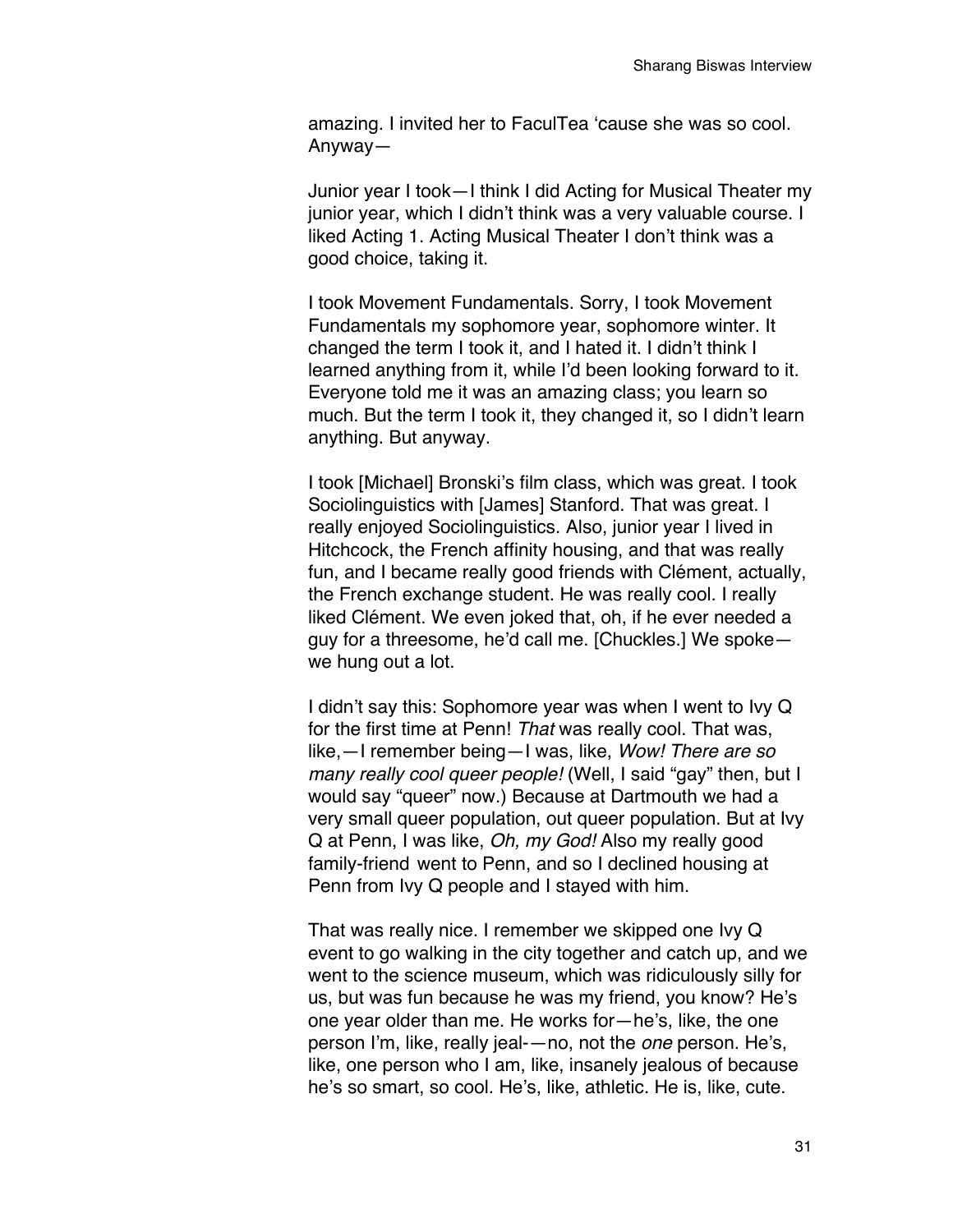|                | He is - he did a management technology degree at Penn<br>and is now working for Microsoft and earning a lot and being<br>successful. And I'm, like, I'm so jealous of you, Perky. I<br>admire him intensely. But that was really nice.                                                                                                                                                                                                                                                                                                                                                                                                                  |
|----------------|---------------------------------------------------------------------------------------------------------------------------------------------------------------------------------------------------------------------------------------------------------------------------------------------------------------------------------------------------------------------------------------------------------------------------------------------------------------------------------------------------------------------------------------------------------------------------------------------------------------------------------------------------------|
|                | And so junior year I went to second Ivy Q at Columbia.<br>That's when I met the two people who I have been dating<br>since. That was great, that I met them there, at Columbia.<br>Nick was my host, so I slept with my host on the first night.                                                                                                                                                                                                                                                                                                                                                                                                        |
| WOMICK:        | [Laughs.]                                                                                                                                                                                                                                                                                                                                                                                                                                                                                                                                                                                                                                               |
| <b>BISWAS:</b> | Yep, that happened. And then I went to visit one for spring<br>break, and I visited Nick for summer, so-                                                                                                                                                                                                                                                                                                                                                                                                                                                                                                                                                |
|                | But-yeah. So junior year was nice. I was dating Shaun and<br>kind of was with the other two, too. I called them every<br>weekend. Every Sunday I called them. Now I call them more<br>often, but anyway-[Chuckles.] Because now we're, like,<br>dating, dating for years now. I called them a lot. That was<br>nice.                                                                                                                                                                                                                                                                                                                                    |
|                | Junior year. I think junior year was when I-no, starting<br>sophomore summer, I started actually doing more<br>organizational stuff at Dartmouth. I organized the Gender<br>Neutral Orgasm workshop at Dartmouth, 'cause I'd seen that<br>at the Transcending Boundaries conference. I had - a lot of<br>work. I got-lots of sponsorships I had to get. I got Alpha Phi<br>and BG to sponsor partly. I got Women and Gender Studies<br>and all these to sponsor. It was a lot of work. I worked with<br>Kari Jo and Pam [Misener] on that. It was really good. It was<br>a very successful workshop. I was very proud of it. I was<br>very proud of it. |
|                | Also when I think Jasper Hicks wrote his whole article about<br>it, like, "Whoo, Sexperts, Ahhh," and I wrote a reply. And I<br>remember The D made it much more scathing than I wanted<br>to. They edited it and made it meaner, which I didn't like,<br>$but-$                                                                                                                                                                                                                                                                                                                                                                                        |
|                | But anyway, then I was Pride organizer. I remember that was<br>when I brought-junior year was when I brought Brent<br>Corrigan, I think, the porn star, to come and speak. That was<br>also a lot of work. I had to fly him over from California and                                                                                                                                                                                                                                                                                                                                                                                                    |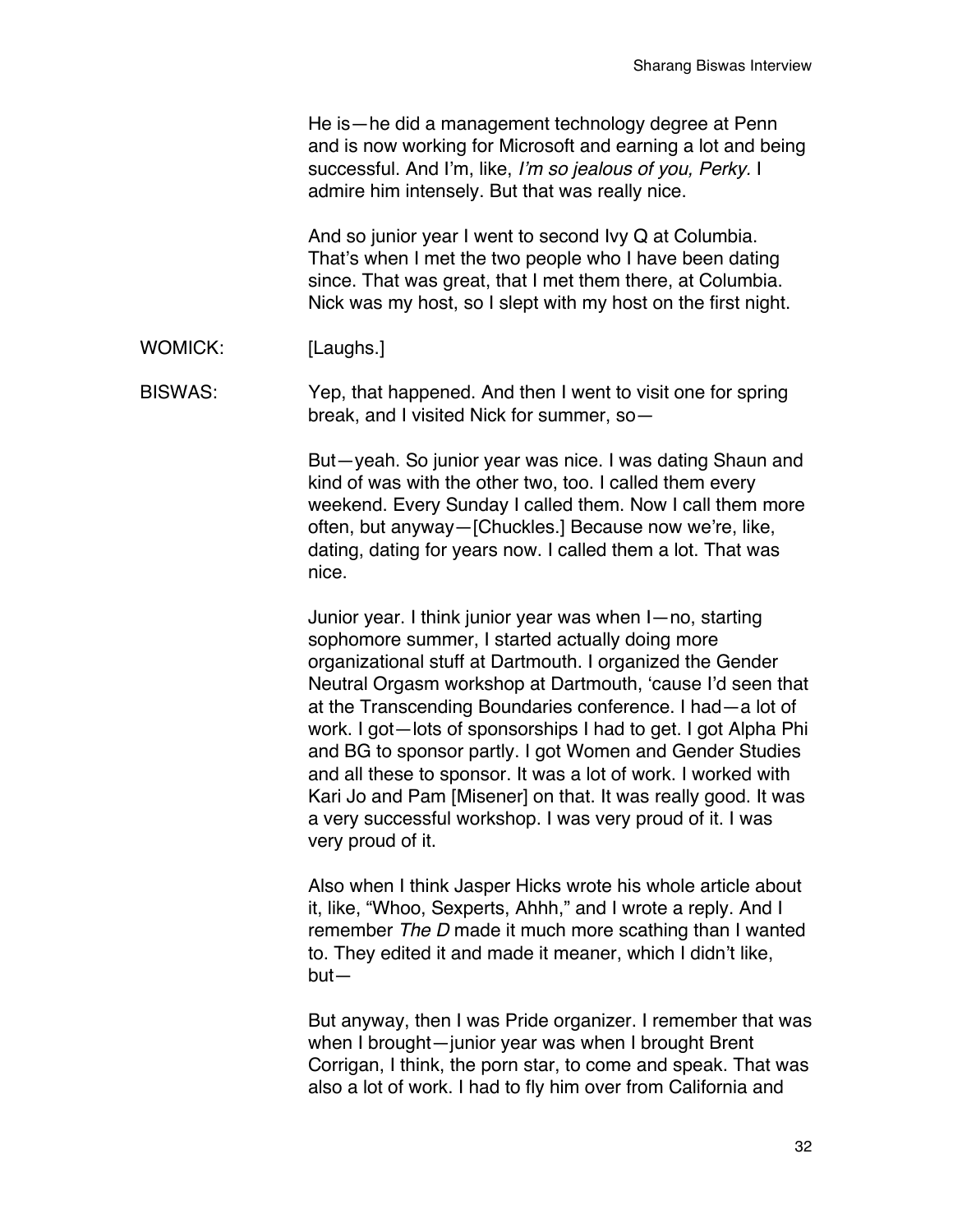everything. Though, of course, like I said, Kari Jo and Pam did a lot, especially Kari Jo. She did so much. Kari Jo is great, by the way. I'm just saying. I saved a spot for her at graduation this year under my tickets, engineering graduation.

Also, one thing I forgot to mention: Sophomore year. So freshman year I started drill instructing, right? And I met Phyllis Ford, who was the French department admin assistant, and starting sophomore year she started inviting me to her house for Thanksgiving dinner. And she still does, and I still go. And I bought her a birthday present and everything. It was her birthday last week. And I'm planning on, when I'm at Tisch next year, for Thanksgiving, to drive up—I wouldn't drive. I'll take a bus—to come up to Vermont and have Thanksgiving with her family. I really want to. Like, Leah [Nicolich-Henken] was, like, "You should come to my family in New York." And Nick: "We should just go to Connecticut with my family." But I'm, like, "No, I think I want to go to Phyllis's," you know? She calls me –her—my American mom. [Chuckles.]

But junior year. Junior year, I took snowboarding. I took snowboarding, beginners, three times: junior year, senior year, and fifth year. But I started taking it in junior year, and I'm, like, *This is amazing!* I *really* liked snowboarding*.* I just liked it so much! So I took it three times, even though I was progressing very slowly. That was something I discovered junior year.

Also I was vice president again of the Co-ed Council. That was—yeah, that was cool. I guess.

Yeah, so that was junior year. Like I said, I was doing more organizing. I went on my ASB… that year? Or was it—no, my ASB was sophomore year. I didn't mention that. My ASB—I went—no. No, no, no, no, no. Freshman spring break I did Dartmouth Global Leadership program. Ha-ha "Global"! It was in Vermont. But the idea was good. We lived at the Orgo farm, and—this was freshman spring break. I mean, we helped at the high school in Vermont. I taught chemistry and French, and that's where also I realized: *You know what? I really like teaching*. I mean, in high school I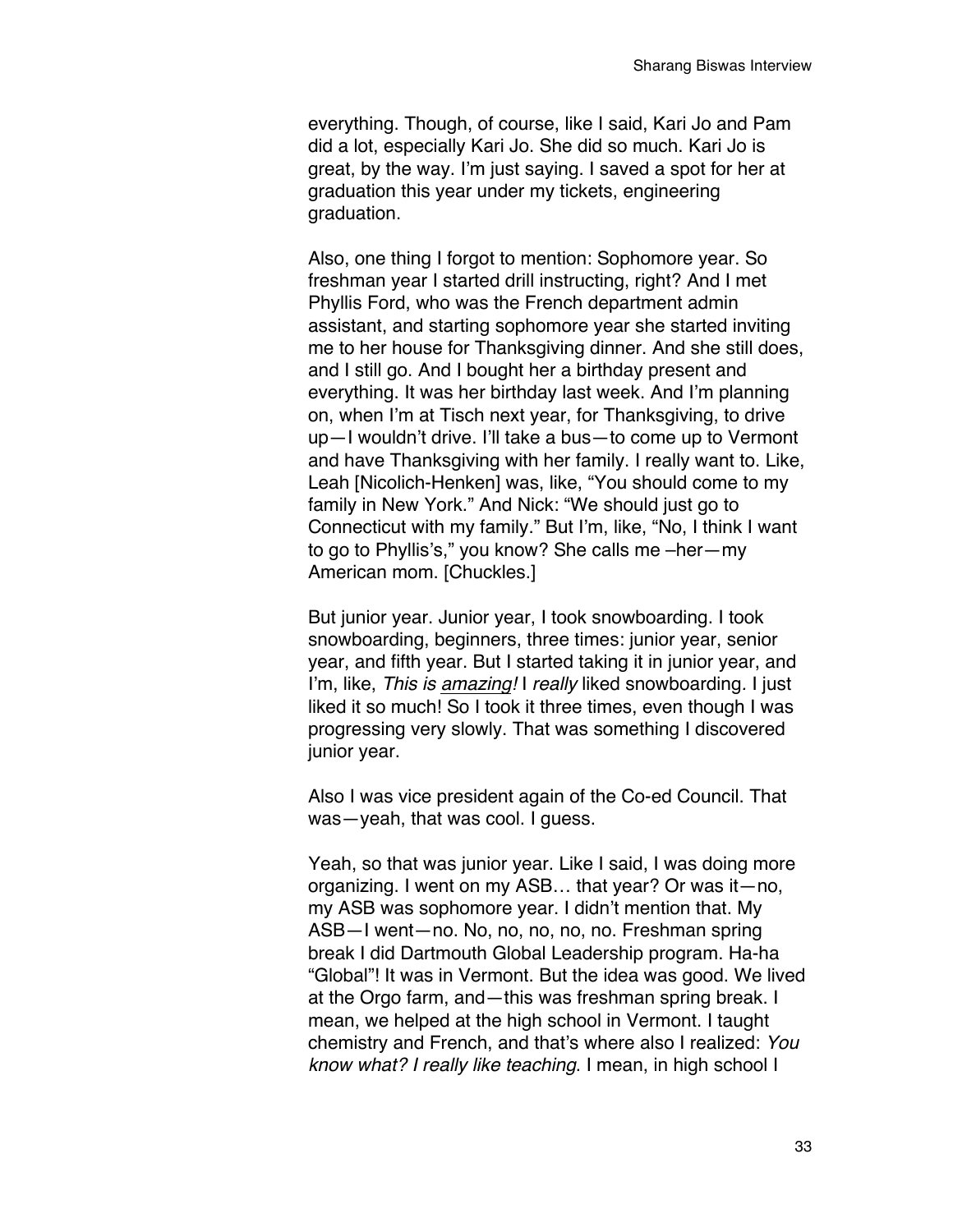liked it a lot, but I liked it a lot here as well. And we did a leadership program in the evenings—afternoons.

The following year, we went to the Cheyenne River. No. I don't know the order. The following year, I think I did Language in Motion. A smaller program. Yeah, right before I did France I did Language in Motion, which was a small program. I gave two presentations.

The following year, I think junior year spring break was when I did Cheyenne River ASB. We went to a reservation, a Lakota reservation in South Dakota. It was very rewarding 'cause it was something I never experienced before. It was, like, *Whoa! This is very new for me.*

Also I started becoming more interested in Native American stuff because one of the former Bureau of Indian Affairs chiefs had spoken at East Wheelock, and I'd gone to dinner with her, and I'd realized, *Wow! Native peoples are very invisible in this country.*

That's also when I met you, my sophomore year, right? Yeah. I met you my sophomore year at BG—at—ah! OPAL's thing. Ah! Ah! I said it, like, ten minutes ago, half an hour ago, an hour ago. What was it called?

WOMICK: DPP.

BISWAS: DPP, not DGLP. Yeah, DPP. That was cool. So I became friends with you, and I became friends with Lin Bo then. That was nice.

> Anyway, so then—so that was junior spring break—junior spring was junior spring. Junior summer—the summer after my junior year—so spent it New York. Stayed with Nick for a bit, which was very nice. And then I went to Germany on the engineering exchange program. Loved Germany. My boyfriend was also in Germany at that time. I didn't get to go see him, but I got to Skype with him, and we played Dungeons and Dragons online. The new computer game had come out, and we played that a lot together. But I hated the internship. I was like, *This is so boring*. But I liked Germany. And we went to Berlin and met some of the FSP kids, and then they came here—to Hamburg and met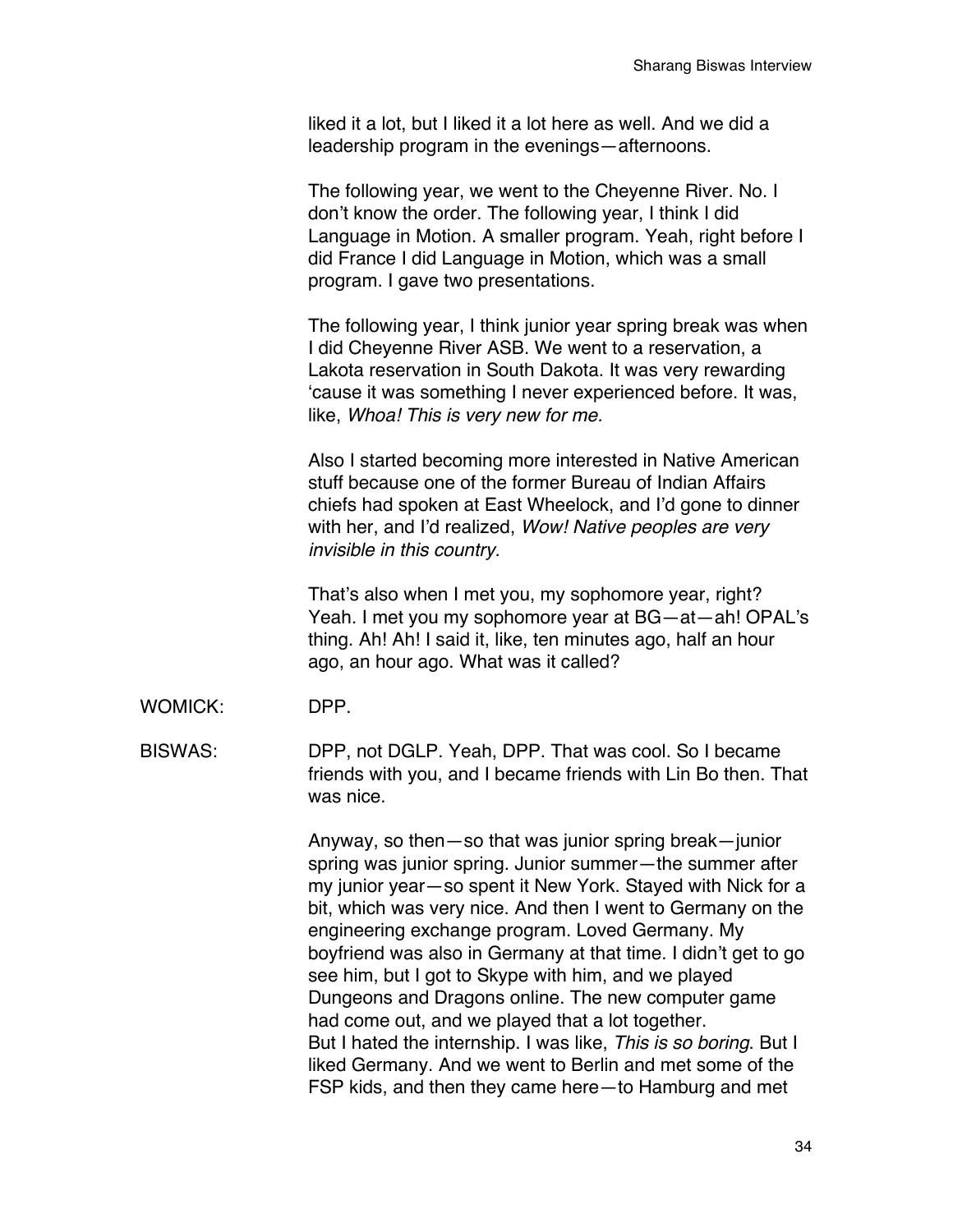some of us. But…I hated that. I didn't like the internship. I don't tell people that always.

And then I went—I came back. It was senior fall, and I was, like, *Why am I doing engineering again?* I realized I didn't really like most of my engineering courses. I liked some of them. And I realized that *I don't think I want to be an engineer.* And it was freaky because it's senior year. But I'm, like, *Well, I'm gonna just finish the degree. I'll finish it, and I'll finish the fifth year because having a B.E. is valuable. Having a B.E. from an Ivy League school is very valuable.*  [Chuckles.] So I just decided, *I'm gonna stick with it.*

But I realized I didn't want to be an engineer. So I remember looking for an internship for summer after my senior year, and I was talking to this alum. He was another gay Indian, so he—so I'm, like, *Oh, I'll talk to him*—who did Thayer, but he didn't want to do engineering either. He told me I should do management consulting, 'cause he was one of those consulting types. He's going to business school now. He probably must have finished by now. And I'm, like, "Oh. Okay."

And I went though the whole corporate recruiting thing, and I went to this one workshop where—like, What Is Recruiting? or How to Do the Case Interview. And they're talking about what do you do on a daily basis. I'm, like, [sadly] *This seems really, really boring to me.* [Long, sad pause.] So I didn't want to do that. I'm like, *Well, I don't want to do engineering. What do I want to do? Like, I don't know.*

And then I realized—so senior year, I started working in the game design lab again 'cause I had taken the class freshman year, and I started working again and I was like, *I really like this*, you know? *It's kind of fun*. So senior year no, fifth year (which is now)—no. So what I did summer after senior year is just worked on campus, which is kind of a lame—was kind of a bad…—that's not what I was gonna say. Not bad in, like,—like, I didn't do anything worthy, I think. I kind of wasted it, doing stupid stuff. But, like, whatever. I lived in Tau.

Then senior—so fifth year, took by microbio in fall. I only took two classes. First time I only took two classes because it's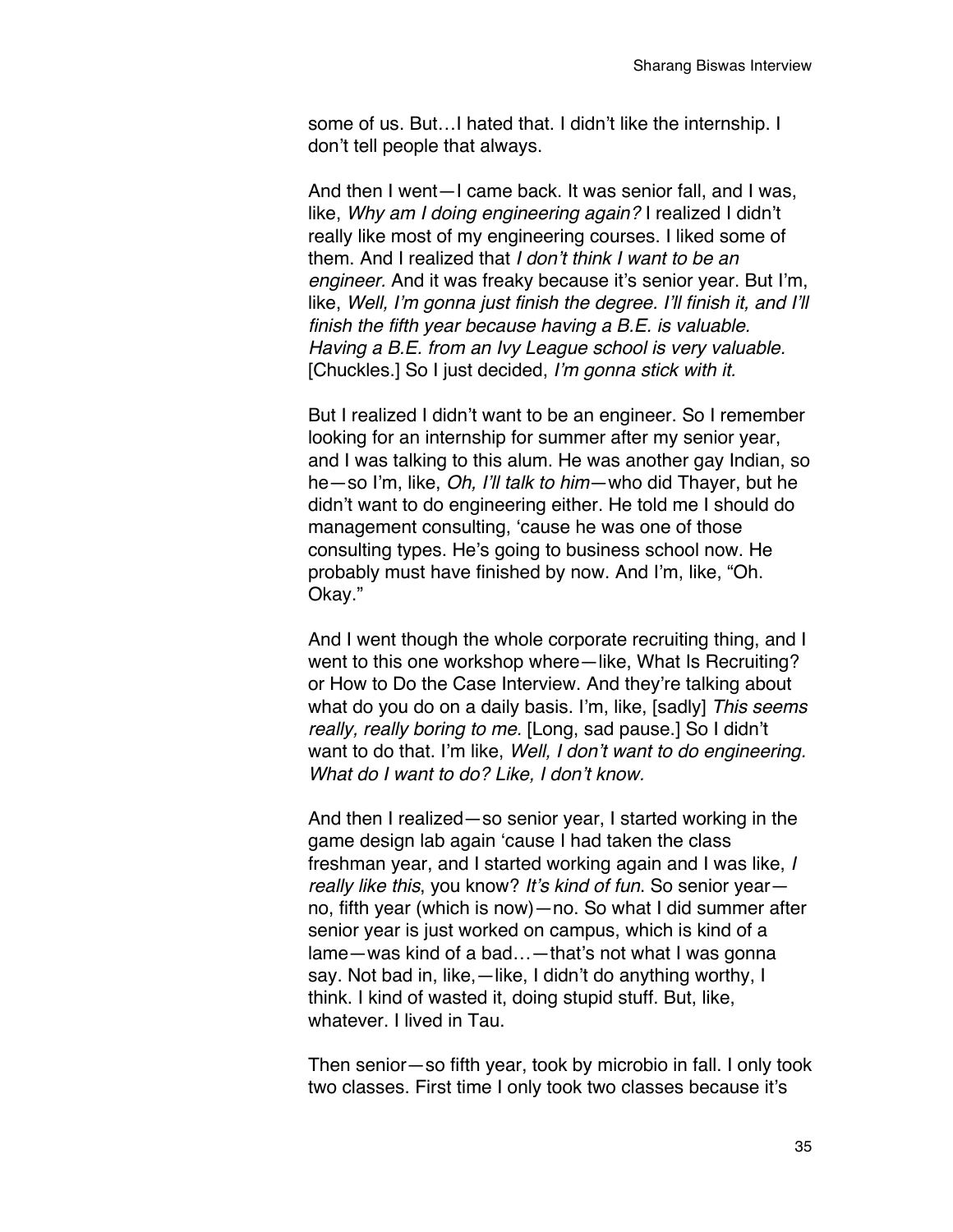illegal for you to take two classes if you're an undergrad and you're foreign. It's legal, but you have to get OVIS to write you a letter saying yes, you're legally doing this. It's really complicated, so I never did. But fifth year, you can take two classes, so I took two classes, 'cause I'm like, *I'm taking Engines 89*, the huge project course, the capstone course. Like, thesis almost. And I took microbiology, *one* of the best classes I've taken, microbiology.

Oh, I also took, my senior spring I took my first creative writing class. I took Jeff Sharlet's nonfiction class. He gave me a citation, and I got one of my pieces published. So that was great. And I'm, like, *Hmm. Interesting.* And so I took his class again in winter. It was much harder, the second one, even though it's meant to be easier. But because the scope was different—I'm really bad at writing about personal experiences. And that's what it was about. And everyone else was—I have—Dartmouth—well, let me finish first.

So junior year. Then junior winter, I took Stats, Engines 93. Good class. I'm TA'ing right now. It's a good class. I liked 93. I like statistics. I finished my project, poop class, and did this creative writing class. I think I did badly in all my classes. I didn't do as well as I could have in any of them. I got a citation again in English, but I felt I did bad work except for one piece, which [chuckles] was about sleeping with straight guys. My prof said it was my best piece. But anyway—

I feel like—I feel I made a big mistake in my choice of major. I think I shouldn't have majored in engineering. I think I hated it. I didn't realize it until it was too late, because every time I took as few engineering classes as I could—I took—we're allowed, if we're majoring in engines, we're allowed to take some natural science courses. I took as many of those as I could because I like biology and chemistry. I liked those classes.

And then whenever I took engines I ended up not liking it, but, like, I didn't think about it. I was, like, *Oh, I'll like the next one.* I only liked two engines classes. Maybe three.

Then… it was too late, there's not much to do. But I didn't like engineering. I feel if I could redo it, I wouldn't redo Dartmouth. I really like Dartmouth. I really like the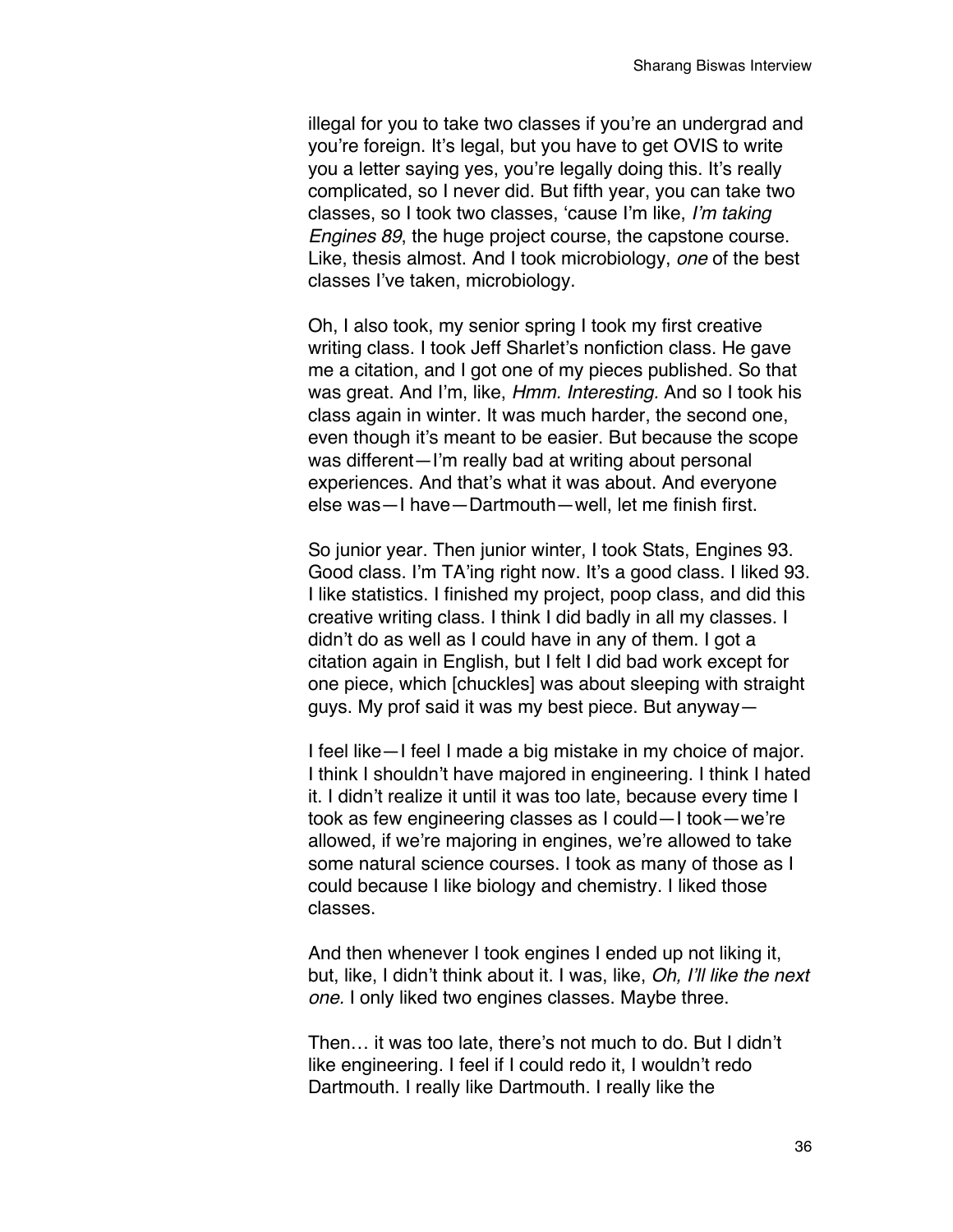opportunities that I had. I had lots of opportunities. I graduated cum laude, which I was surprised. I didn't know I was going to be cum laude. I won a senior award. I won the Ezekiel Webber 2000 award for LGBTQ activism, which is kind of cool. I also got \$100, which is also kind of cool. That was nice.

But if I could redo it, I'd probably change my major. I might still do engines modified with something, 'cause it's careerwise practical. I might do CompSci, 'cause I think I like that. And it's also very practical career-wise. I would have taken more Studio Art. Like, some of the classes I wouldn't have taken; I would have replaced them with some sculpture or animation, some more artsy kind of classes.

I graduated. At the moment, I have seven academic citations. One of them is in math; the others are French, French, French, English, English, English, so I was, like, and when I told Andrew, he was, like, "Yeah. Why am I not surprised, like, it's in English?" And I'm, like, [Makes a face].

I feel I did a wrong choice in major, so when I was applying to grad sc-—I didn't know—I had no idea what I wanted to do after—I applied for internships in product design firms and things and didn't get any of them. It's easier for foreign people to get jo-—so there were two reasons I applied to grad school. It's easier for foreign people to get jobs with a graduate degree, and I felt I wanted to study something that actually I liked, you know? I mean, I liked core subjects, just not my major.

So I applied to five programs. Two of them were similar: the Tisch program that I'm going to, and MIT has a program at the Media Lab, which is very similar. MIT's comparative media lab—media program, I applied to. I applied to Cornell's human factors program and Tufts' human factors program. I ended up getting into Tufts and Tisch, and I ended up picking Tisch because they finally got through with financial aid for me, which is why I ended up picking them, 'cause I really want to go there, even though I liked Tufts. I wouldn't have applied if I hadn't. Like, I wouldn't have paid a \$70 fee if I didn't like the program, right?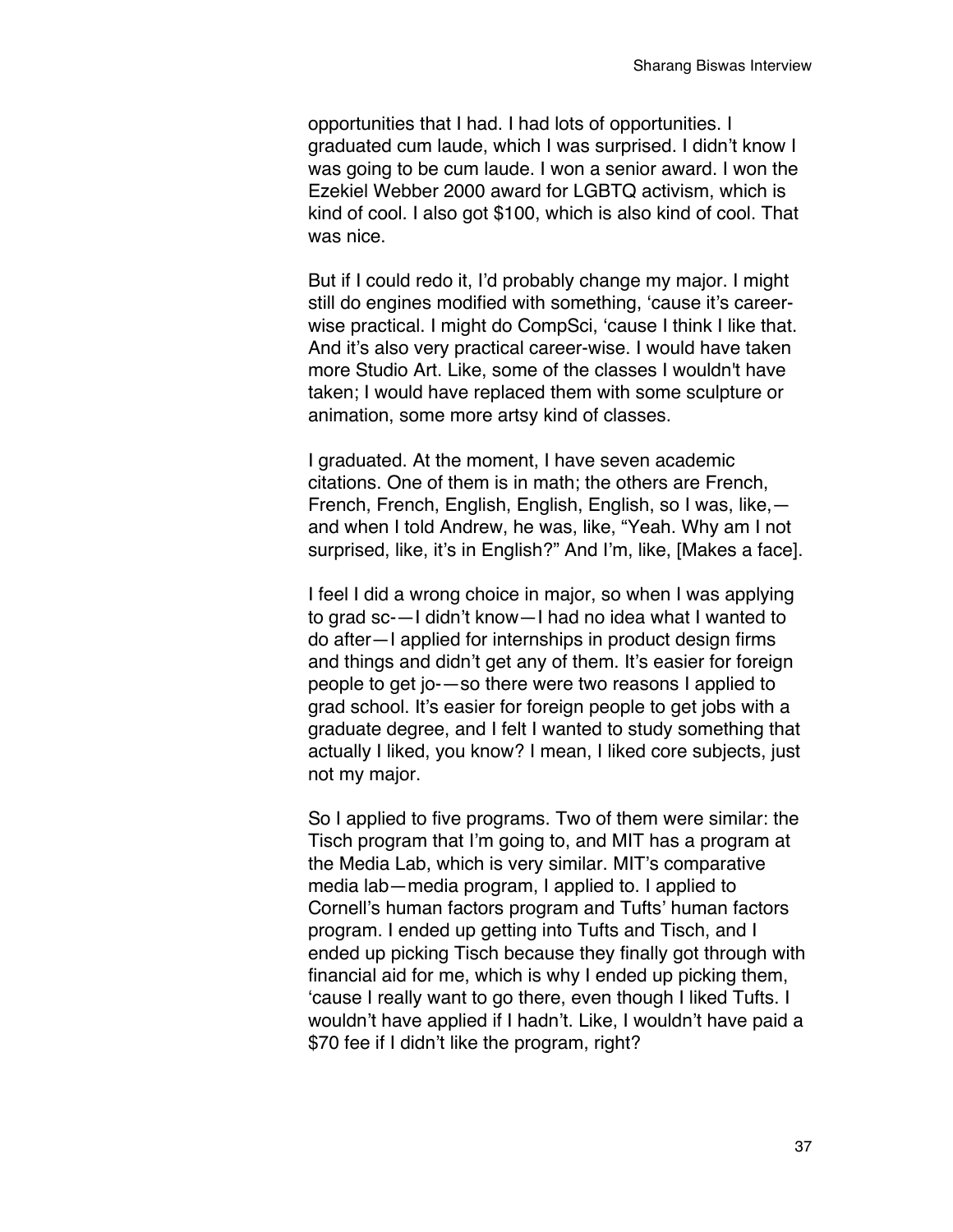And I hope that I will like—I think I will like it, but I hope I like it and I hope I do well, and I'm really worried because Dartmouth killed a couple of things in me. Dartmouth made a lot of good things, but it also killed two things. One thing is my interest in mathematics. I like math a lot. I still like math, but, like, the engines major says you don't have to take these math classes; you should just take these engines classes and it'll teach you the math along the way. I did that, 'cause I'm like, *Well, if I can not take these classes, I'll take other classes*, you know? 'Cause I liked taking other classes. And that was a mistake. I felt over my head in the math that we were doing.

In my Engines 23 class, Distributed Field Systems—I know nothing from that class. You ask me a single thing, I will know nothing. And I didn't know diff. eq. [differential equations] enough for that. And I feel like in upper-level class-—like, my math,—I used to be really good at math. I used to like math. I used to love calculus. Not anymore. I think the Engines major did that to me. It also made me a lot less self-confident because I used to be really—well, I was very big-headed in high school, right? When I came here, I became less big-headed.

But I think now I'm a lot less self-confident. I doubt constantly, like, what I'm good at, if I'm good at anything. Like, will I be good at anything? Like, will I ever get a job that I like *and* will be able to perform well in? Like, am I making the right choice going to art school? Like, what if, like, everyone—I will look at some of the people who joined the Facebook group—like, graduates from RISD. And I'm, like, *Oh, wow! So you know a lot of design and art already.* Things like that.

And I'm, like,—I'm really worried that I will be pathetic. 'Cause I don't know if I'm good at—I don't think I'm good at engineering. I don't know if I'm good at sciences. I don't know if I'm good at art. I don't think I'm good at art. I don't know. I don't know what I'm good at.

I envy people who know kind of what they're good at because it's just like—no. I'm, like, *Okay, I want this kind of hybrid technology/art program* 'cause I tell people that,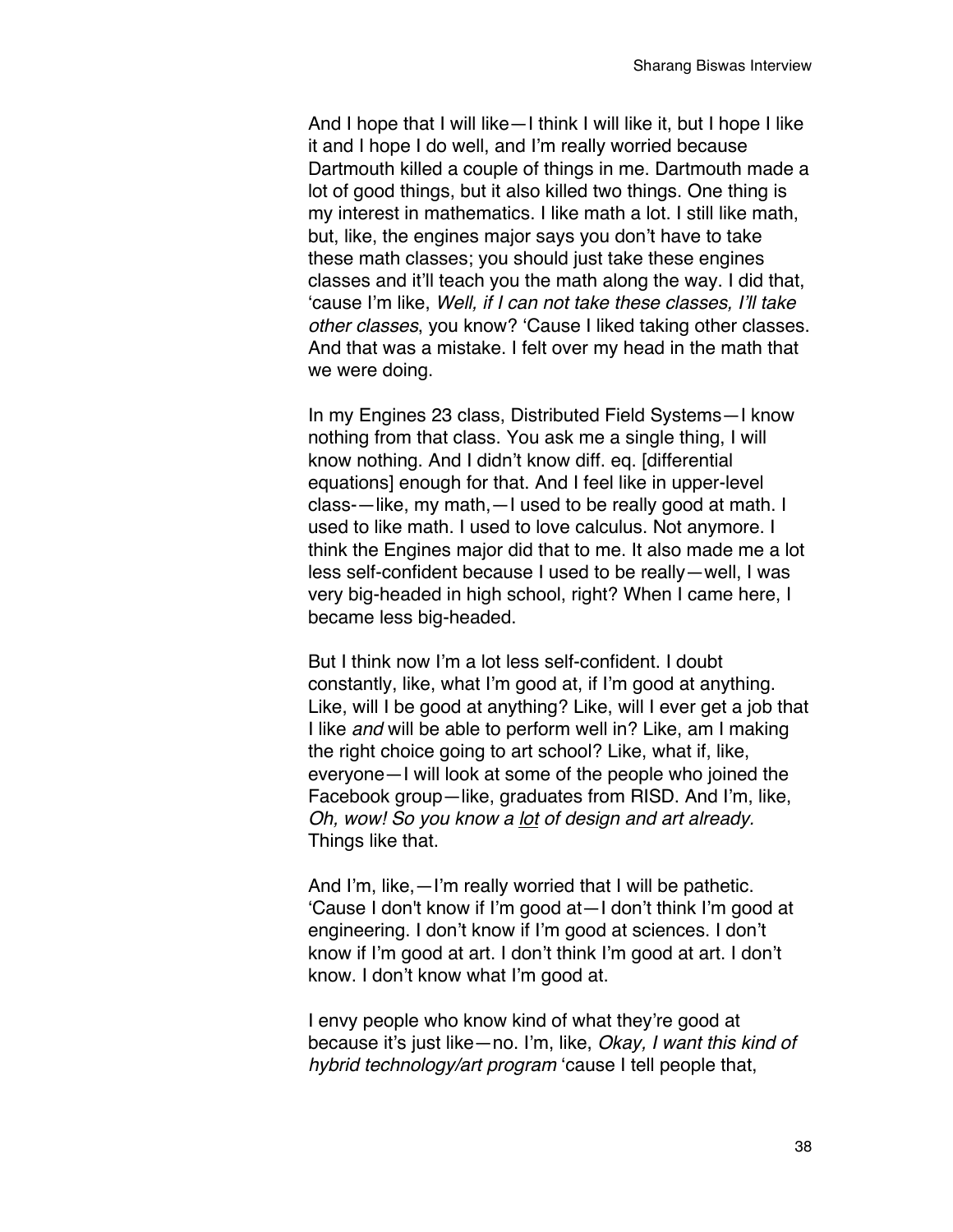"Yeah, I have technology skills, but I have artistic bent, and uhhh" I don't know if that's true. I just tell myself that.

One thing I'm good at is languages, but—and I'm freaking out because I'm, like, *Okay. So I'm going to Tisch and what if, like, I fail horribly and do really badly?* I won't fail horribly because I think it's hard to fail unless you're not doing any work at all in these kinds of schools. You know, if you put some work in, you'll be fine. But I won't do well, maybe.

And I really worry about that. And I think that happened at Dartmouth, partially maybe because of my major, and I picked it, and—I don't know. Maybe they don't do a good enough job of discouraging you from majors. That might be a silly thing to say. They do a great job of *en*couraging you to take a major, but maybe they should be more discouraging. For all—not just for engineering, but like for all majors. Say, "Do you really like"—I don't know.

You know how they say—I remember at the Lodge, when the professor gave a talk, it was all about "find your passion. If there's one thing I can tell you: Find your passion." I never found my passion in college. Like, that's stupid. I didn't. And I feel really bad. I'm, like, a lot of people know what they're doing and are successful. Andrew Bloomgarden is, you know, working in computer science and doing really well and living with his girlfriend and everything. Andrew Ceballos: doing a Ph.D. at Stanford in electrical engineering. Like, what the hell? Nick Knezek ended up working for NASA, and now he's going to grad school in physics.

And a lot of my friends ended up realizing they really liked something, or not, and doing that. Aryeh, who was super confused initially, is going for [an] atmospheric science Ph.D., and he's really, *really* excited.

I never did.

And I'm not the biggest fan of sparkling water, but whatever. I'm just drinking it.

That feels weird. I felt—I don't know. It feels uncomfortable. Like, I'm supposed to, like—like, my parents at one point were like, "What do you want to do?" I'm like, "I don't know."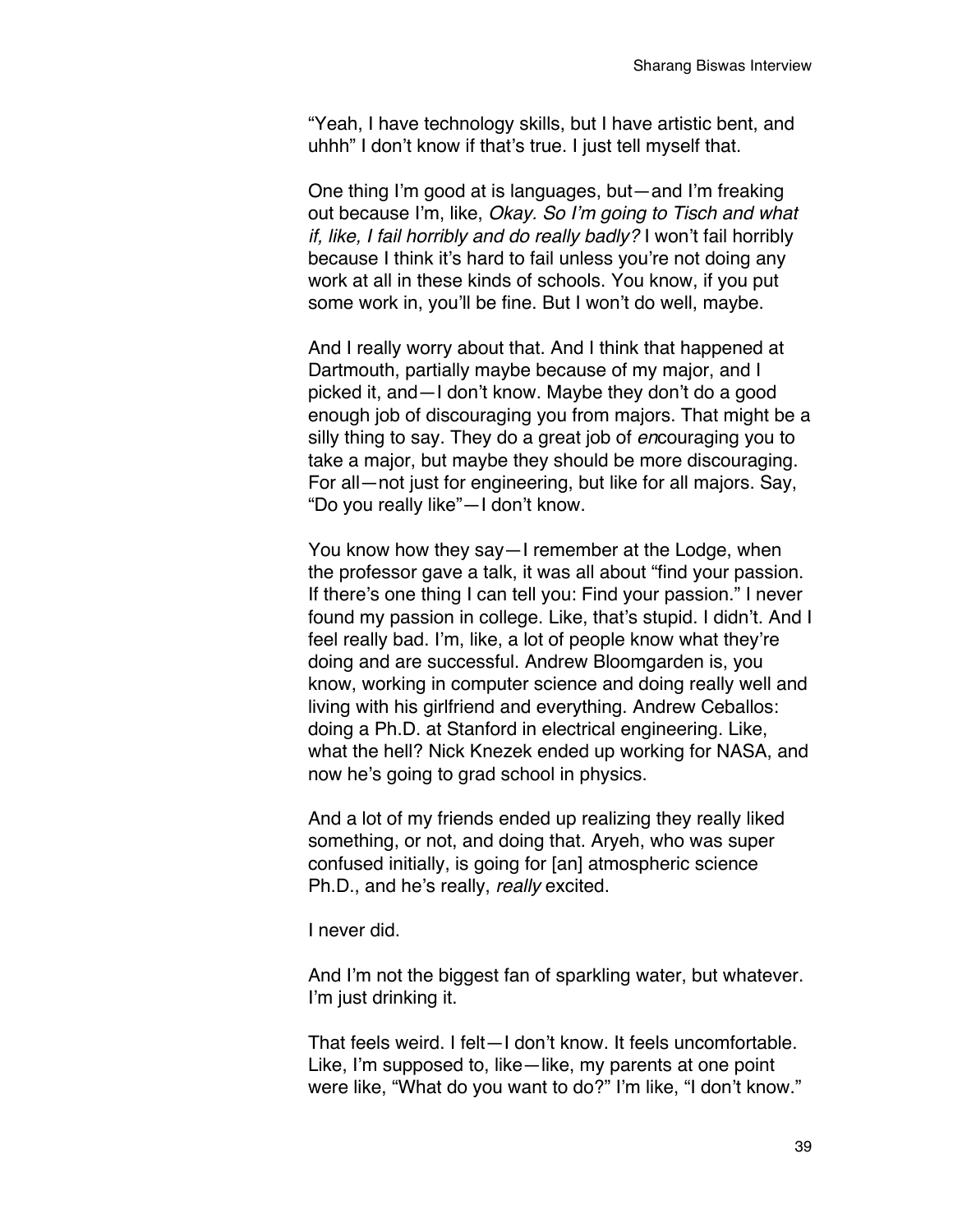And they were kind of like, "What do you mean, you don't know?" Like "I really don't know!" And I remember reading articles about how the new generation is much more like that and stuff, but that's because, I mean, the whole point of having a good standard of living is so that you can, like, live. I don't want to live a job and have a job that I don't enjoy. Like, I don't want to just be miserable when I go to work.

I was talking to Gus Browning, right? Gus Browning did an econ major. Now he's a game designer for League of Legends, okay? I was talking to him in fall. He was online. I'm like, "Hey, Gus, I haven't spoken to you in a while," and we were chatting. He was saying he goes to work, does all this game design and comes back home and says, *Wow, I had so much fun today! Now what do I do?*

And I'm, like, *That is so cool!* I want to be able to enjoy my life that way. There's no point—I don't believe in afterlife and all that kind of stuff. So there's no point if—not even have the majority of your life goes to working at something you don't like. Like, what's the point? Survival? There's no point in surviving if you're bored. Like, I don't see a point in living and not liking living.

And so I want to find my passion. I want to work in a field that I really like. I want to do what I really like. Otherwise there's no point. And I don't think I've found that. They talk about finding your passion at Dartmouth. I did not. Did not happen to me. [Pause.] I feel really bad about that.

I'm not saying Dartmouth is bad. I liked Dartmouth. I mean, there are horrible things about Dartmouth, but there's horrible things about every place. But that is something that I did not get out of Dartmouth. Dartmouth failed in trying to make me find my passion, which is what Dartmouth *says* they'll do, but it didn't work for me. I found that I didn't like engineering. [Chuckles.]

- WOMICK: One down.
- BISWAS: Out of how many gajilliion, right?
- WOMICK: [Chuckles.] So during your five years here now, how would you say that the college has changed?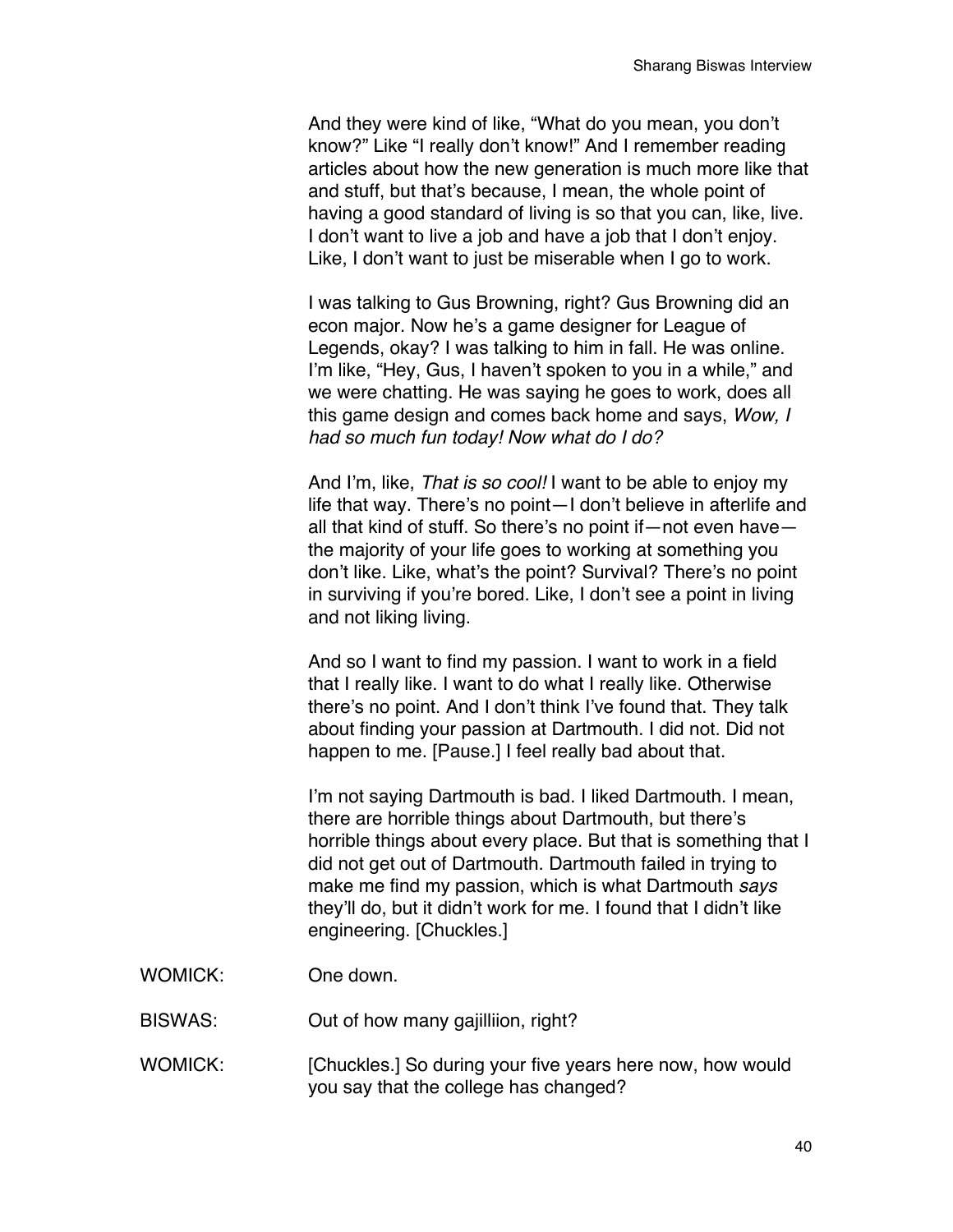| BISWAS: | I've been through how many deans and how many                |
|---------|--------------------------------------------------------------|
|         | presidents? Like, three presidents, fourth one coming. Three |
|         | deans. How many OPAL heads? I don't even know. Lots of       |
|         | new buildings. Foco changing; Visual Arts Center; Life       |
|         | Sciences Center; Gilman is no longer operative.              |

One thing we talked about a lot is my freshman year there were very few out queer people. We all knew each other. Like, we could count how many there were. We'd know each other. Now there are a lot more out queer people, but there's also less of a community feeling to the queer community, which is good and bad. There are lots of out queer people, which is significant, I think. Like, freshman year it wasn't yeah.

I feel—well, I wasn't here for all those things, but from my freshman year experience, a lot more activisty stuff has been happening, which I support. That's a big thing.

[Sighs.] I can't—apart from those two things (and the buildings), and I don't know if I can answer that question really well because all I know is my experience, right? There are more engineers, more people interested in engineering. People seem shorter,—

WOMICK: [Chuckles softly.]

BISWAS: — the freshmen. Yeah, I think that's—I mean, I also don't know what's a change because Dartmouth is changing or because I'm growing up, because I remember freshman year it was much more acceptable for you to randomly talk to people and say hi and become friends with people. It's not as acceptable as you grow—

> Also, Trips freshman fall—it's super okay to be friendly, and after freshman fall, it's like, not okay anymore. So, like, in a way, yeah, Trips is a lie sometimes.

One thing I always talk about is the Lodge dance party, right? After eating stuff, the Lodge dance party is so fun. And *not* sketchy at *all*. The Lodge dance party is just *fun*. And everyone's enjoying themselves, and there's just no, like, weird sketchiness. And the moment you come back to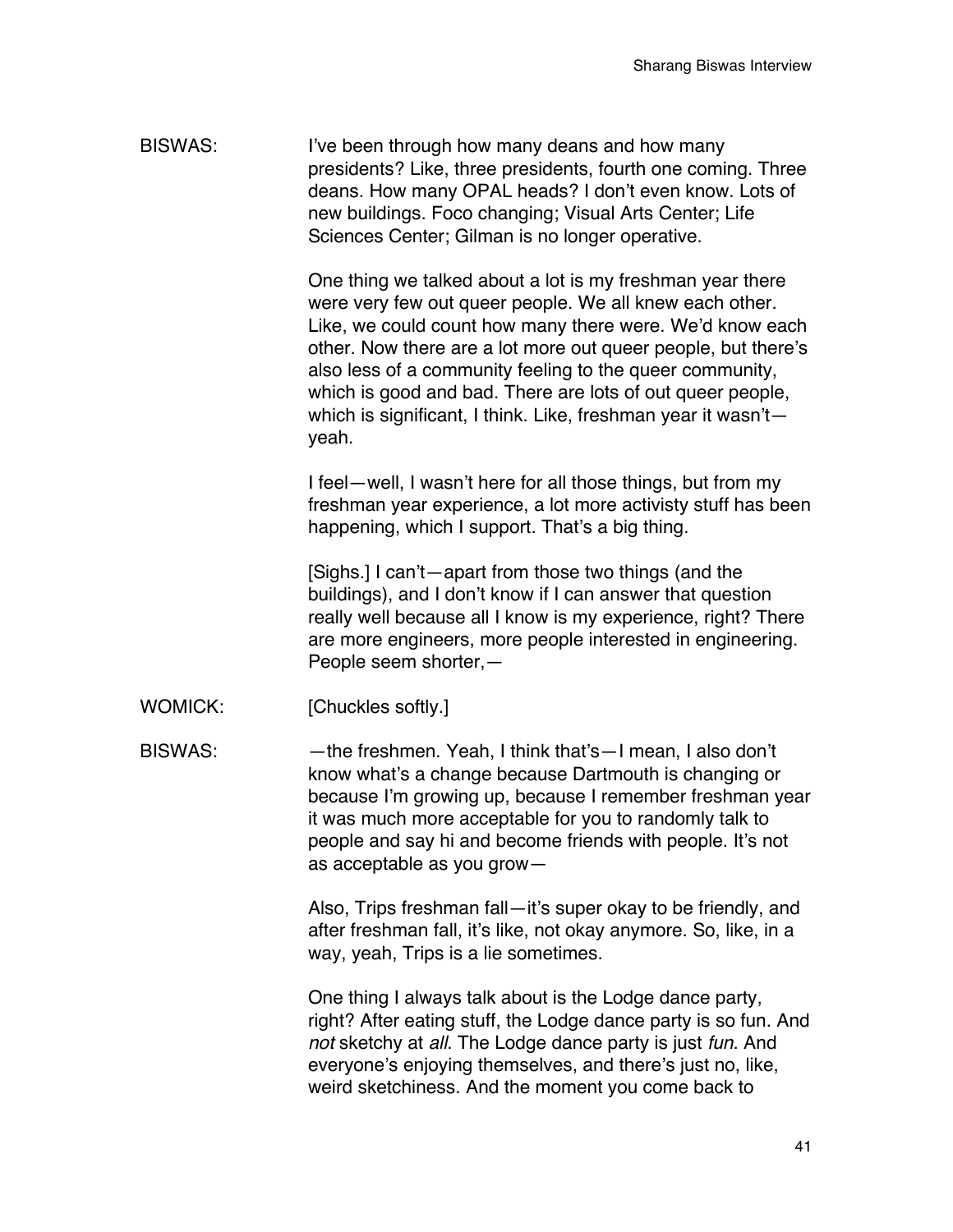campus, the first frat party—dance party you go to, it immediately becomes sketchy. Just that. But anyway, so some things.

I don't know if the changes I feel are necessarily because I'm moving up in the Dartmouth ladder or because Dartmouth is changing. But more out people and stuff is definitely true. I definitely see that, so. Could have been because OPAL started now putting in your application package, you can check "Are you interested in receiving information about the queer community, LGBTQIA, whatever, community at Dartmouth?" And so that must have made more people comfortable being like, *Oh, yeah, I can be out at Dartmouth.* Maybe. But, yeah, that's a big change, I've felt.

- WOMICK: So who would you say is a part of the, quote, "Dartmouth community" if there is such a thing as the Dartmouth community?
- BISWAS: I don't know. So, like, the people like talking about Dartmouth has a community to it, a community feel and things. I remember one of my friends transferred to Brown, and she was telling me how the one thing she misses is the sense of community at Dartmouth, even though I think she's really happy at Brown. And I'm glad she's happy and she found where she wanted to be.

I don't know if we can say there's a sense of community. I don't really know, because there *are* a lot of different divisions. There are lots of divisions, and there are lots of people that don't keep track of each other. And, like, I knew a lot of people, but I'm very social. But I wasn't, like,—I don't know. It's hard to say Dartmouth is a community because there are so many different people, and it's—it's, like—yeah. And people don't always get along with each other. And, like, you can see that the athletes and the nonathletes don't often interact, and I don't know any women athletes, for example, who are in the mainstream sports, not like the club sports and things. Like, I don't know basketball players or volleyball players or all those. I know rugby players and, you know, things like that. Also because a lot of rugby people are in the queer circles. That might be why.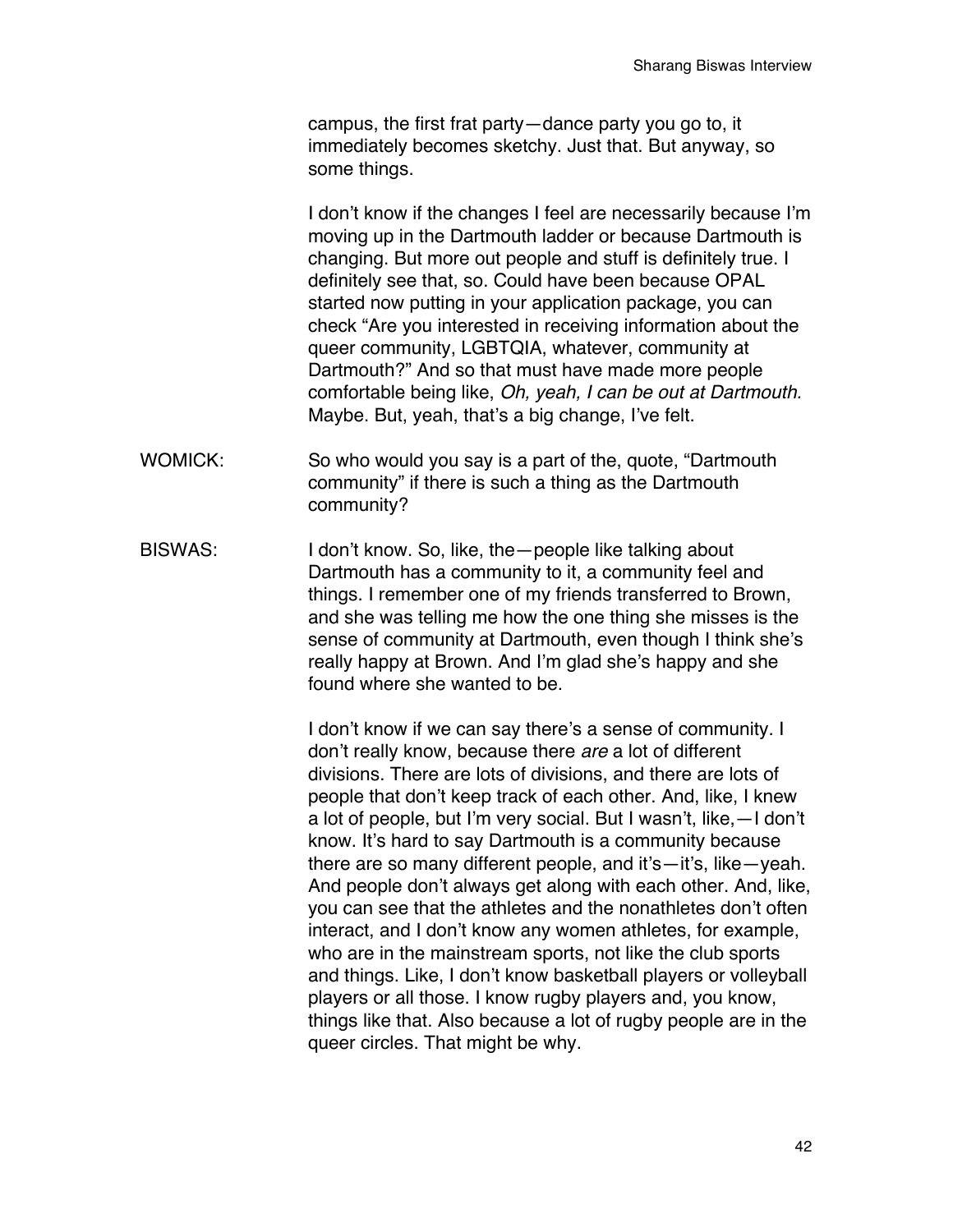And, like, I don't know the big names in the frat circle. I used to, maybe, my year, but just because they were '12s—but otherwise I don't. And, like,—I don't know. I think it's hard to say "Dartmouth community." I think there are Dartmouth communi*ties*, but—yeah. I don't know.

WOMICK: Fair enough.

Do you think there are any people that have a better or easier time fitting in at Dartmouth or who are definitely—

BISWAS: Yeah. I know because I've talked to—I was talking to one of my friends once, the night before I had sex with him. That was fun. But anyway—and he was telling me how he never felt like he fit in at Dartmouth, and there are people who say they don't fit in at Dartmouth, and there are people, sadly, who say that they will never come back to Dartmouth when they graduate, which is very sad, of course. But, like, I'm not gonna say that that's bad. But it's *sad* that Dartmouth did something wrong with them and that they don't want to come back to Dartmouth.

> I think I had a great time at Dartmouth. I also think that a large—you can't *blame* Dartmouth because what are you gonna blame, the trustees? They don't control this kind of thing, right? A lot of it is the students, and you have to find your own place, I feel. I think that's true in any college, though, or any place, that you have to create your own opportunity. I tell people, when I do tours—so I'm a Thayer tour guide, right? I tell them—I'm, like, "Dartmouth has a *lot* to offer. We also have an Ivy League budget, which is a lot. So there are lots of opportunities, but you have to take them yourself. You have to find all those research opportunities and foreign study programs. They're not going to tell you, 'Do this, do this.' You have to do it yourself."

I feel similar to the community—like, you need to—you have to find—and obviously—I mean, I'm not taking a position either way, that, *Oh, it's, like, your fault if you don't enjoy Dartmouth*, or *It's Dartmouth's fault if you don't enjoy Dartmouth.* I think it's much more complex than that. But I think it has to be both. The administration has to do stuff, but also students have to do stuff. And a lot about Dartmouth is, like, finding your place. And…you have to try. You have to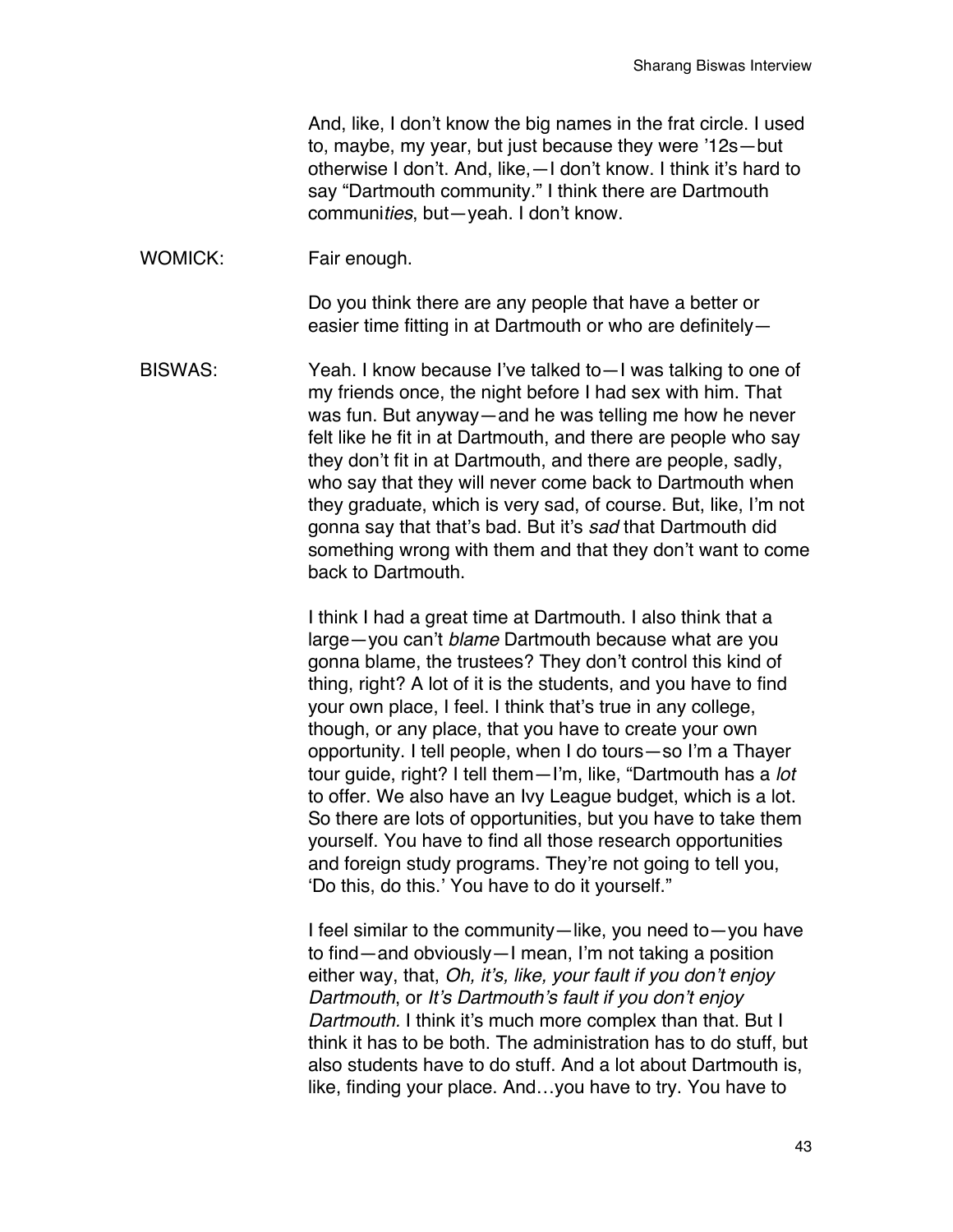do it. And some people are very lucky. They manage to find their place. I think I did, right? Not in my academic major. Like, engineers are notorious for, like, "Thayer. Ah!" [Makes dismissive sound] Thayer!

I'm one of the class marshals for the engineering school. I *don't* know why. Like, really. But I'll accept it. [Both chuckle.] But, like, I was looking at the Thayer class marshals. Many of them take their photograph, the class marshal photograph, in Thayer. I'm like, [makes dismissive sound] *Hell, no! I'm taking mine in East Wheelock.*

So some people don't find that, and it's very sad. And I don't know how to address that part. Whatever. Like—I think it has to be effort on both people's parts.

WOMICK: Mm-hm. Yeah.

Have you ever, during your time here, felt like you didn't belong or like you were on the outside?

- BISWAS: I feel always that I'm very stupid and not intellectual and smart enough. I feel that a lot. But I don't feel that—I have never felt outs-—like, not part of Dartmouth. I've never felt like I'm not a Dartmouth student or, like, people won't accept me here. I've never felt that. Ever. In that way. I've only felt, like, *Why am I here? I'm not smart.* Or *Why am I an engineer? All the engineers are really smart.* That's what I felt. Yeah. Maybe I was just fortunate.
- WOMICK: How would you say that your time at Dartmouth has changed you as a person?
- BISWAS: I've-I don't know. Well, I've become more open-minded. When I came into Dartmouth—I grew up in the UAE. I was, like, *Oh my god, anyone who does pot must be, like, spawn of the devil*, for example. I've become more open minded that, yeah, you—you know. I've learned—I've become more intellectual. I've learned more than science. [Chuckles.] I have interacted with lots of different people.

I have def-—You know what they say about critical thinking. I think, yeah, that's happened to me. Like, yeah, I've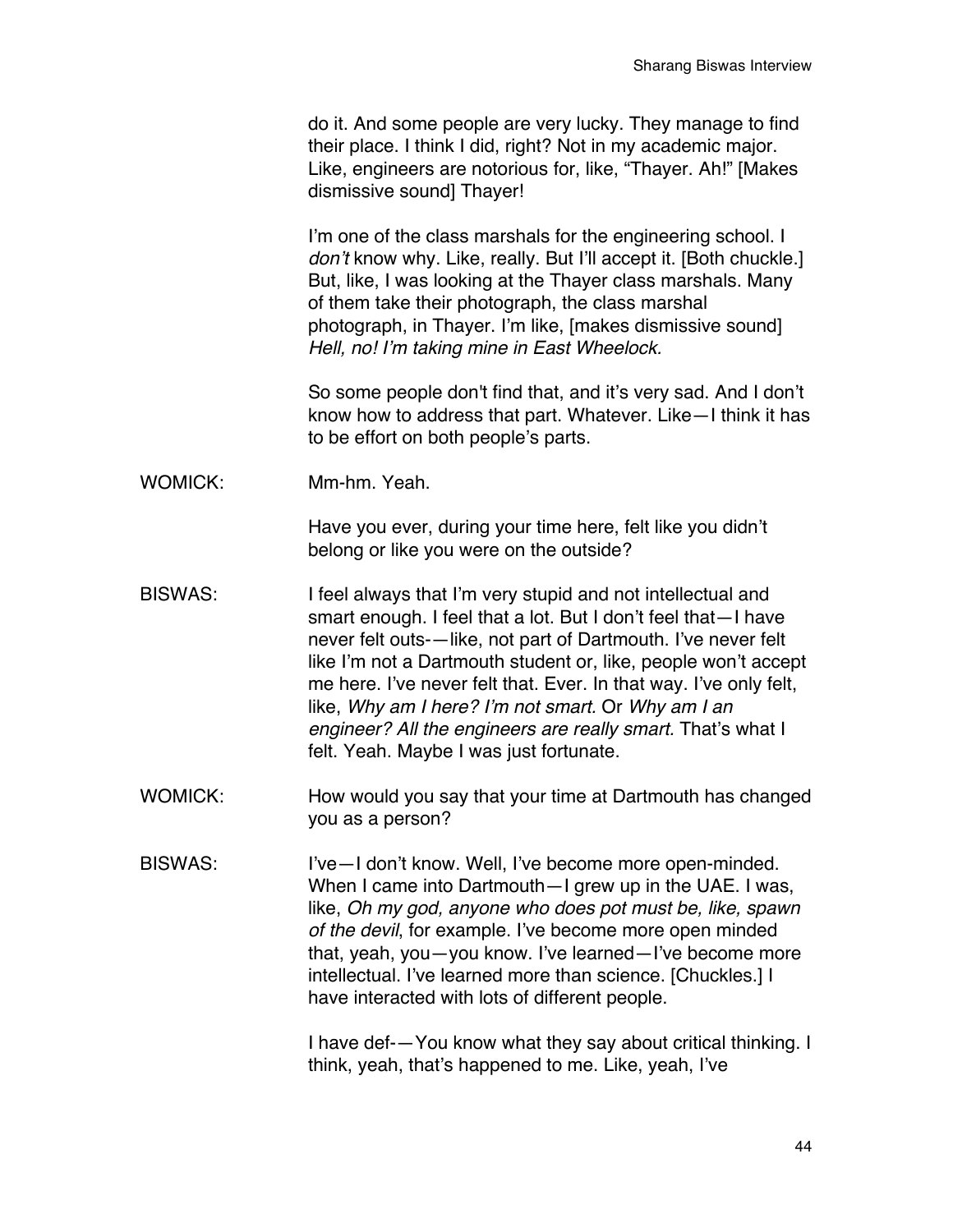developed critical thinking. Like, I think about things like that more.

France was big. I became more—I'm definitely more independent, I feel. Still not as independent—Nick, my boyfriend—*super* independent. I don't think I'm as independent as him, but I've become more independent, 'cause I lived a kind of a sheltered life in the UAE. You do if you're growing up in the UAE. Everyone does.

Can you hear me if I speak like that? [At a low volume.]

WOMICK: [Nods.]

BISWAS: Okay, good.

So that's happened. I've become more knowledgeable about the queer stuff, which is big. Funnily enough, I started truly figuring out what transgender meant because of a rugby player from AD. One night we were chatting, and he was saying to me, like, "This is what I think transgender means." And I'm, like, "You are so wise." He was a really cool guy. He was a really cool guy. He was—his name escapes me now, the guy who was in trouble for the blitz about President Kim. He's a really cool guy. I really liked him. He was very thoughtful. And he was telling me how he was trying to engage AD brothers in gender discussions and stuff. No, really.

But—it's a very nice view over there. You see how the hill is lit at the top and shadowy everywhere else? It's cool.

Yeah. I mean, I've grown up. Again, that's could be just me growing up. I'm totally independent. I've become more critical thinkingy. I have become more mature. I used to be less self-controlled [chuckles], I think, freshman year. I've become more thoughtful about my actions. I might have also become slightly more radical? I'm not sure about that. Some people would call me radical; some people would call me not radical. Maybe I'm moderate. I don't know.

I think I've learned to like people who I disagree with more than I did before. Like, I'm friends with people I disagree with, you know, on many counts. Like, Sterling [Beard], for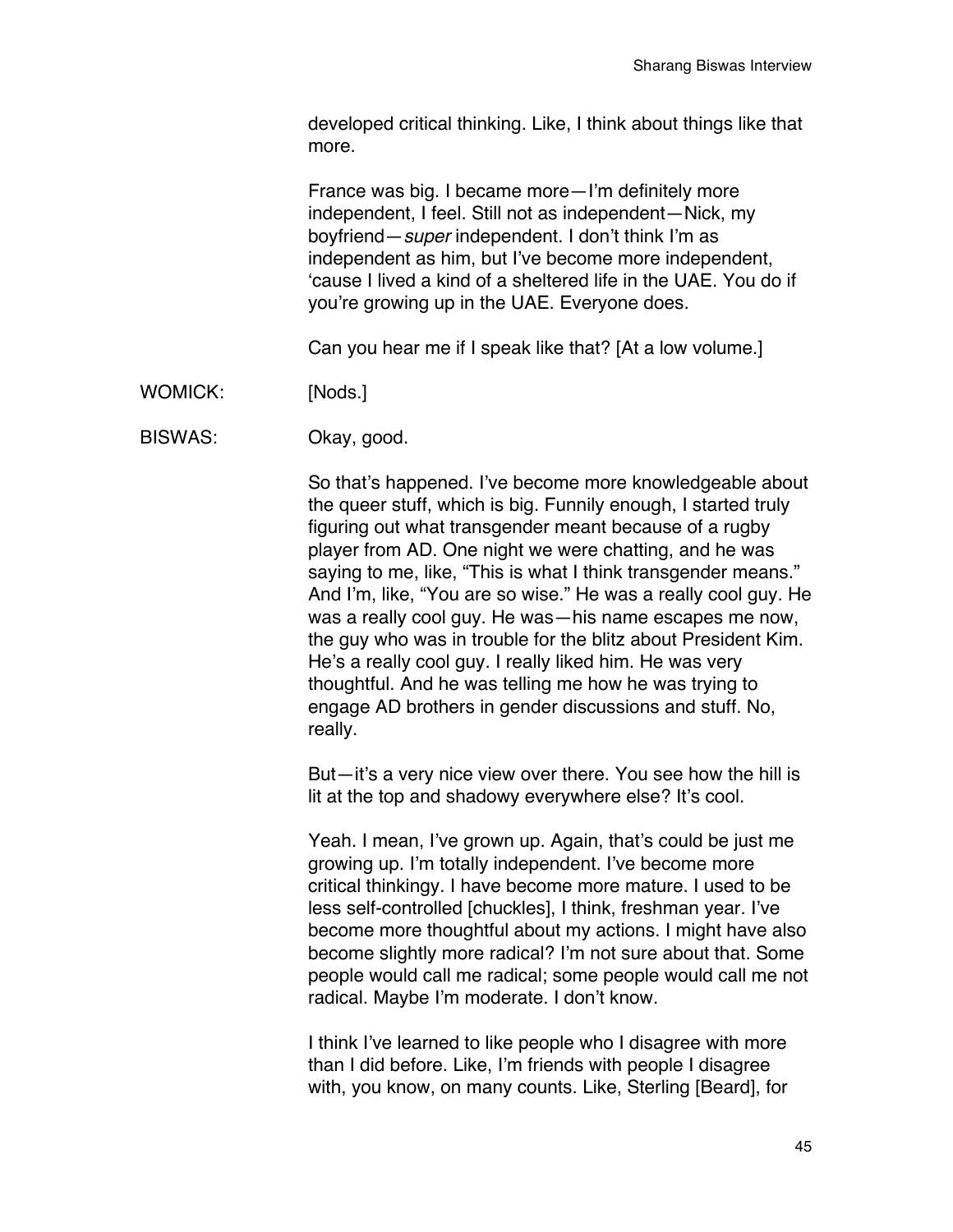example, where I don't hold *many* of the views he has, but I like Sterling. He's not my best friend, but I still like him, you know? Like, I'm friends with you. I don't agree with *everything* you do, but I'm friends with you. I agree with a lot of things you do. I voted you to be vice president, right? Yeah.

- WOMICK: How do you imagine your involvement with Dartmouth being once you leave here?
- BISWAS: I want to be involved. I want to donate to Dartmouth a little bit, especially since a lot of the thing goes to financial aid. If I make lots of moolah, I will donate to Dartmouth and be, like, "You have to use this money to help foreign kids get internships." 'Cause they don't. It sucks.

I mean, I wanna—I do care about Dartmouth. I might be involved in DGALA, the gay and lesbian alumni group, maybe, because there's a lot of work that could be done there.

Yeah, I will come visit, definitely. I don't think I'll be one of *those* alums who's like, "Ohh"—but I'll come visit, especially as long as there are '14s, '15s and '16s still around, 'cause I know them. After that, I'll probably come a lot less. [Chuckles.] I don't know '17s or anything like that.

I know I won't donate a lot initially 'cause I don't have money, but a little bit 'cause I like the idea that it's going to financial aid, and I think education is important. I think on the whole, Dartmouth gives a very—I believe in the education philosophy of Dartmouth, where—trying to be liberal arts and holistic and stuff. I do think there are improvements.

That day that—you know, the special class cancel day. In my group session, we talked about, you know, they have a swim test? They should—as a requirement to graduate, there should be, like, diversity training or, like, learning-torespect-other-people training kind of thing as part of graduation. That's more important than the really crappy swim test that we have. It isn't even a real swim test, right? I was talking to some people: like, a real swim test would be, like, get in a three-piece suit and jump in the water and do, like, four laps 'cause *that* will save your life one day. Doing a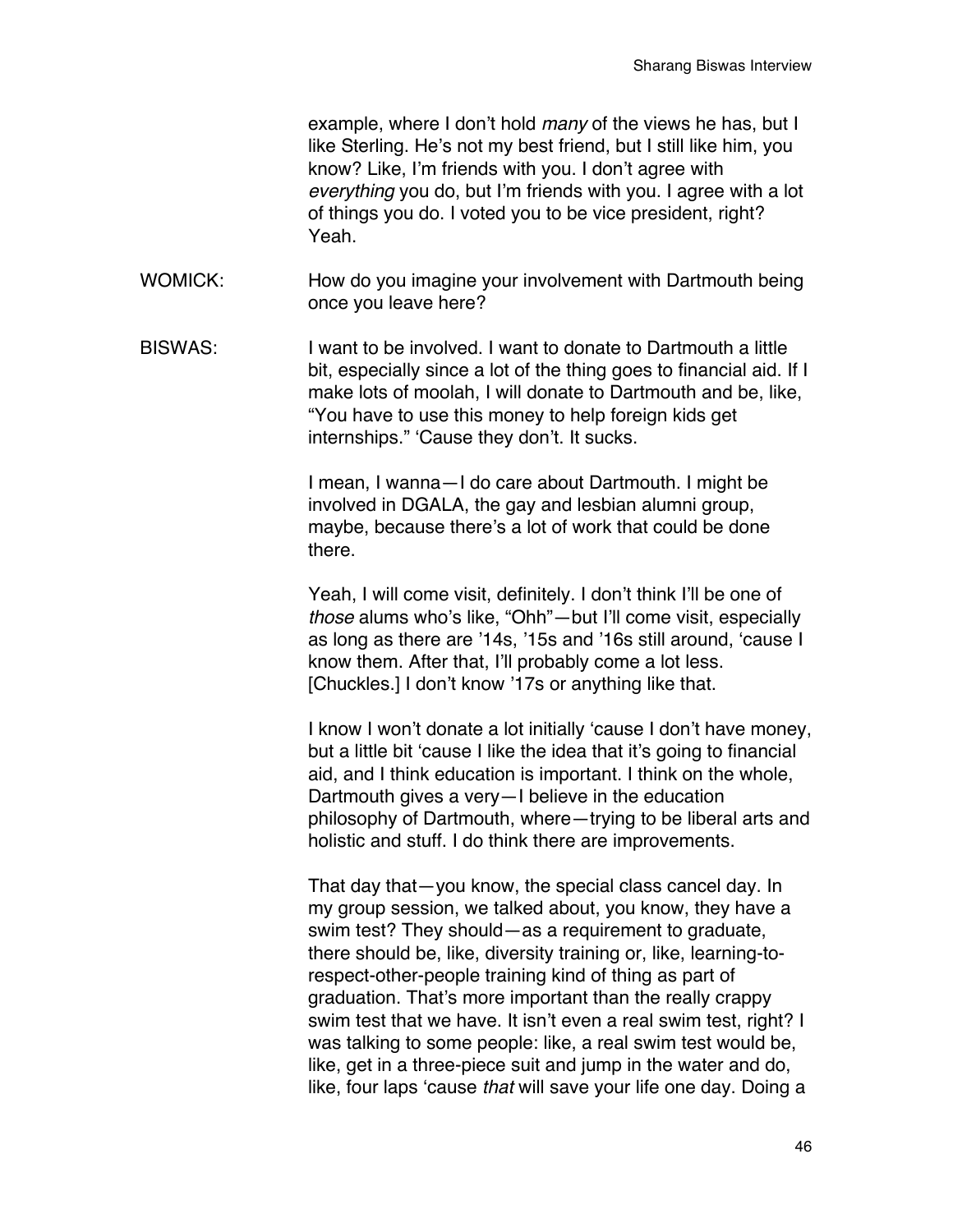dog paddle for that much won't save your life. You will die in a river. So we're talking about there are more important things, like learning how to respect each other and learning to deal with different people and stuff. So those—you know.

But I don't think I'll be, like, you know,—or I'm not planning, at least, to be, like, *I will run for trustee.* [Laughs.] *Or Alumni Council. Ahhh!* You know, that's not gonna be me. I'm not—I like Dartmouth, but I'm not, like,—I'm not the elite Dartmouth leader. I'm not gonna be president of Dartmouth. I don't know. I'm saying that now, right? But I'm not going to be president of Dartmouth later. I might be the next Phillip Hanlon. I don't know. Dartmouth alum president.

I feel I'll be distantly involved. Like, I'll try and join the alumni groups that I can, at least that I can afford. Apparently the Dartmouth Club of New York is really expensive? I've heard? So I might not join that [chuckles] while I'm a graduate student earning no money. But I'll—then I'll probably—like, Facebook groups and unofficial alumni groups, I'll try and join.

[Yawns.] I did—I overall—I was fortunate enough to have an overall very positive experience at Dartmouth. A lot of people don't. And I'm not saying this is Dartmouth's fault. Every school has people that didn't enjoy. But unfortunately, a lot of people had negative—and I'm not saying we should ignore that. We should *try* and create as many positive experiences as we can. Like, people are talking about—I remember when all those issues came up, people were talking about, "This happens at every school." I'm, like, *It's true it happens at every school*, and that's one thing that I felt was badly marketed to the freshmen in that video. It felt like Dartmouth is a school that has all this—I felt like, *But every school has this*. But, on the other hand, some people were like, "This happens at every school," we should—and I'm, like, *But we should still care about it, you know? It doesn't mean it's okay.* I was really glad we had that day, classes cancelled, where they were, like, "We want to try and address these issues."

And, yes, if you're cynical it's a marketing gimmick and all that stuff, but, you know, it's up to the students as well to do things, and we should try and make things better at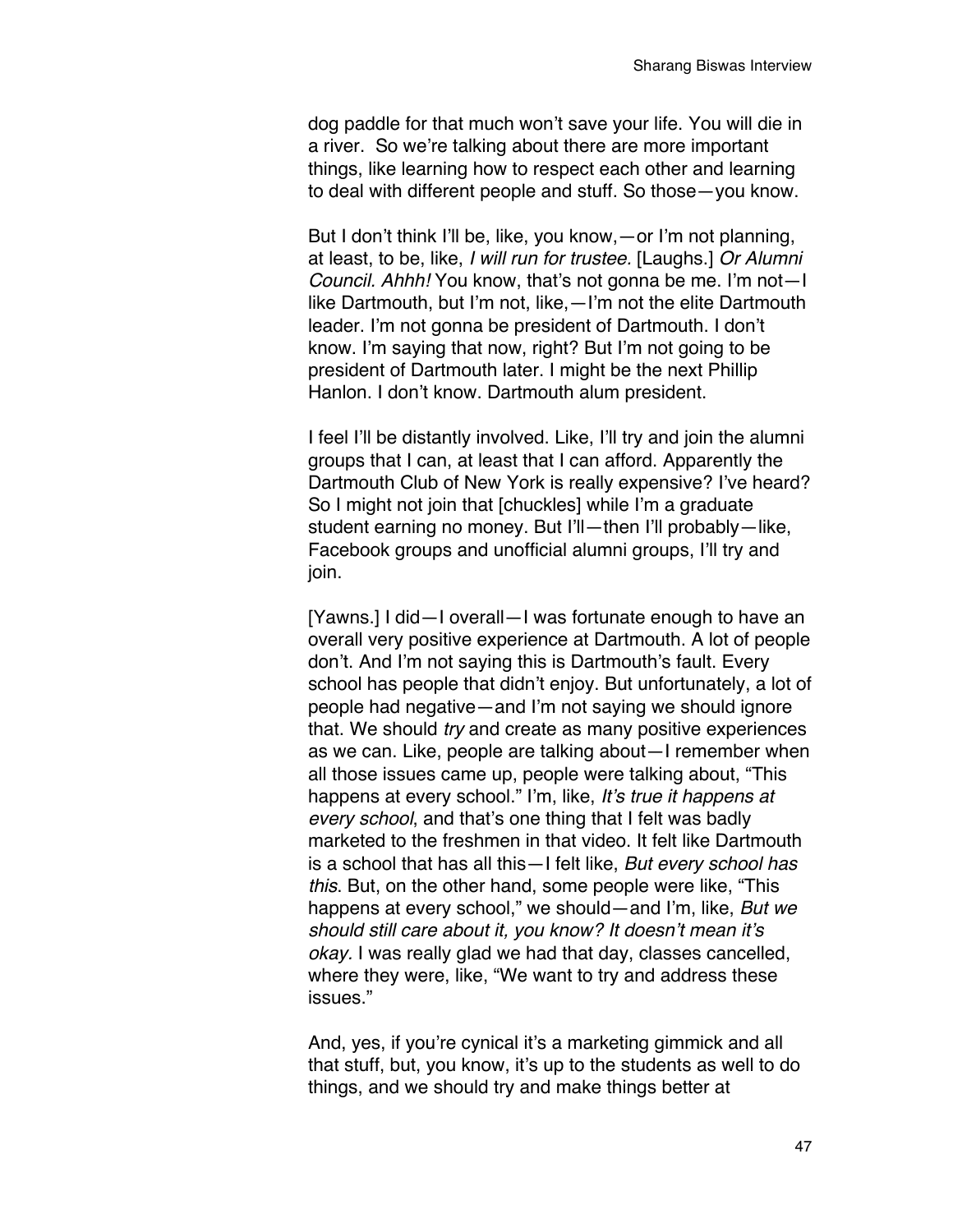Dartmouth, you know? Maybe as an alum I'll help do that? I don't know.

But I'll miss Dartmouth. It feels weird now 'cause last year, everyone was, like, "Boo-hoo, boo-hoo," but I was like, *Eh! I'll be here another year*—you know, another year that I probably won't enjoy very much because I'm gonna be in Thayer all the time, but…*now* I'm feeling bad again. I'm, like, *Oh, wow.* It feels like a frighteningly long time ago that I was, like, walking with Mike by East Wheelock, and the flower scent assaulted us, and we'd been fighting and we stopped fighting 'cause it was so nice.

Or, like, my friend and I were walking down the street. He hugged me 'cause I told him I'd fancied him. Or like,—you know, like, all these, like, small memories. Like, dancing with Kianna [Burke]—it was like a Chi-Gam dance or something—with Kianna—and she was, like, singing the song, and I liked the song a lot and I was really jealous that she knew the words, and I was like, *I want to know the words of the song,* and that was super fun.

Or, like, in the cabin, Agassiz Cabin for Strips, where Johnny was telling us, like, lots of Irishisms and, like, Irish words and how people at Oxford made fun [chuckles] of him for Irish words. [Laughs.] And that was really funny, 'cause we were all, like, "Whoo! Tell us about all this foreign stuff."

I remember talking with Nora [Yasumura] and preparing— I'm, like, "Okay, this is what I'm gonna talk about at DPP." And, like, preparing for that.

And then remember when—that was our—no, that might have been my year. I don't remember. Was it our year when Nate—that was when Phi Delt burned down, and Nate got a phone call, and he had to leave. And he was, like, "My house just burned down." And we were, like, "Oh, my god!" And, like, talking about that. I remember that.

Or, like coming back from Ivy Q—this year's Ivy Q I felt really different because the blizzard and—I don't know. I don't know. It was just weird. But last—all the other Ivy Q's I remember coming back being, like, *That was a surreal weekend.* Partly because I was really sleep deprived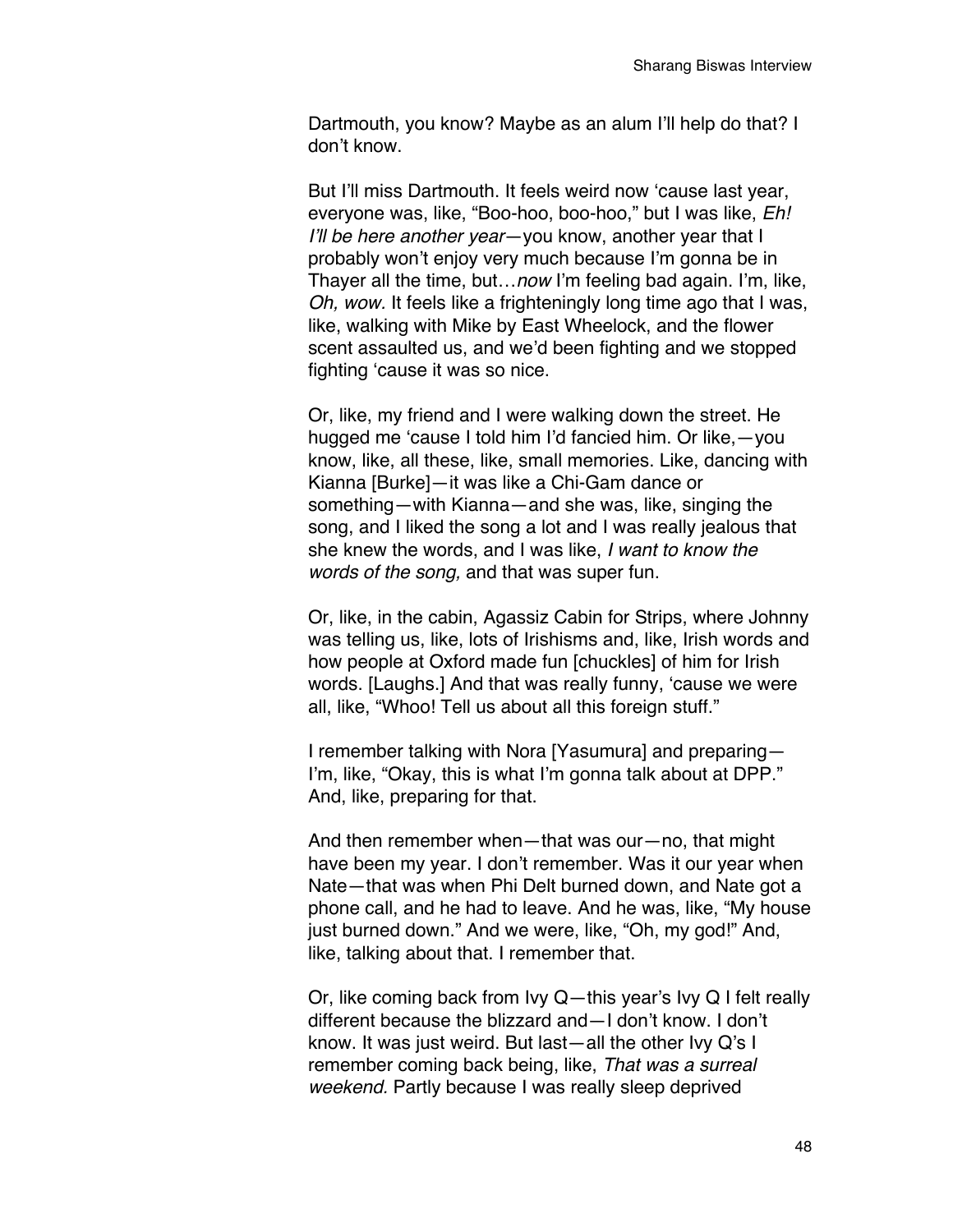[chuckles], but it was still very surreal. Because, like, going to Ivy Q was amazing. Amazing experiences each time.

But, because, like, going to the workshops and, like, all these queer people coming together and talking about these issues, and then I became an Ivy Q leader for the Brown Ivy Q and the Yale Ivy Q I was one of the Ivy Q leaders, and we gave a bid, so it's between Princeton and Dartmouth who gets Ivy Q next year. So it might happen at Dartmouth, right? If it happens at Dartmouth, I'll be so excited! If it happened at Dartmouth, I will definitely get involved with DGALA, and I'll try and get DGALA to do something at the same time.

'Cause that would be a very—we were talking, we were like, "Can you imagine 350 queer people brushing into Dartmouth?" Like, that would be so good for the campus, I think. And like, because, like, also that Dartmouth gets more Ivy Q tickets than any other school. Every school who hosts—the whole school gets more tickets.

We don't have that many out queer people at Dartmouth, but I'm sure if it happened at Dartmouth, we will target audiences who will want to attend these events and things. I think that would be great. And even if not just that, there will be a lot of interaction of people and stuff.

And the hosts who, like, host people—I think Ivy Q at Dartmouth is going to be amazing, and I wish I'd be here for that. That would make me so happy, to be here while Dartmouth hosted Ivy Q. But the years I was here, Dartmouth was not ready to host Ivy Q. Just, like, logistically. Collis was being rebuilt one year, this is happening one year, that was happening, the Hop was closed one year. Like, all our spaces were closed at some point the last few years.

But next year, if Dartmouth hosts Ivy Q, I will get involved with DGALA to try and do stuff. Even if I'm a grad student at Yale! [Chuckles.] Yale, what am I saying? Yale was where the last Ivy Q was. That's why. Even if I'm a grad student at NYU, I will try and make that happen. That's something that excites me. Yeah, that excites me about Dartmouth.

I'm going to sneeze. At some point it's gonna happen, but yeah.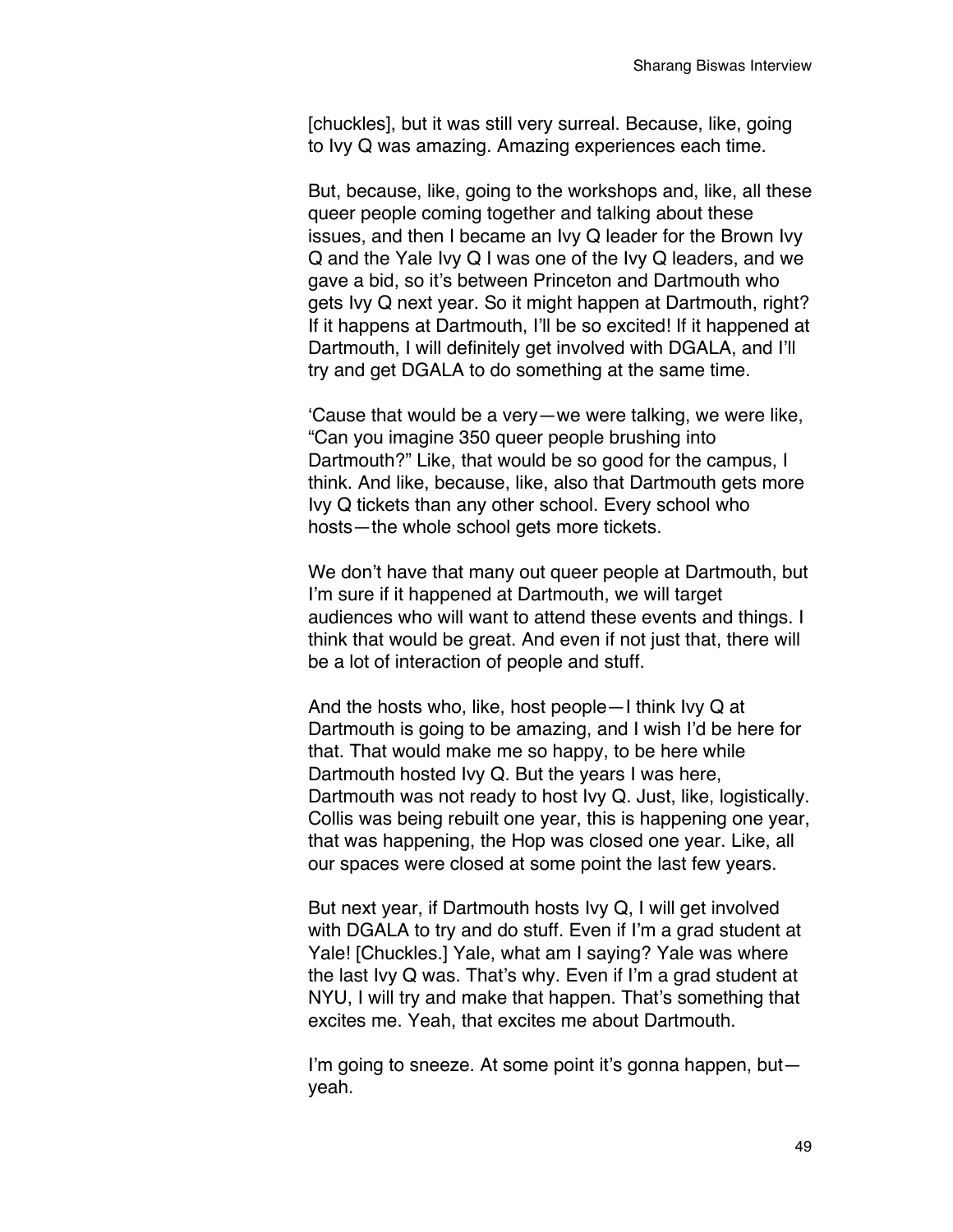WOMICK: Is there anything we haven't talked about yet or that I haven't asked you that you'd like to cover?

BISWAS: I don't know. I mentioned how—I had an exit interview. If you do your B.E., you get an exit interview. And I remember telling Holly [Wilkinson]—I'm, like, "Yeah, I did not like my major, and I think it's"—I don't know. Like, the whole thing about finding your passion and stuff and finding your—I don't know. It's—it feels kind of weird, because it's hard to do that. At least for me it's hard to do that; a lot of people did it.

> I feel—one thing, also, was weird. So Columbia—how they pick their valedictorian—I know a lot about Columbia. My boyfriend's at Columbia. How they pick their valedictorian was they pick—out of the top 10 percent, they pick the person who did the most student leadership and things like that. I think that's the best way of doing it. Like, often—I've been to many graduates, I'm like, *Who are you? I have never seen you before.* Even the 12s, I knew one of the four valedictorians*. I've never heard of you guys before.*

> It's weird because Dartmouth advocates so much than just more than just grades. Like, they like you to be involved in all that stuff, but when it comes to being valedictorian, like—like, while it's great having a titled valedictorian, I don't think they should be the class speakers. I think the person who speaks to the class are people who were involved in student leadership a lot of student activities or something more than just a 4.0. That's one thing I've always felt.

> I feel it is challenging for Dartmouth to address as administration a lot of the issues that I'm bringing up. Like, I kind of—what the dean of the faculty said—he's like, "Yes, the admin can take all these measures, but it's up to the students to"—which is—yeah. I mean, I agree the admin can do stuff, but, like, yeah, the students have to do stuff as well. I mean, someone vehemently shaking her head being like, "No, the admin has to do everything." I'm, like, "That's not possible." The admin can't change drinking culture. You know, that's an American culture, right?

> So, like, yeah, a lot of the problems—but, like,—I don't know. I am not smart enough to figure out ways to solve those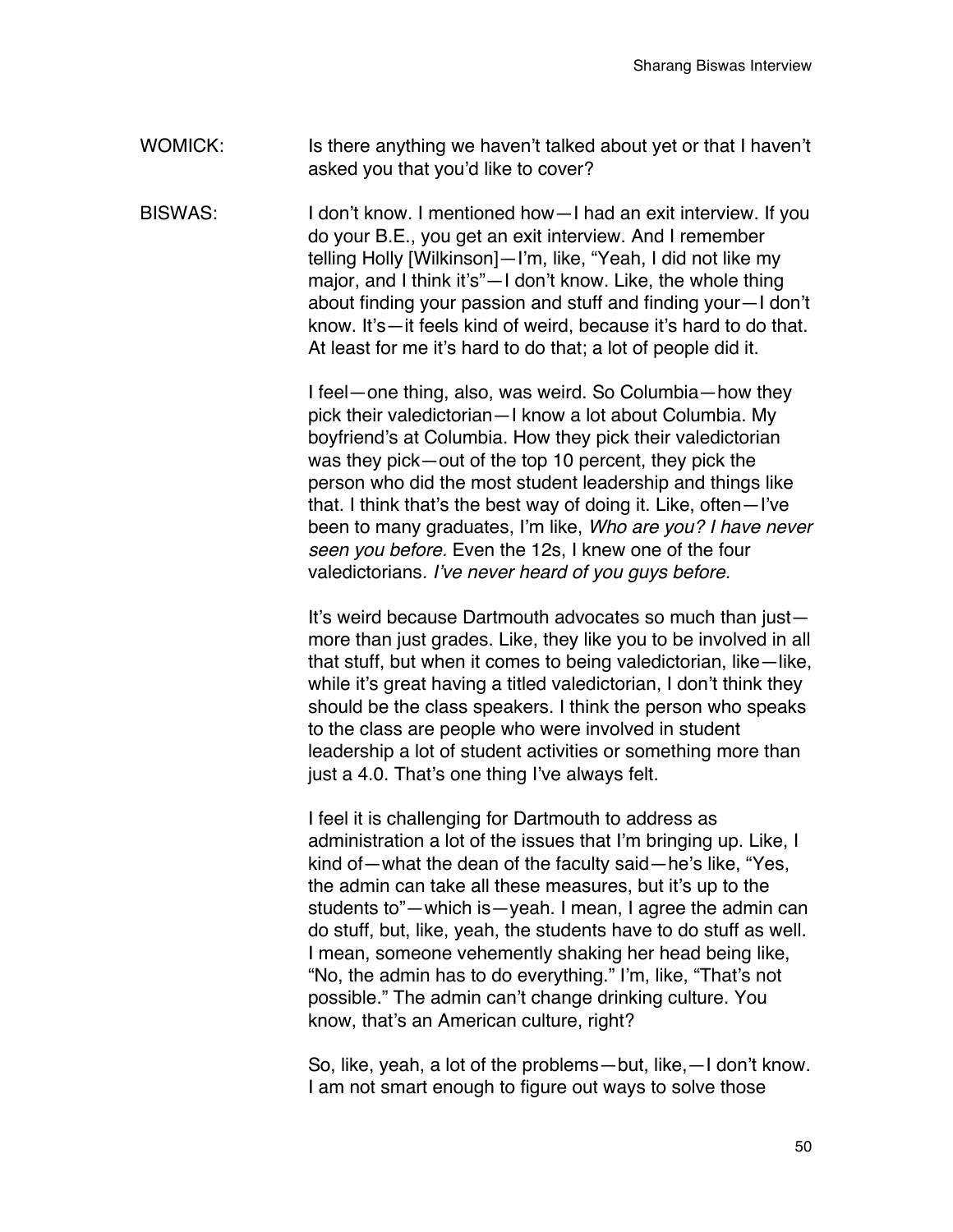problems, you know? I believe education is gonna save the world, so educating people about these issues is the most important—and not just orientation. We talk about it at orientation, but then you forget stuff, and you get involved with real-life stuff at Dartmouth, I think, during Dartmouth.

Like, you know the Great Issues Scholars program? Talk about a way of, like—not Great Issues Scholars—but, like, use that to talk about things like sexual assault and gender dynamics and, like, treating other people the same and tolerance—or not tolerance. That's a bad word. Accepting people's other beliefs and things. Yeah.

I had a positive experience at Dartmouth. I don't think everyone else does. I was listening a few days ago after the Stonewall Lecture. One girl was talking about how after she was part of the protest, everyone was treating her so badly she had to go to mental health issues—or, I mean counseling. It was terrible to think this one woman is having such a terrible experience at Dartmouth. It was horrible.

One of Talene's [Monahon] pieces—one of the women she interpreted said, "More telling about Dartmouth is the reaction that these protests got." And I'm, like, "Yeah." Like, *I* disagreed with the protests. I did not think they way they happened was the right way to happen. I do believe that they have a right to protest, and I do believe the issues they were bringing up were very important. So, while I believe I didn't like the way they did the Dimensions protests, I still think they had a right to do so.

And the backlash they've been getting is terrible. And I think if Judicial Affairs does something—because they might have broken some Judicial Affairs stuff, maybe—I think it's totally between them and Judicial Affairs. It doesn't involve anyone else. Just like any other person who breaks any other rule at Dartmouth. I don't think the campus has a right to know what happens to these students. It's their business. I don't think they should be excessively punished because if they did break any rule, it's not something heinous because they went into a function kind of thing. Like, that's not a heinous rule they broke.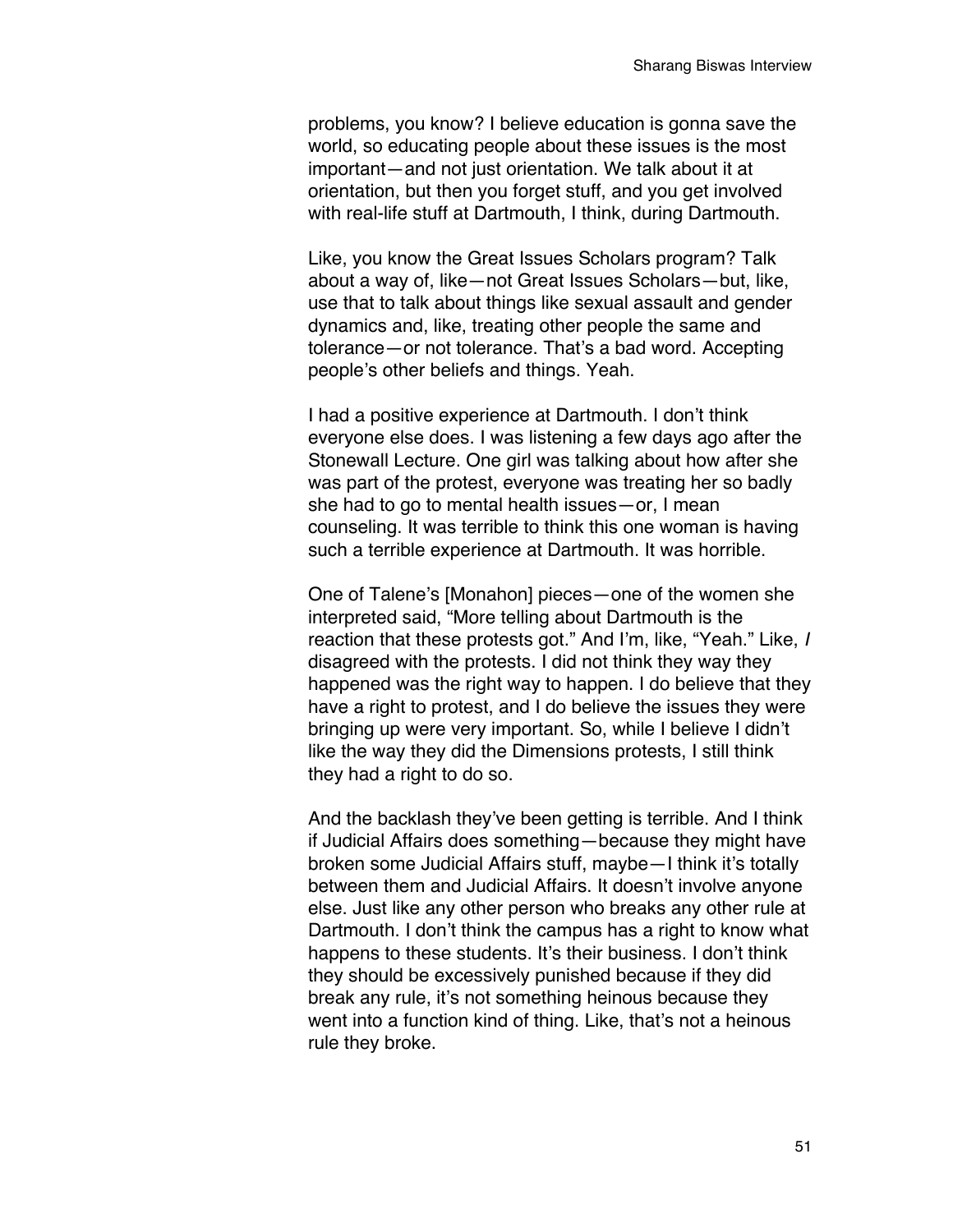I think the issues they brought up are very important. But the telling thing was that a lot of people got really angry at them and gave all these death threats. And some people were, like, "Oh, yeah, but everyone gets death threats." But that doesn't make it okay. If I were to receive death threats, I wouldn't think, *Oh, I'm fine with it.* I would be very upset about it. And so that one was very—the woman she was channeling during that piece was very—I think that was good. Like, more telling is the reaction people got.

And I think a lot of people—we sat up in Phi Tau the day before the class were cancelled. Six or seven of us sat in Phi Tau and debated this for three hours. We discussed. We talked about, "What is going on? What is happening? Duhduh-duh-duh." And at one point it got heated. Someone got angry at Blake [Neff]; Blake got angry at someone else, unfortunately. But on the whole, I think it was a very good discussion. We were talking about, like, why—should we have the class cancelled? What is the point to this? What issues did the protestors bring up? Were they justified in doing this? Even if they were or were not, what—you know? That was really positive, and I feel if it happened in Phi Tau I'm sure it happened in other places, you know?

I also got to second hand experience sexual assault at Phi Tau. I didn't experience it. Something second hand. I know a number of people who were sexually assaulted. I know a number of them pretty well and personally. I know one of them who dropped out of Dartmouth because she was sexually assaulted on more than one occasion. She was one of my closest friends at Dartmouth. I know she liked Dartmouth. She liked it. She joined a sorority. She liked it. She really believed in their work. She really believed in, like, her education here. She was doing a major that she really enjoyed and stuff. She was enjoying it.

There were people I only found out a lot later that they'd been sexually assaulted. There were people I knew had been sexually assaulted; I didn't know it had been at Dartmouth.

Freshman fall, when I was drill instructing, one of my drillees told me—she knew women who had been sexually assaulted by faculty. And I was like, "Whoa!" And she's like, "This girl is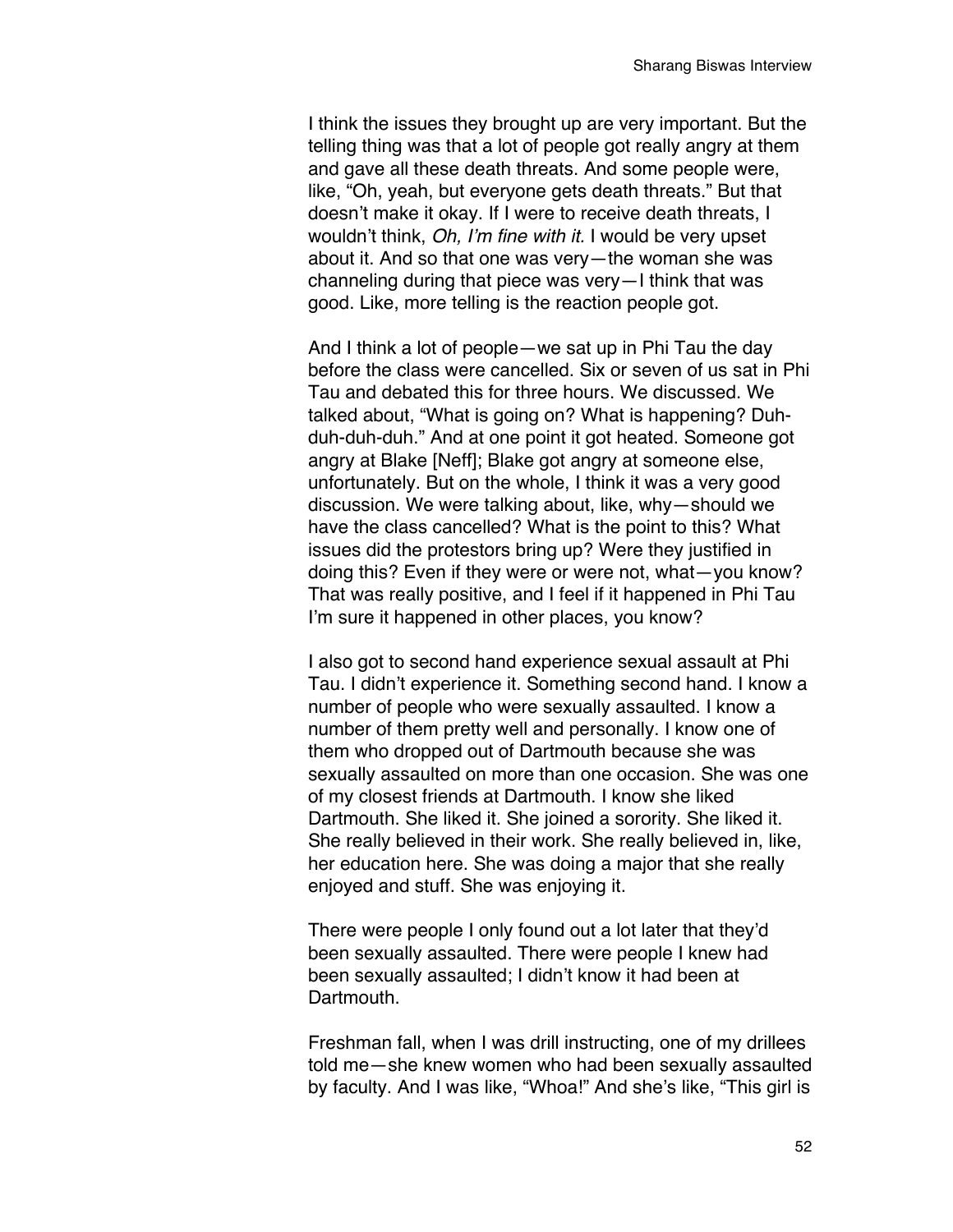never gonna tell anyone that." And I'm, like, "Whoa!" Now, that was freshman fall. I had no idea how to deal with that knowledge. I didn't know what to think, what to do, you know?

I was involved with, in my fraternity, multiple cases of sexual assault by members of the house. I'm going to say "alleged" because, like, it's not my place to say it was sexual assault, because I was not one of the two, and we can't always say. One of them, we know was very violent. That happened in the past, and while it happened in the past, I had to still be part of it because we had judicial processes. And we know that was a violent case.

And there were two other things while I was there. And it was a not a violent case, and there was a lot of difficult decisions and difficulty in—I don't know, it was just very complicated. Which I—and I know that sexual assault is a very complicated issue, but it was really—we felt—I felt powerless there. 'Cause I'm like, *I don't know what to do.* I think maybe more resources at Dartmouth should exist. More counseling maybe is what I hear about is a big problem, that when people have these issues you can't talk to anyone, is what I've heard.

And, yes, peer advisers exists, but peer advisers can only go so far. We're trained slightly, and we know about stuff. But when you're a peer adviser, right, like—we have some training, but we're not—but I wouldn't—if I had really—I wouldn't just go to a peer adviser. I want to speak to someone who is trained really heavily. And I think that doesn't exist, maybe.

I mean, come on. One of our really good friends committed suicide at Dartmouth right after she graduated because she couldn't feel like she could talk to anyone. I tried to get her to talk to people. I tried hard. I remember. I tried setting up a meeting with her and other people. It didn't work.

So…there are all these weird—it's freaky. 'Cause someone once told me the statistic that there's always one attempted suicide a year at Dartmouth. That's, like, monstrous! Like, one attempted suicide a year is a *lot* of attempted suicides a year. Like, come on! That's, like, a monstrous statistic.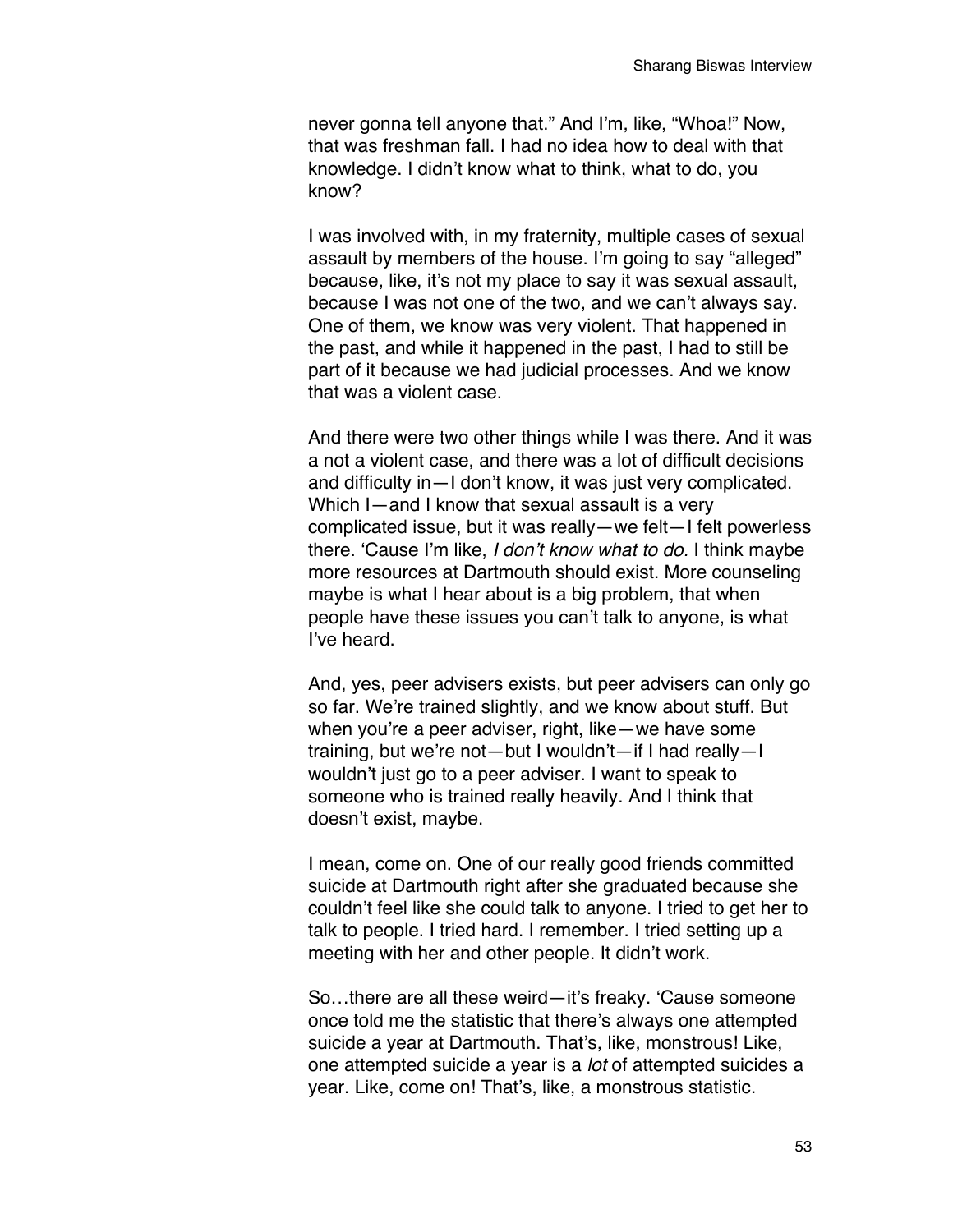And, like,—so all these weird things. And I feel very upset, and I feel sad that after hearing this girl talk after the Stonewall Lecture about how miserable she was right now and how her mum came over to visit her, to, like, take care of her for a bit. (Awesome, 'cause I met her mum.) And, like, all this negativity towards her. It wasn't—it wasn't nice. It felt—it felt, like, dirty. It felt, like, *What is this Dartmouth we're in?* You know?

Like, we have both interacted civilly with people we don't agree with. You were friends with Roger Lott, right? I don't think you agree with many of his ideas, right? I don't agree with *lots* of Blake Neff's ideas. Like, I disagree vehemently with many of his fundamental beliefs. But I feel I'm still civil with him, you know? And I think he's not a bad person at heart, you know?

And I don't see why—I don't want to be, like, sanctimonious, that I'm a good person, but I don't see,—like, with this girl, for example, I don't agree with her on some counts. I agree with her on more counts than not, but, like, the way she handled the protest was like—I didn't like that. But I still respect her. And I, more—I also respect what she was trying to do, you know? Like, I posted on Facebook—I don't normally post *bhashan* on Face-—sorry, that was Bengali. I don't normally post giant things on Facebook, but I felt there was so much going on that I needed to, that I don't agree with the methods, but these are students who felt so silenced by Dartmouth and so powerless that they felt they had to do something, and they did something. And I respect that a lot.

And even if I didn't, like,—like I said, Dartmouth has taught me to be, I think,—think about people who I don't like or don't agree with more maybe. But part of it, like, I'm not gonna be mean to you 'cause I don't agree with you unless what I don't agree with you is 'cause you're really mean. [Chuckles.] If you're like murdering people or something? Ahh. Then I'd be mean to you, probably.

But, yeah, it's very freaky. Hopefully—I hope that day of cancelling classes will help in the long run 'cause it looked very positive, yes. And we had those discussions, yes, but I really hope that things happen. I want to go to town meetings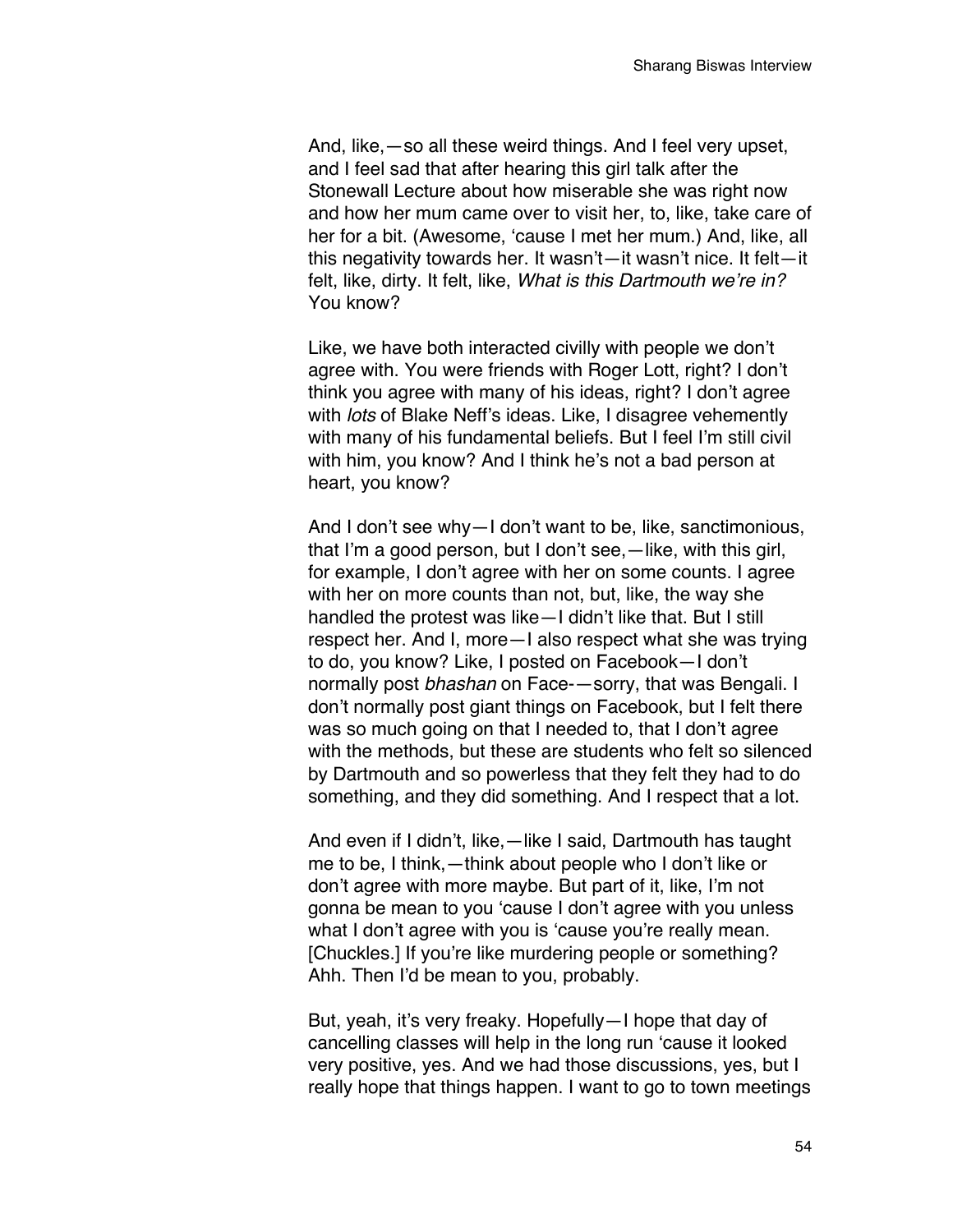and say, like, we should try and hold events with other groups.

One thing we talked about at our discussions is, like, groups should just try and hang out with each other more and learn about each other more and acknowledge that they exist. I think that needs to happen. I think GSX needs to do that, too. We should try holding events not just with people we've always held events with but with other groups. Like, it might be time to be, like, GSX, AD—do you want to—can we hold, like, an event at your house? You know? And people'd be, like, "Oh, that's weird." But that's what we *need*, right? If we're complaining that people don't pay attention to—this is an example: People don't pay attention to queer people or they don't realize queer people exist. We're gonna have to make ourselves known that we exist. Maybe with the groups that we feel are the most hostile. I'm not saying AD is the most hostile, but, like, that the idea of the frats—like, those frats especially are, like, hostile, right?

Yeah. That's—[Pause.] Yeah. I don't know. I don't know. [Pause.] Yeah. Yeah. I think that's it. [Chuckles.] I don't know what else I can say apart from Home Plate food: so much better than FoCo food. Home Plate was the best place to eat on campus. They had the best food, hands down. That might be sounding like a crotchety alum, "In mah day, the fo-o-d was be-e-tah at Dartmouth!"

- WOMICK: [Laughs.]
- BISWAS: But it's true. I have been through different phases of Food Court, many different phases of Food Court. Home Plate was *far* superior, and the old meal plan was a) cheaper for everyone and b) you could choose what you wanted to eat and plan very well, much better than now. I mean, you've been through both the meal plans. That. That. And that.
- WOMICK: [Laughs.] Thank you.
- BISWAS: No worries.
- WOMICK: And nothing else before I turn off the machines?
- BISWAS: I think I'm fine. Yeah.